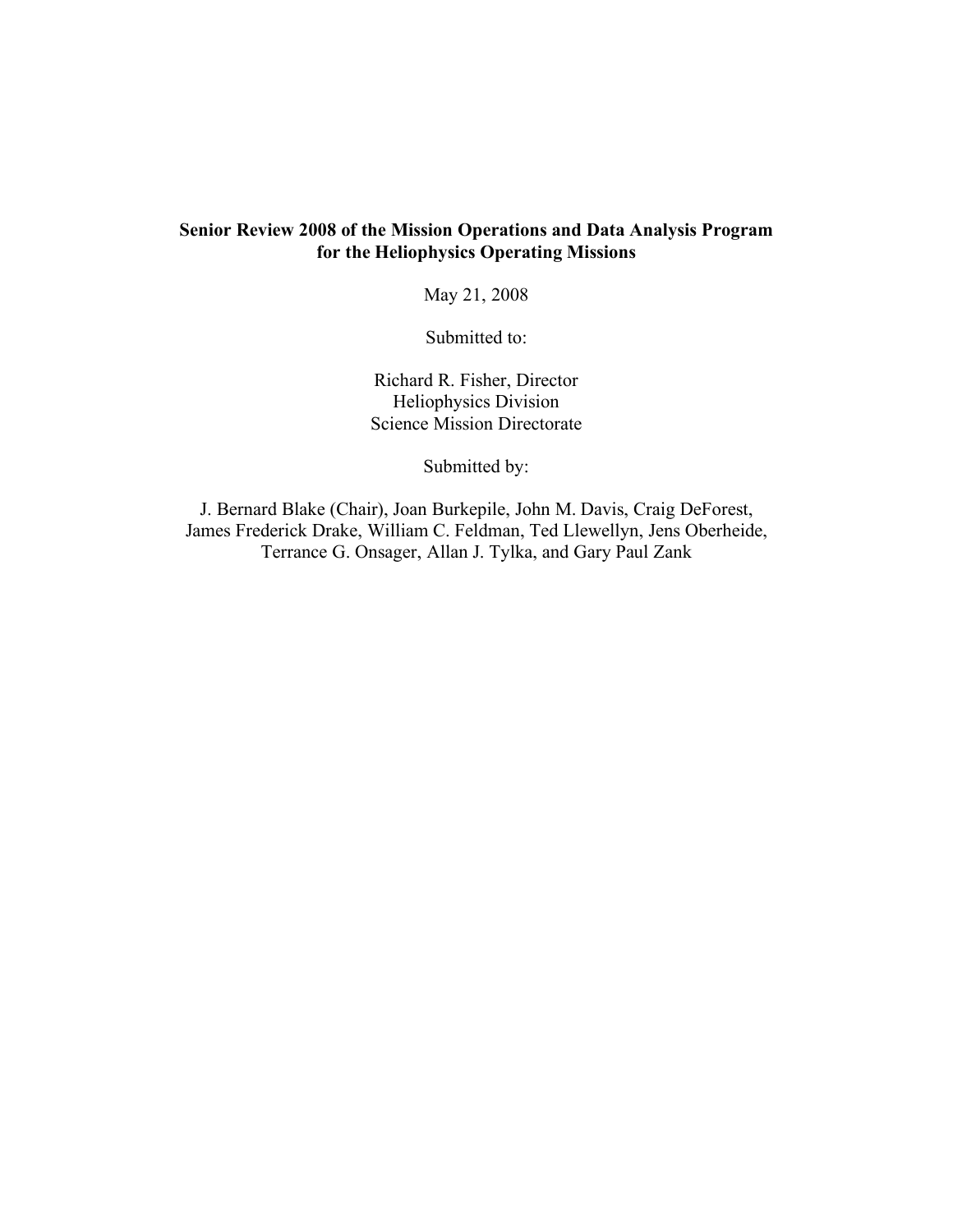# **Table of Contents**

|         |      |                                                                     | 3  |
|---------|------|---------------------------------------------------------------------|----|
|         |      |                                                                     | 3  |
|         | 1.2  |                                                                     | 3  |
|         | 1.3  |                                                                     | 3  |
|         | 1.4  |                                                                     | 4  |
|         | 1.5  |                                                                     |    |
|         |      |                                                                     | 5  |
|         |      |                                                                     | 6  |
|         |      | 1.5.3                                                               | 6  |
| $2_{-}$ |      | Evaluations of Missions.                                            | 9  |
|         | 2.1  |                                                                     | 9  |
|         | 22   |                                                                     | 11 |
|         | 23   |                                                                     | 14 |
|         | 24   |                                                                     | 18 |
|         | 2.5  | Geotail.                                                            | 20 |
|         | 2.6  | The Reuven Ramaty High-Energy Solar Spectroscopic Imager (RHESSI)   | 22 |
|         | 2.7  |                                                                     |    |
|         | 2.8  |                                                                     |    |
|         | 2.9  | Time History of Events and Macroscale Interactions                  |    |
|         |      |                                                                     | 31 |
|         | 2.10 | Thermosphere Ionosphere Mesosphere Energetics and Dynamics (TIMED). | 34 |
|         | 2.11 |                                                                     | 38 |
|         | 2.12 | Wind.                                                               | 41 |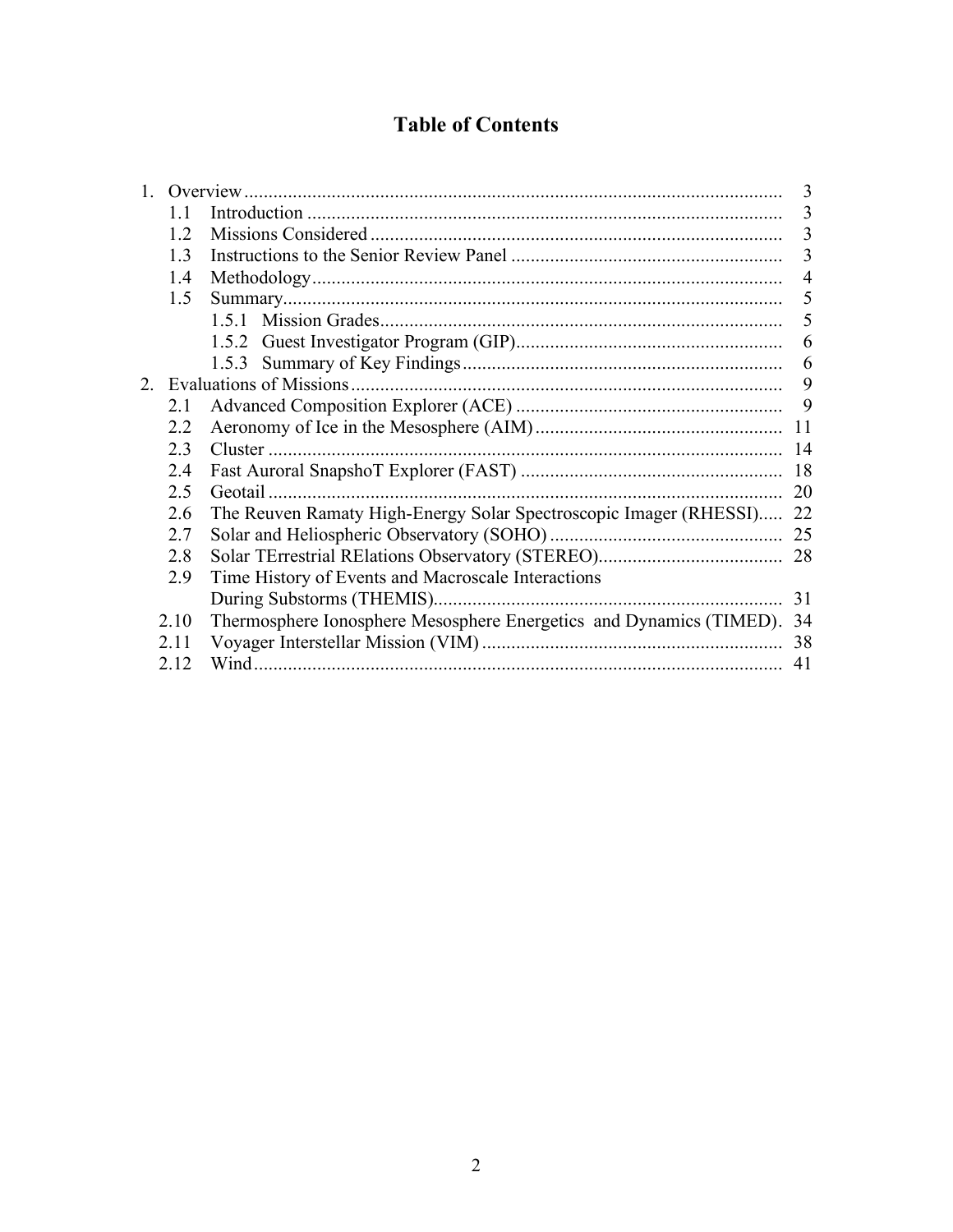# **1. Overview**

# **1.1 Introduction**

NASA's Science Mission Directorate (SMD) periodically conducts comparative reviews of Mission Operations and Data Analysis (MO&DA) programs to maximize the scientific return from these programs within finite resources. The acronym "MO&DA" encompasses operating missions, data analysis from current and past missions, and supporting science data processing and archive centers. Performance factors include scientific productivity, technical status, budget efficiency, and participation in the "Heliophysics Great Observatory." NASA uses the findings from these comparative reviews to define an implementation strategy and give programmatic direction to the missions and projects concerned for the next two to four fiscal years.

# **1.2 Missions Considered**

The 2008 Heliophysics (HP) Senior Review considered the following twelve missions (in alphabetical order): ACE, AIM, Cluster, FAST, Geotail, RHESSI, SOHO, STEREO, THEMIS, TIMED, Voyager, and Wind. Nine missions already are in extended mission phases: ACE, Cluster, FAST, Geotail, RHESSI, SOHO, TIMED, Voyager, and Wind.

The THEMIS science team proposed a bifurcation of the primary mission into THEMIS-Low and ARTEMIS (relocating two of the THEMIS spacecraft to lunar orbit) during an extended mission phase. The Panel has made separate evaluations.

# **1.3 Instructions to the Senior Review Panel**

The instructions given to the Senior Review panel by NASA Headquarters are given below:

- (1) In the context of the HP research objectives and focus areas described in the SMD Science Plan, rank the scientific merits—on a "science per dollar" basis—of the expected returns from the projects reviewed during FY09 and FY10. The scientific merits include relevancy to the HP research objectives and focus areas, scientific impact, and promise of future scientific impact.
- (2) Assess the cost efficiency, data availability and usability, and vitality of the mission's science team as secondary evaluation criteria, after science merit.
- (3) Drawing on (1) and (2), provide comments on an implementation strategy for the HP MO&DA program for 2009 and 2010, which could include a mix of Continuation of projects "as currently baselined;" Continuation of projects with either enhancements or reductions to the current baseline;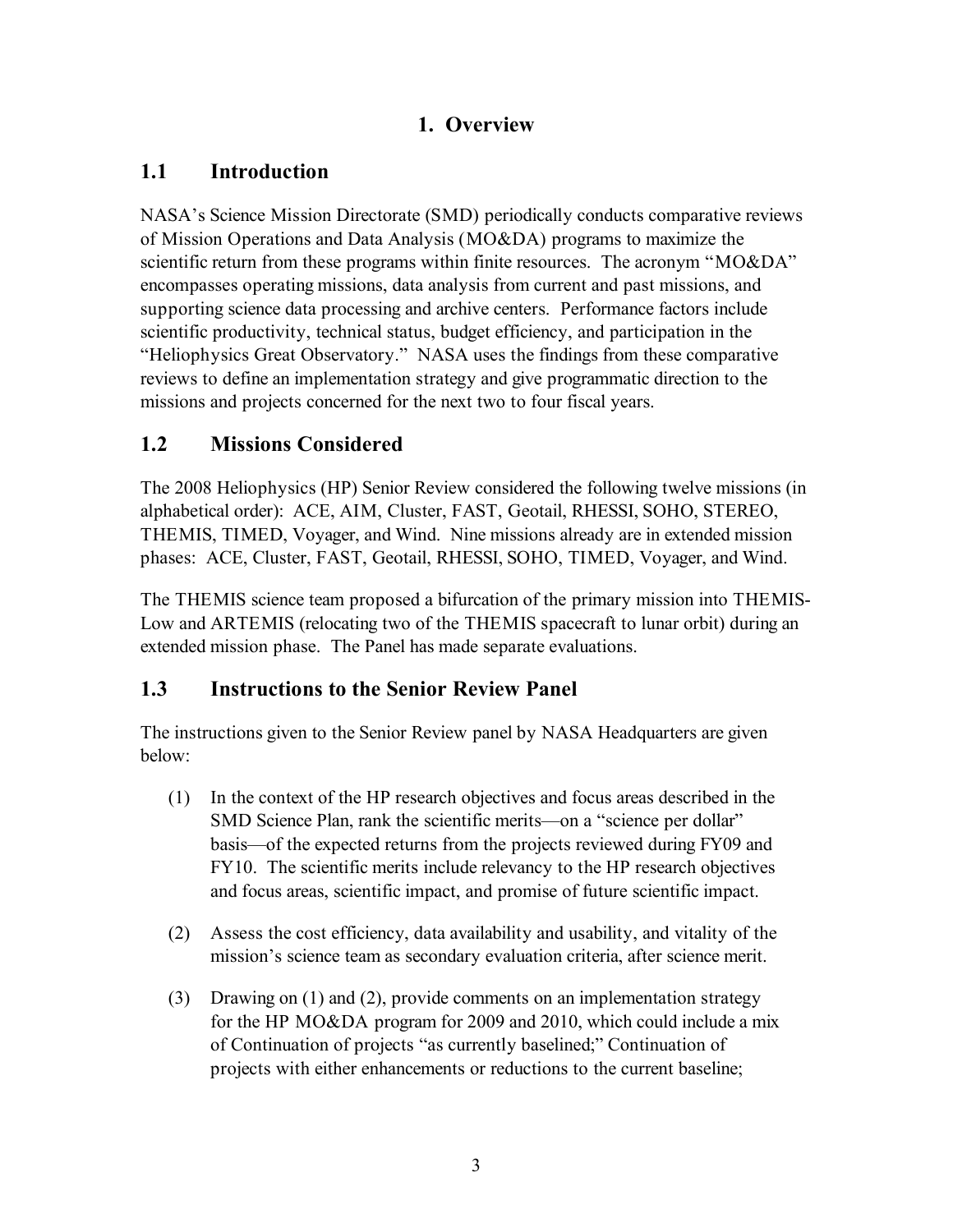Mission extensions beyond the prime mission phase; and Project terminations.

- (4), (5) and (6): Make preliminary assessments equivalent to (1), (2), and (3) for the period 2011 and 2012.
- (7) Provide an overall assessment of the strength and ability of the HP MO&DA program to meet the expectations of the HP Great Observatory (HPGO) during 2009 to 2012 as represented in the SMD Science Plan and in *The Heliophysics Science and Technology Roadmap 2005–2035*.

The panel was not asked to evaluate or assess the utility of HP mission data to operational or commercial users.

# **1.4 Methodology**

The 2008 HP Senior Review Panel met on 8–11 April 2008. There were eleven panel members, with expertise in solar, heliospheric, and geospace science. The twelve missions submitted their proposals by 21 February 2008, and these proposals were distributed to the panel members for review in March prior to the meeting of the panel. During the panel meeting, each project made an oral presentation followed by an opportunity for the panel members to ask questions and ask for clarification. The Education/Public Outreach (E/PO) and Mission Archive Plan (MAP) are considered separately. The panel assessed the scientific merit of each mission.

The mission proposals contained budgets for their MO&DA programs for FY09–FY12 at *Guideline/Minimal* and *Optimal* levels. In total, the Minimal levels were approximately \$62M, \$59M, \$61M, and \$59M, with shortfalls from the Headquarters Guidelines of approximately \$1.5M, \$1.8M, \$1.2M, and \$1.0M. The numbers for the Optimal levels were \$78M, \$70M, \$72M, and \$79M, which lead to shortfalls from the Guidelines of \$8.9M, \$14.4M, \$17.9M, and \$21.5M.

The panel assessed the merit of each mission according to several primary goals, including: impact of scientific results to date as evidenced by citations, press events, etc.; promise of future impact and productivity (due to uniqueness of orbit and location, solar cycle phase, other operating HPGO assets); relevance to the goals of the Heliophysics Division; and spacecraft and instrument health. Secondary goals included cost efficiency, broad accessibility and usability of the data, and productivity and vitality of the science team.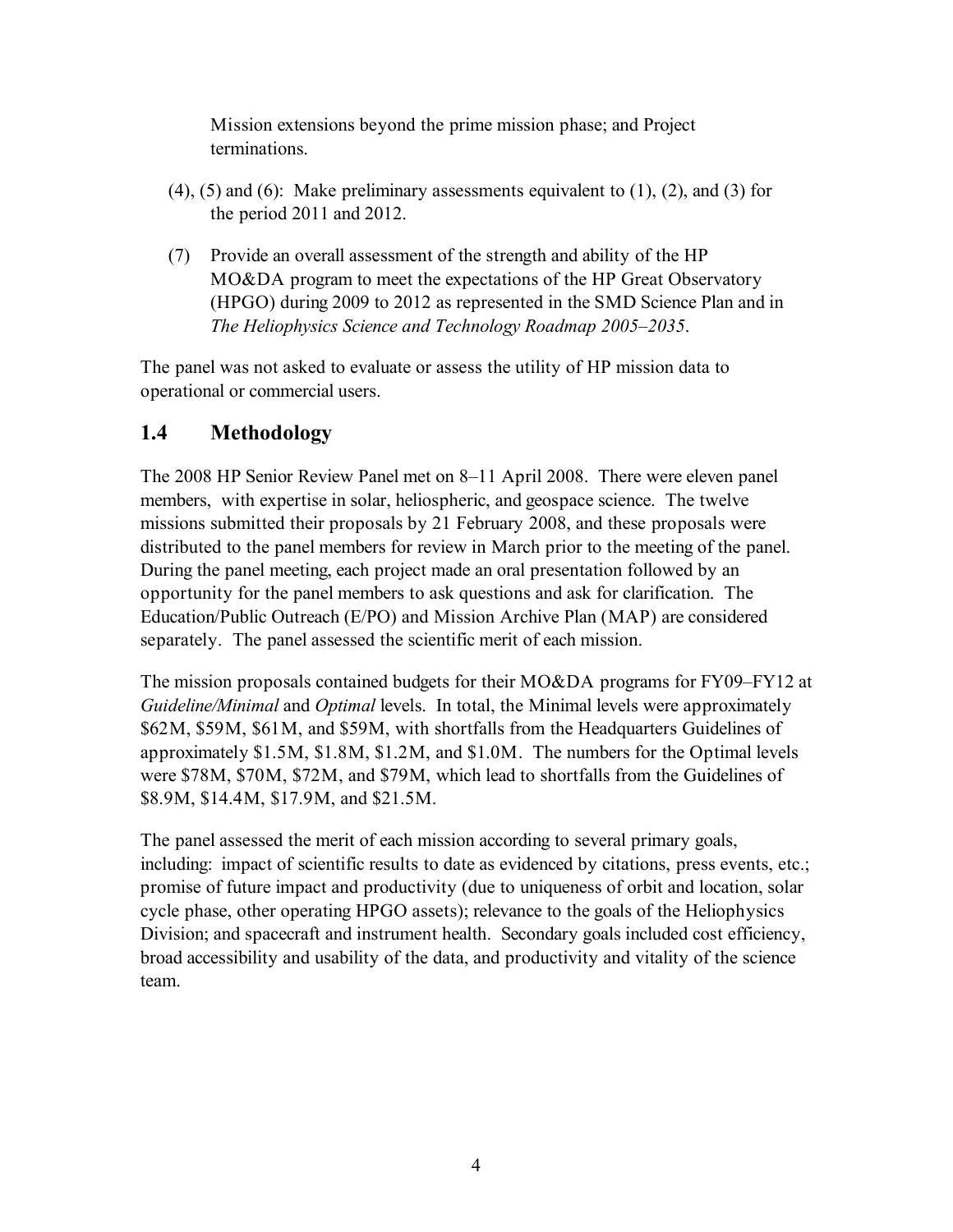## **1.5 Summary**

## **1.5.1 Mission Grades**

The twelve proposals were graded by the panel according to two criteria: their overall scientific merit; and their contribution to HP/SMD goals as given in *The New Science of the Sun-Solar System Connection, Recommended Roadmap for Science and Technology 2005–2035*. Each proposal was graded on a score from 0 to 10 using the following broad categories:

- 10–8 Future contributions promise to be compelling
- 7–4 Future contributions are rated excellent, but less compelling
- 3–0 Future contributions appear to be relatively modest.

The merged results of the scoring by the panel members are given graphically below.

1. The figure makes clear that the panel found that all of the missions reviewed could be expected to make excellent contributions to the HD/SMD enterprise.



**The merged panel scores are presented both for science merit and for overall contributions.** THEMIS has been divided into the two proposed extended mission segments. The red dashed bars indicate the boundaries of the three grade categories specified above.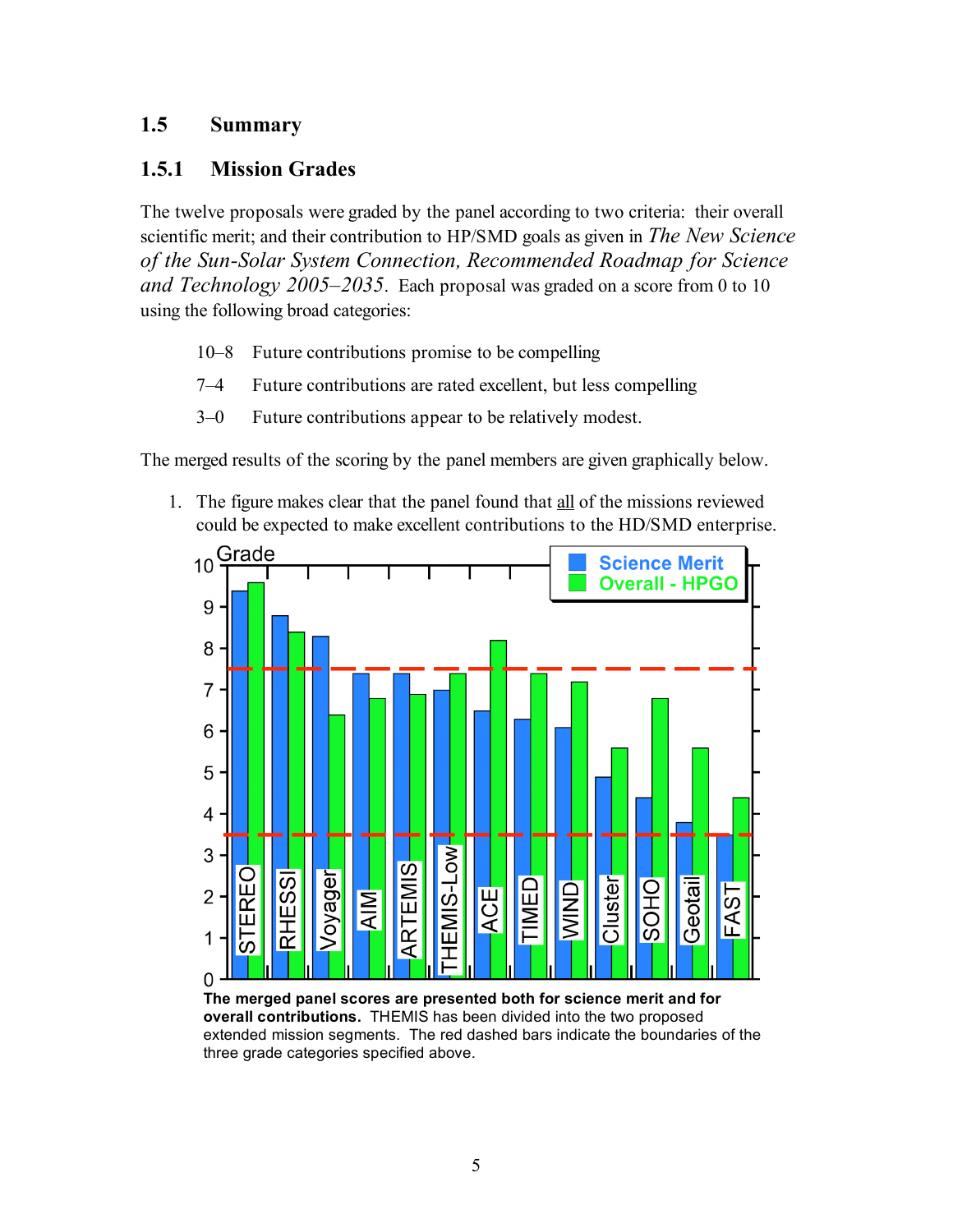- 2. In terms of science merit, the panel found that the missions fell into three broad groupings with STEREO, RHESSI, and Voyager receiving grades above 8, six missions (AIM, ARTEMIS, THEMIS-Low, ACE, TIMED, and WIND) getting grades above 6, and four missions with grades below 5 (Cluster, SOHO, Geotail, and FAST).
- 3. Those missions found to have a lower intrinsic science merit still will make major contributions to the HP Great Observatory by supplying crucial measurements in other, and multiple locations. This assessment by the panel can be seen by the substantially higher grades given to these missions in the overall category.

# **1.5.2 Guest Investigator Program (GIP)**

The panel received a briefing on the Guest Investigator Program from a Headquarters Discipline Scientist. The panel was told that the planned annual GIP budgets for the time period FY09–FY12 was \$15.8M, \$15.5M, \$16.2M, and \$18.0M. This is a marked increase from the FY06–FY08 budgets of \$10.0M, \$11.5M, and \$11.9M. The panel enthusiastically supports this increase in GIP funding. The present senior review panel, like those in years past, believes that the Guest Investigator Program is an extremely effective means of enhancing the scientific return from operating NASA missions. As has been pointed out before, the impact of the Guest Investigator Program is particularly great for younger researchers, and is an obvious way to enable talented workers to remain in our research fields.

## **1.5.3 Summary of Key Findings**

The opportunities for major advances in heliophysics science over the next few years are unprecedented. With the two STEREO spacecraft in 1 AU orbit well ahead and behind the Earth, SDO in operation, and the flotilla of near-Earth spacecraft remaining in nominal operation, each with its unique sensors and locations, NASA truly will have a Heliophysics Great Observatory during the current rise to solar maximum. The panel recognizes fiscal pressures, but still must note that increased funding, at a level very modest in comparison to the cost of fielding the Great Observatory, would allow a substantially larger scientific gain.

The exploration by STEREO of the structure and propagations of CMEs and ICMEs and associated energetic particle production is central to HP research objectives and focus areas and to NASA strategic objectives. STEREO observations are critically important for determining the three-dimensional structure of the solar atmosphere and heliosphere as they evolve during the rise to solar maximum. Understanding this science lies at the very core of the Living With a Star and HPGO Programs.

RHESSI has been extremely productive in terms of fundamental breakthrough science and in terms of publications. RHESSI remains an extremely valuable mission, with an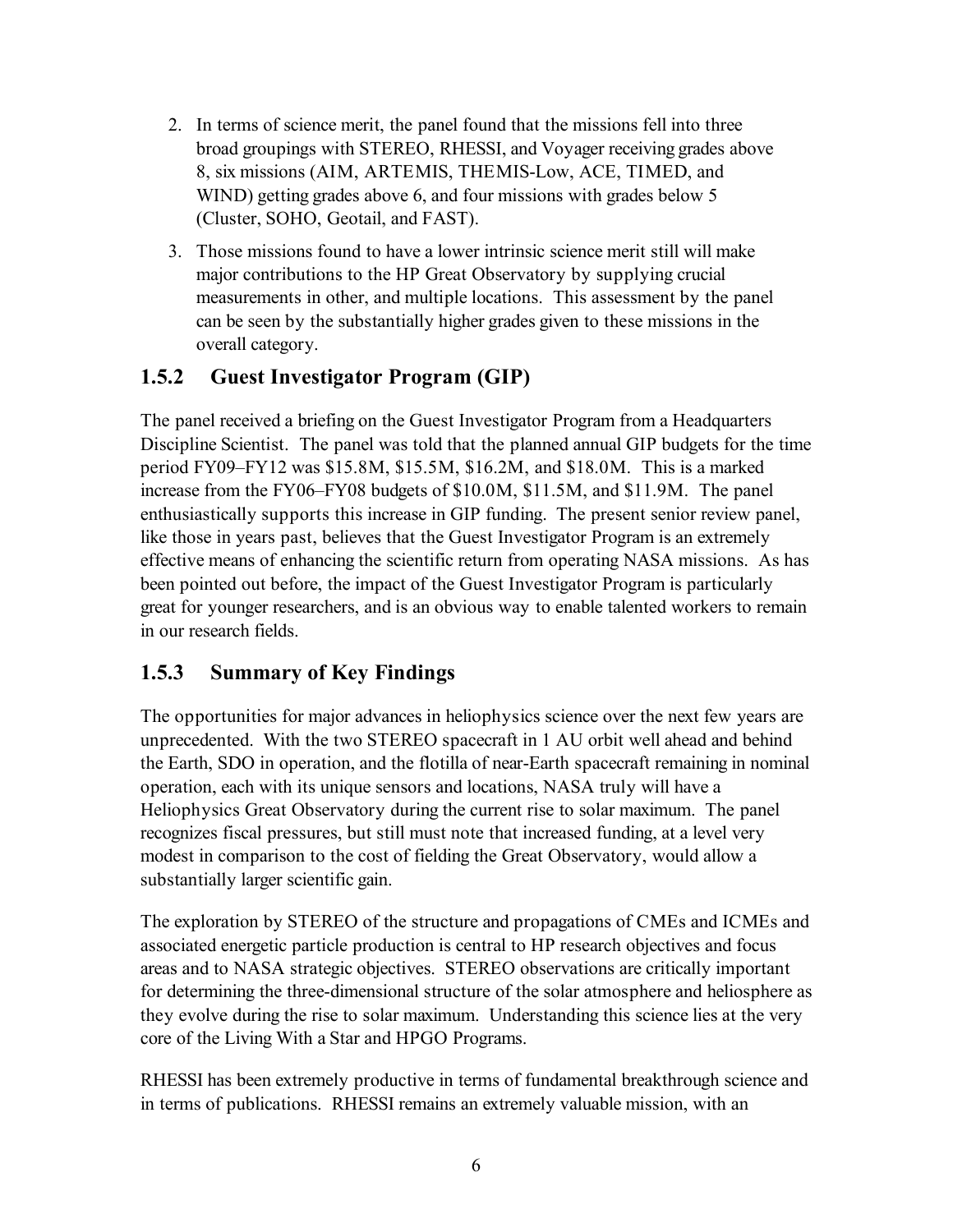extended phase that now will occur during the rising phase of the solar cycle when the Sun's global magnetic field is changing in ways that may affect the processes that lead to flare production. Complementary measurements by the Hinode and STEREO missions will provide context observations, vector magnet fields, and detailed plasma diagnostics that were not available during the prime mission. Knowledge of the context in which solar flares are observed by RHESSI will allow the development of a comprehensive description of the reconnection process in the solar atmosphere that will help resolve, revise, and differentiate between the competing theories for energetic particle production and acceleration.

The Voyager spacecraft, over 30 years after liftoff, continue on their voyage of discovery. The panel finds that the Voyager Interstellar Mission proposal offers superb science, tremendous discovery opportunities, and the undisputed fact that nothing like the VIM can be repeated in any form for the next  $30+$  years; this is a mission that is absolutely imperative to continue. The panel believes that funding near the optimal level and increased DSN support is warranted.

The panel congratulates the THEMIS science team on their innovative plan to drastically reposition the five THEMIS probes at the conclusion of the prime THEMIS mission. The extended mission, which will then consist of THEMIS-Low and the lunar-orbiting ARTEMIS, is highly compelling, both for the individual scientific goals and what will undoubtedly be their excellent contributions to the HPGO.

The panel strongly supports the continuation of the two ITM missions under review: TIMED and AIM. TIMED provides crucial observations of the energy input into and out of the ITM system and ties the phenomena observed by the solar and magnetospheric components of the Great Observatory to their impacts on Earth. AIM, still in its prime mission, with an extended mission should make major advances in our understanding of the solar cycle impact and other effects on polar mesospheric clouds.

Although ACE has been in orbit for more than a decade, its central role in heliophysics research remains undiminished. The newer missions will enhance the value of ACE data by providing unprecedented understanding of the solar context and the first detailed multi-viewpoint observations of large-scale interplanetary phenomena. Wind, also stationed at L1, is an important complement to ACE. The Wind instrument suite makes measurements different from those of the ACE investigations; there is no real duplication. ACE and Wind both are critical components of the Heliophysics Great Observatory. The panel strongly endorses the continuation of the ACE and Wind missions as essential in achieving SMD/HP objectives during the rise to solar maximum over the next few years.

Cluster is a four-satellite mission designed to explore the micro- and meso-scale dynamics of the Earth's magnetosphere and environs. The topics of the Cluster investigations are identified as critical in the Roadmap and whose exploration requires physics input from other missions as part of the Great Observatory. The Panel therefore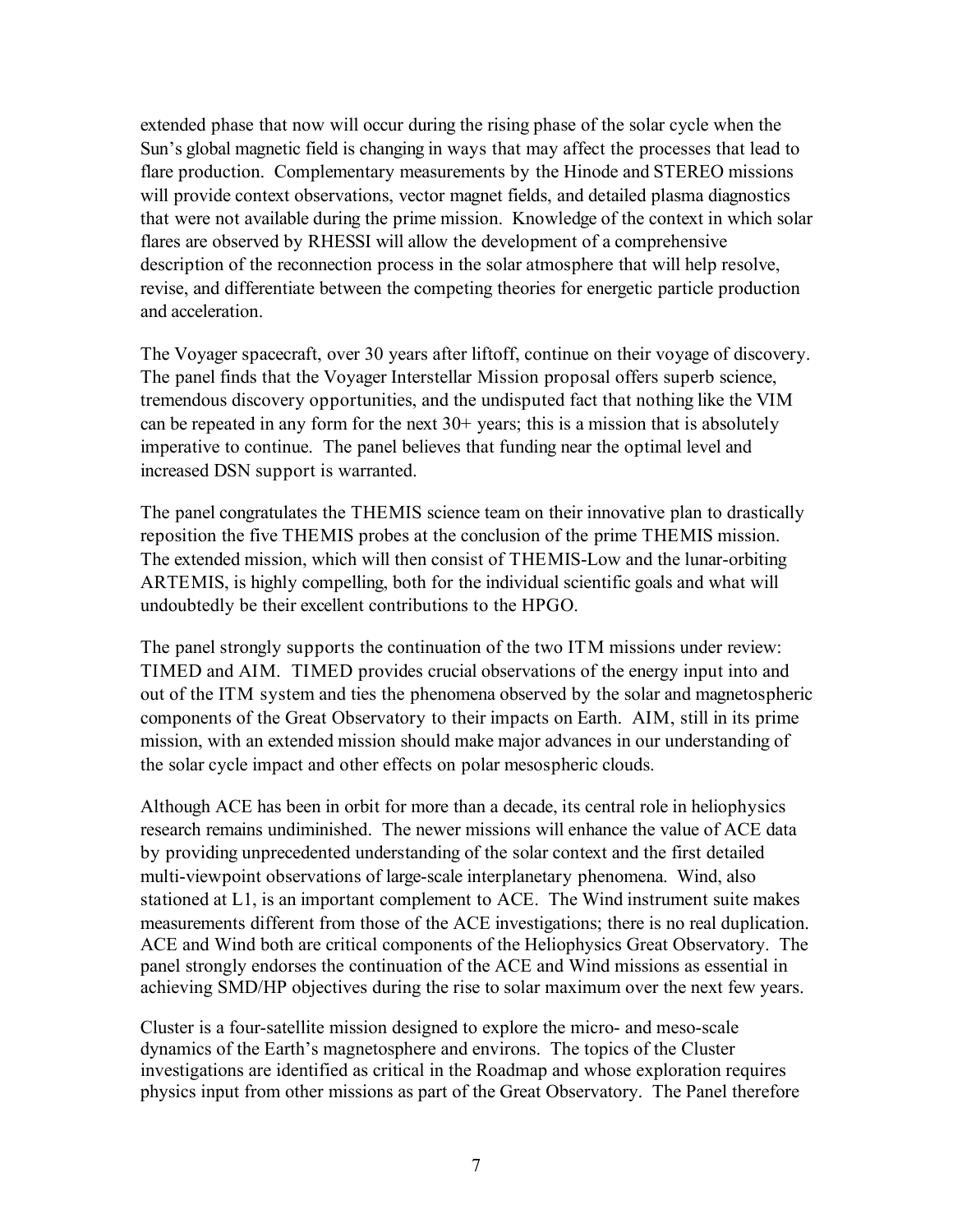endorses continued support for the mission. To maximize the impact of this mission, however, the Panel feels that it is important that the mission leaders carefully craft a subset of critical problems and marshal resources appropriately to address these issues.

The Geotail mission continues to provide an excellent science return, and at a modest cost. Because of its orbit and instrumentation, Geotail will provide invaluable correlative information to the THEMIS-Low, ARTEMIS, and Cluster mission science, and thus also is a valued member of the Heliophysics Great Observatory. The panel strongly supports the proposed Geotail extended mission.

The panel finds that limited operation of SOHO is critical to the ongoing effort to understand the solar influence on the heliosphere and geospace because SOHO's coronagraph (LASCO) remedies the lack of a Sun-Earth aligned coronagraph. The SDO mission does not carry such a coronagraph, and thus the SOHO instrument is irreplaceable in the near term. Continuing SOHO operations to collect, disseminate, and archive data from LASCO is therefore essential.

FAST provides high-quality particle and fields data from a magnetospheric vantage point not accessible to other spacecraft in the HP Great Observatory. In particular, FAST directly supports the THEMIS primary mission science by making important substormphenomena measurements that neither the THEMIS satellites nor the GBOs can make, and therefore the panel supports extension of the FAST mission.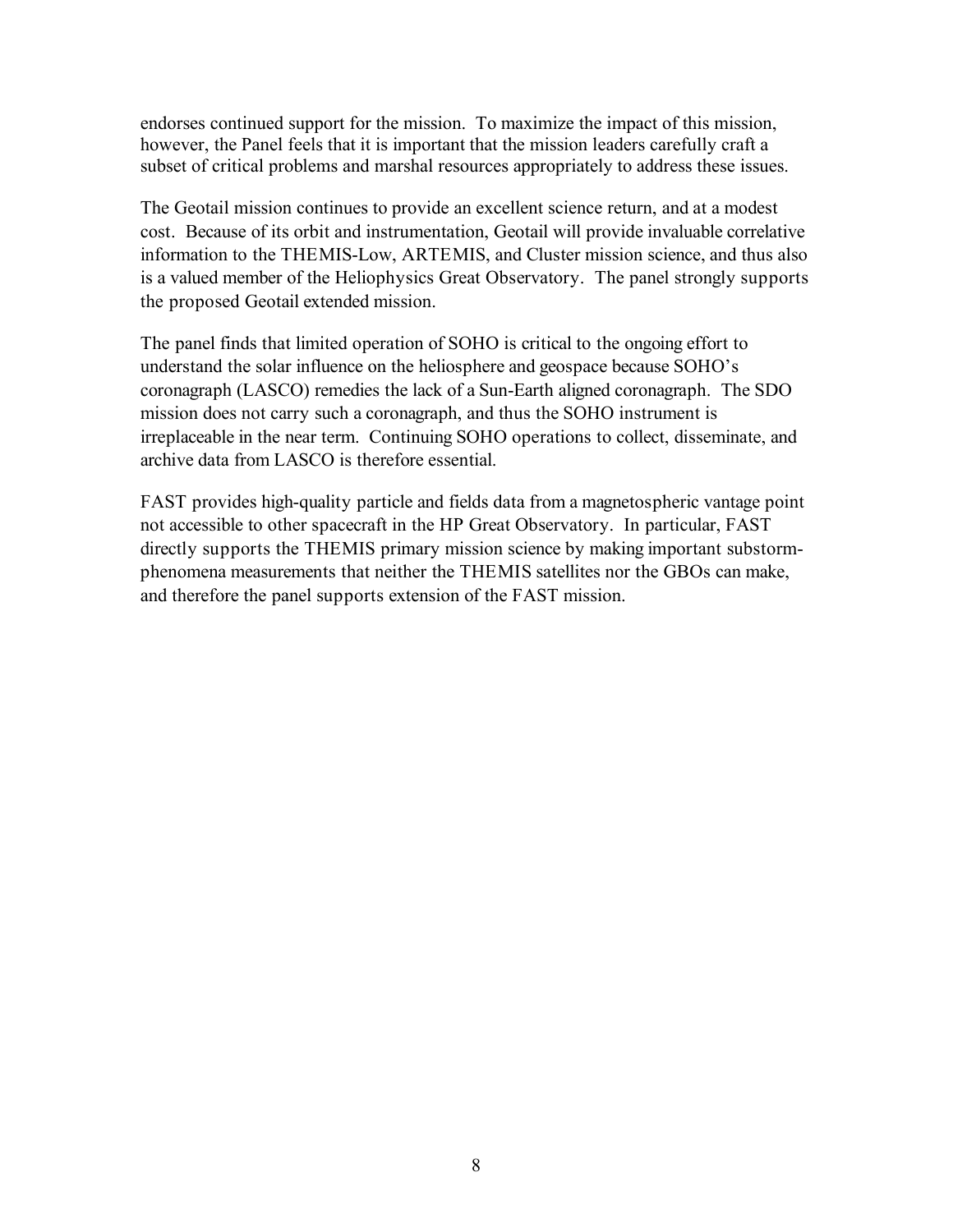## **2. Evaluations of Missions**

## **2.1 Advanced Composition Explorer (ACE)**

#### **Science Strengths**

The ACE extended-mission proposal outlines a broad program of research, ranging from fundamental processes in space physics to the development of new models of radiation hazards affecting spacecraft and astronauts. ACE is in orbit about the L1 point and carries a magnetometer and a comprehensive set of instruments measuring particle composition over a broad range of energies, from the solar wind to galactic cosmic rays. Since the 2005 Senior Review, ACE has delivered many significant results, including the following:

- (1) Identification of coronal structures associated with  ${}^{3}$ He-rich impulsive particle events (in collaboration with SOHO, RHESSI, STEREO, and Hinode). Since their discovery in 1970, the distinctive type of particle acceleration exhibited in these events has been one of the most puzzling phenomena in space physics.
- (2) The first direct evidence that magnetic reconnection commonly occurs in the solar wind. Subsequent multi-spacecraft observations of reconnection outflows (in collaboration with Wind, Geotail, and STEREO) have shown that reconnection in the solar wind is quasi-stationary and occurs over extended distances, rather than being patchy in space and time. Perhaps surprisingly, to date, these observations have revealed no evidence of particle acceleration in association with the reconnection.
- (3) Measurements of the intensity, spectral shape, composition, and variability of suprathermal ions that are now known to play a key role as seed particles for large SEP events that potentially endanger robotic and human explorers.
- (4) Through collaboration with Wind, examination of interplanetary shock-fronts as a function of spacecraft separation, in terms of both shock characteristics and the time-intensity profiles of the associated energetic particles. Such studies are important for efforts to build global models of particle-acceleration by CME-driven shocks, and more progress can be expected in the future, when the STEREO spacecraft will make it possible to examine the same issues over larger spatial scales.
- (5) Precise and comprehensive measurements of the isotopic composition of galactic cosmic-rays (GCR), which may have definitively identified OB associations within superbubbles as the likely source of at least a substantial fraction of GCRs.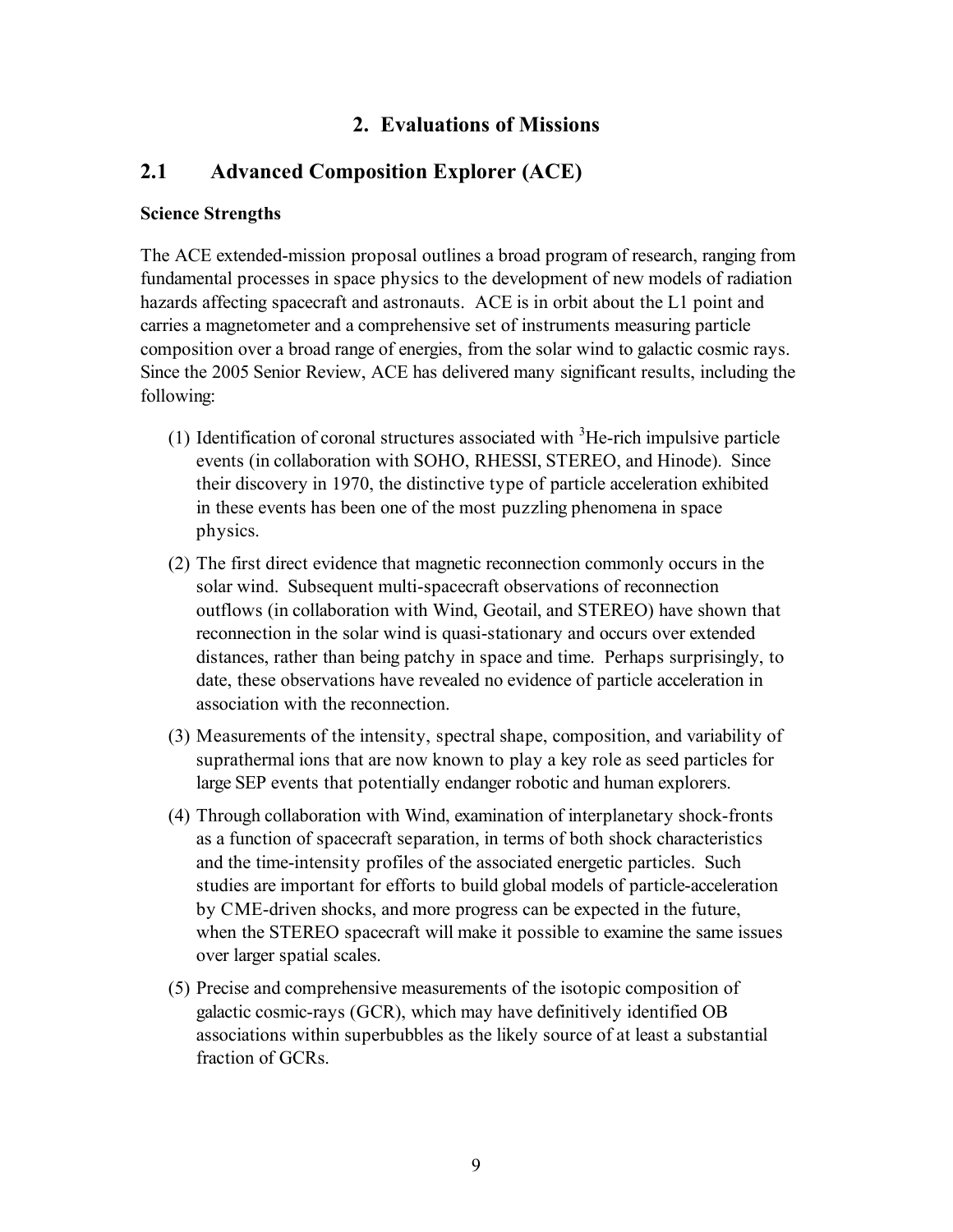In terms of capabilities, it should be noted that ACE provides the most sensitive measurements ever made for solar energetic heavy ions below ~1 MeV/nucleon and above  $\sim$ 10 MeV/nucleon. (Intermediate energies, which have proven to be particularly powerful in SEP transport studies, are measured more precisely and more thoroughly on Wind.)

## **Relevancy to HP Research Objectives and Focus Areas**

ACE has been highly responsive to the stated objectives of the Heliophysics Roadmap. ACE contributes to all 12 of the Research Focus Areas in the Roadmap and to 34 Priority Investigations.

## **Value to the HP Great Observatory**

The ACE mission remains a major asset to the HP Great Observatory by all measures. The data are of high quality and reliability and are readily available. In that ACE has already observed for a complete solar cycle, it is not necessarily expected that ACE alone will lead to fundamental new discoveries. The ACE data play a key role in many multiplatform studies that are at the heart of the HPGO concept. In the coming rise to Solar Maximum, the combination of observations from ACE and from new missions (STEREO, Hinode, and SDO) should serve to answer long-standing questions that go to the heart of Heliophysics objectives. ACE also enables and extends the science return from other ongoing missions, for example, by providing interplanetary solar-wind observations upstream of the Earth. The ACE team are well regarded as leaders in heliophysics research, and without ACE and the ACE team, many of the HPGO objectives would be unachievable.

#### **Spacecraft/Instrument Health and Status**

All spacecraft systems are operating within nominal limits, and spacecraft anomalies have been rare and inconsequential. Power output and fuel reserves are judged to be adequate until ~2025. Spacecraft commanding has been uninterrupted. To date, large on-board data recorders have delivered science data without loss in more than 10 years of operation. In order to conserve fuel, ACE discontinued some occasional orbital maneuvers that were designed to minimize telemetry loss during transit of the Solar Exclusion Zone. These transits will occur again in 2011–2013 during solar maximum. However, based on the experience since 2001, the ACE team expects minimal data loss during this period.

ACE carries a complement of nine instruments, all but one of which continue to return excellent science data. Five instruments (CRIS, SIS, SWICS, SWIMS, and MAG) are operating as designed or with very minor degradations in their performance. Three instruments (ULEIS, EPAM, and SWEPAM) have suffered some decrease in resolution and/or sensitivity, but in no case have these problems significantly diminished the instrument's science return. The SEPICA instrument began to malfunction in 2000 and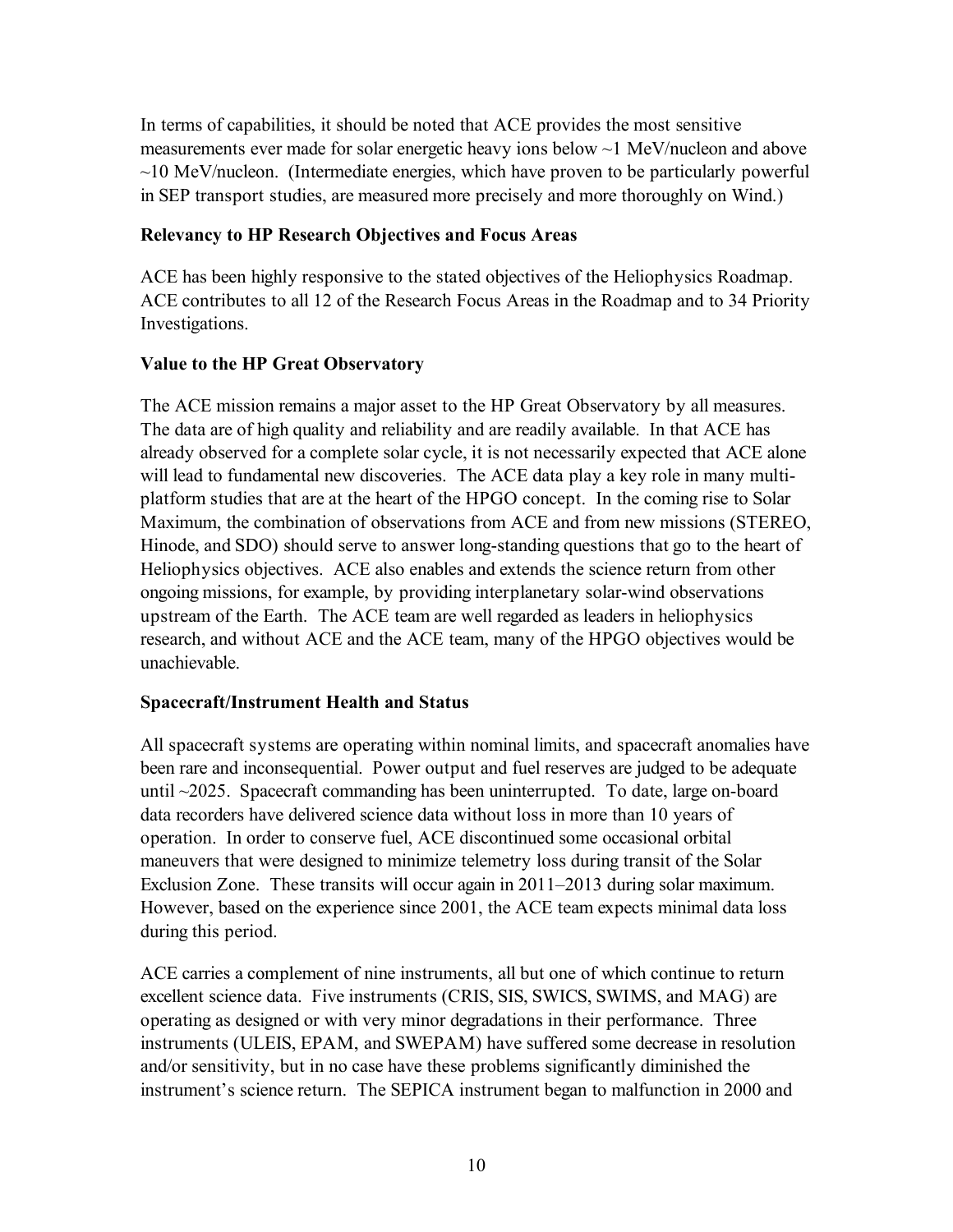appears to have delivered no useful data since 2005. Overall, the stability and reliability of the ACE instruments have proven to be very impressive.

## **Data Operations (Accessibility, Quality Control, Archiving)**

The ACE data management and accessibility are exemplary and deserve the highest commendation. The quality control and archiving plans are also thorough and well designed. The ACE instrument teams are to be commended for their sustained efforts to maintain and improve instrument calibrations and to deliver the best-possible data to the science community.

## **Proposal Weaknesses**

The proposal itemizes more than 80 specific data analysis projects that will be undertaken, or at least started, in the coming three years. Most of these projects are described with too little detail for the panel to offer any technical assessment. Given the quality of the ACE data, the strong collaborations with other Heliophysics missions, and the track record of the ACE team, one can nevertheless confidently expect progress on many, if not all, of these tasks. The proposal notes that the one-sixth reduction in science support reflected in the guideline budget would "limit the number of studies undertaken." But the proposal gives no information on which projects will be lost due to this budgetary limitation. However, the science return from all SMD missions is limited by budgetary constraints. The proposal gives the Panel inadequate information to make a judgment on the relative merit of ACE's request for the optimal budget.

## **Overall Assessment and Findings**

Although ACE has been in orbit for more than a decade, its central role in heliophysics research is undiminished. Rather than replacing ACE or lessening its contributions, the newer missions will enhance the value of ACE data by providing unprecedented understanding of the solar context and the first detailed multi-viewpoint observations of large-scale interplanetary phenomena. The continuation of the ACE mission is emphatically not "more of the same." Rather, the combination of ACE and other HP missions has the potential for new, transformative insights into central science challenges of the Heliophysics Division. The Panel strongly endorses the continuation of the ACE mission as an essential tool for achieving HP objectives.

# **2.2 Aeronomy of Ice in the Mesosphere (AIM)**

## **Science Strengths**

AIM is the first satellite mission that probes the basic physics of Polar Mesospheric Clouds or Noctilucent Clouds (PMCs/NLCs) on a global scale with high spatial resolution, and makes measurements that can provide information on how these clouds form and vary. These clouds, which occur at high latitudes  $(>50^{\circ})$  in both hemispheres at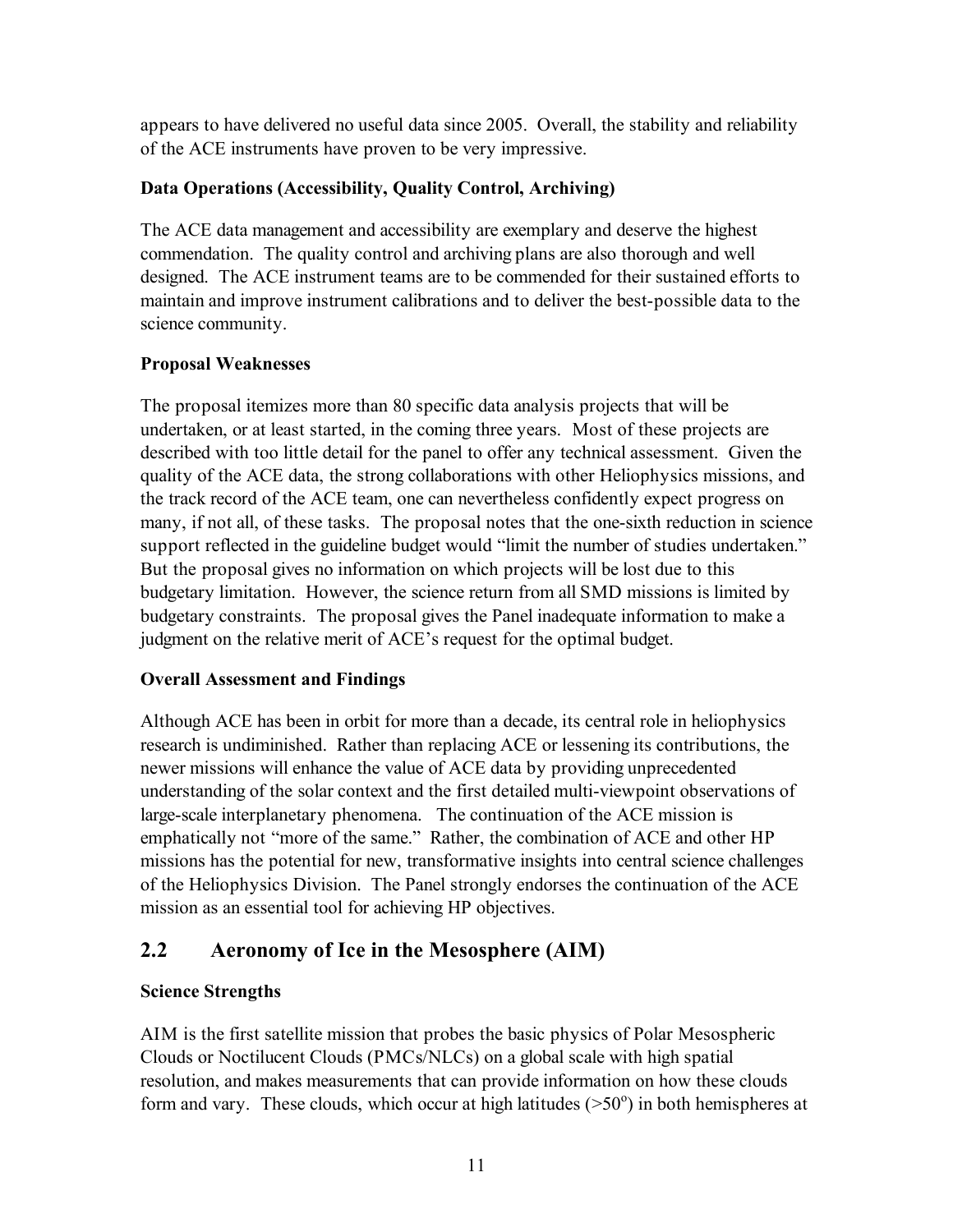altitudes near 83 km, were first observed in 1885. It is still uncertain why they form. Their brightness and frequency have increased over time, and clouds are now being seen at lower latitudes; this is significant since it may be related to global change.

AIM was launched on 25 April 2007, and already has provided measurements for the 2007 northern hemisphere season and the 2007–2008 southern hemisphere season. AIM instruments have provided data on PMCs/NLCs and ice properties, and on their variability. This is again significant since PMC changes may be related to global change.

The first PMC images, obtained soon after the start of the northern hemisphere cloud season in 2007, revealed that PMCs observed from orbit exhibit a very complex structure. Previous ground-based observations of these clouds (NLCs when observed from the ground) had suggested significant structure, but earlier satellite observations had been unable to confirm this. Indeed, the first AIM observations showed that structured PMCs are a global high-latitude phenomena and confirmed that our present understanding of these clouds is poor. The full range of measurements and derived quantities that will be provided by AIM, particularly when combined with other international assets, offers the scientific community an unparalleled opportunity to understand the physics and chemistry of PMCs and their behavior and their possible relationship to global change.

The early CIPS images show that the PMC brightness over small regions is much more variable (10 times) than previously anticipated. This may indicate small-scale upwelling, an unexpected feature in the MLT region at this scale size. The striking similarity between PMCs and tropospheric cloud signatures hints that mesospheric "weather" (the cloud-like, patchy signatures) may be driven by dynamical processes similar to those in the troposphere. Indeed, AIM observations, combined with those from TIMED, has yielded an exciting new view of mesosphere/lower thermosphere (MLT) dynamics. The unprecedented resolution afforded by CIPS provides impressive maps of gravity wave (GW) observations over the polar cap region; the interpretation of these GW will be important for studies of their influence on PMC formation and dissipation.

AIM has made the first observations of very small ice particles that indicate a strong connection between water vapor content and ice particle size and shape over a range of MLT altitudes, and provided observations of the very small smoke particles, 1 to 3 nm, that are currently believed to be the nucleation sites for PMC ice particles. This is an important finding since the wavelengths involved imply that the observed extinctions must be a true absorption. This represents important new science.

The most far-reaching goal for the AIM extended mission is to address the possible relationship between PMCs and global change. The extended mission affords an opportunity to test this "Miner's Canary" hypothesis.

The modeling community has developed a PMC module for WACCM that offers a major opportunity to compare the AIM measurements with very advanced atmospheric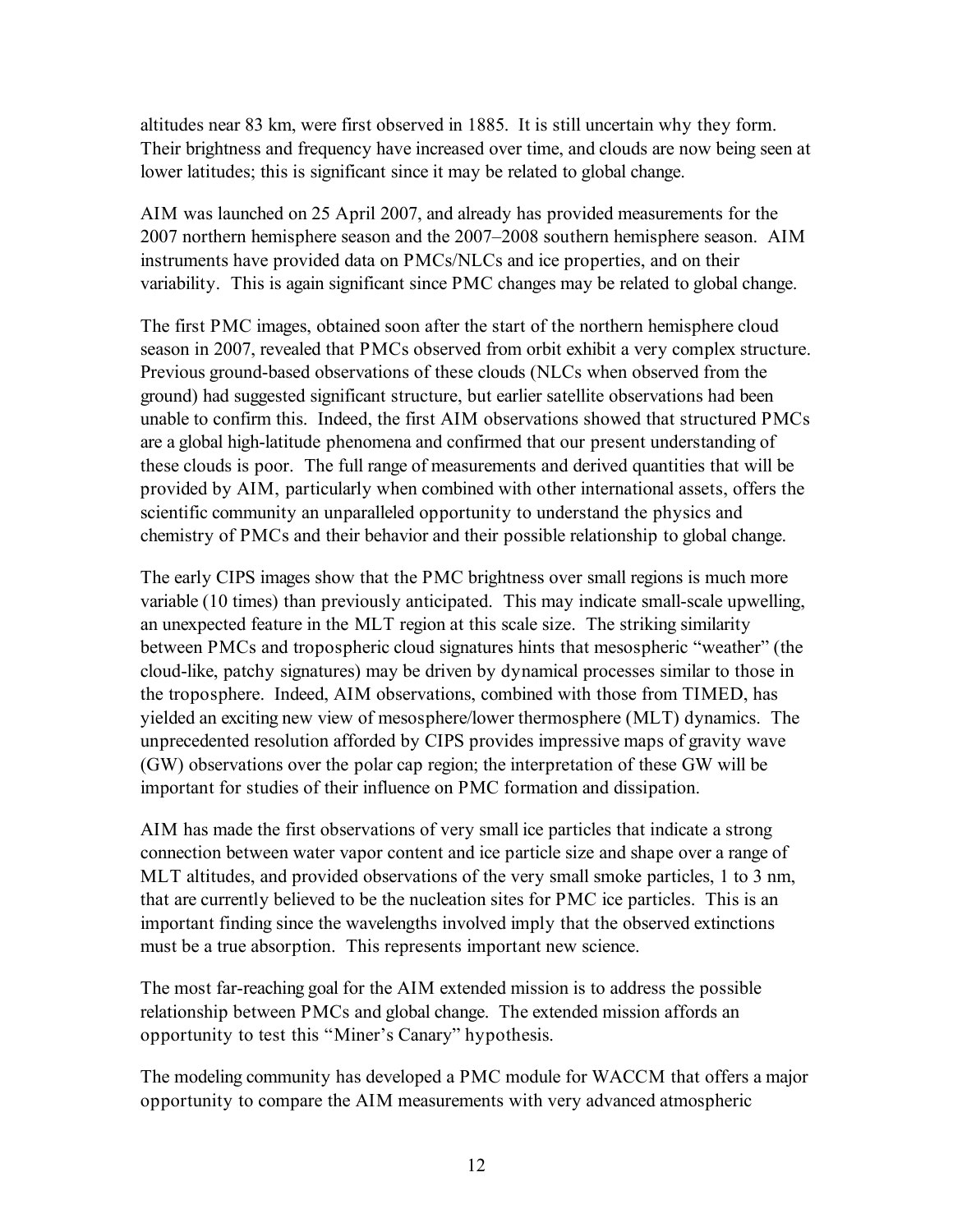models. In particular, there is some evidence that PMCs may decrease after SPEs. The extended mission will allow AIM to sample some of these effects and compare the AIM measurements, together with those from other assets, with those suggested by models. A quantitative understanding of interhemispheric PMC differences and solar cycle dependence is essential if PMCs are to be used as an indicator for natural or humaninduced change.

## **Relevancy to HP Research Objectives and Focus Areas**

AIM is primarily relevant to HP objective H, "to understand the nature of our home planet;" in particular, it addresses RFAs H2 and H3.

AIM also bridges HP objectives to Earth Science objectives because it is relevant to atmospheric composition and climate variability and change, *i.e*., can PMCs/NLCs be used as a "Miner's Canary" for climate change?

## **Value to the HP Great Observatory**

AIM probes the basic physics and morphology of NLCs in the polar gateway between the geospace environment and Earth's atmosphere. It is synergistic with TIMED and other HP Great Observatory assets, and its value to the Great Observatory can be rolled up as "when the sun chooses to exhibit some major change, e.g., the Halloween storms of 2003, the resulting energy flow interacts with the Earth's atmosphere and the effects are important to everyone."

#### **Spacecraft/Instrument Health and Status**

The spacecraft is healthy and fully functional; over 99% of data are captured on the ground. An uplink problem has been addressed by adding full autonomy to the spacecraft and instruments, enabling 24 days worth of command loads (maximum outage has been 6 days so far). The effect upon science operations has been minimal.

AIM carries three instruments. Two of the three, SOFIE and CIPS, are performing nominally, while the third, CDE, has had modest issues that have had a minimal impact upon the science return. One question seems to be whether it can operate in the autonomous mode.

#### **Data Operations (Accessibility, Quality Control, Archiving)**

*Accessibility:* Data are available from all three instruments. It is promptly processed. The heritage from earlier missions for the instrument teams is obviously paying dividends.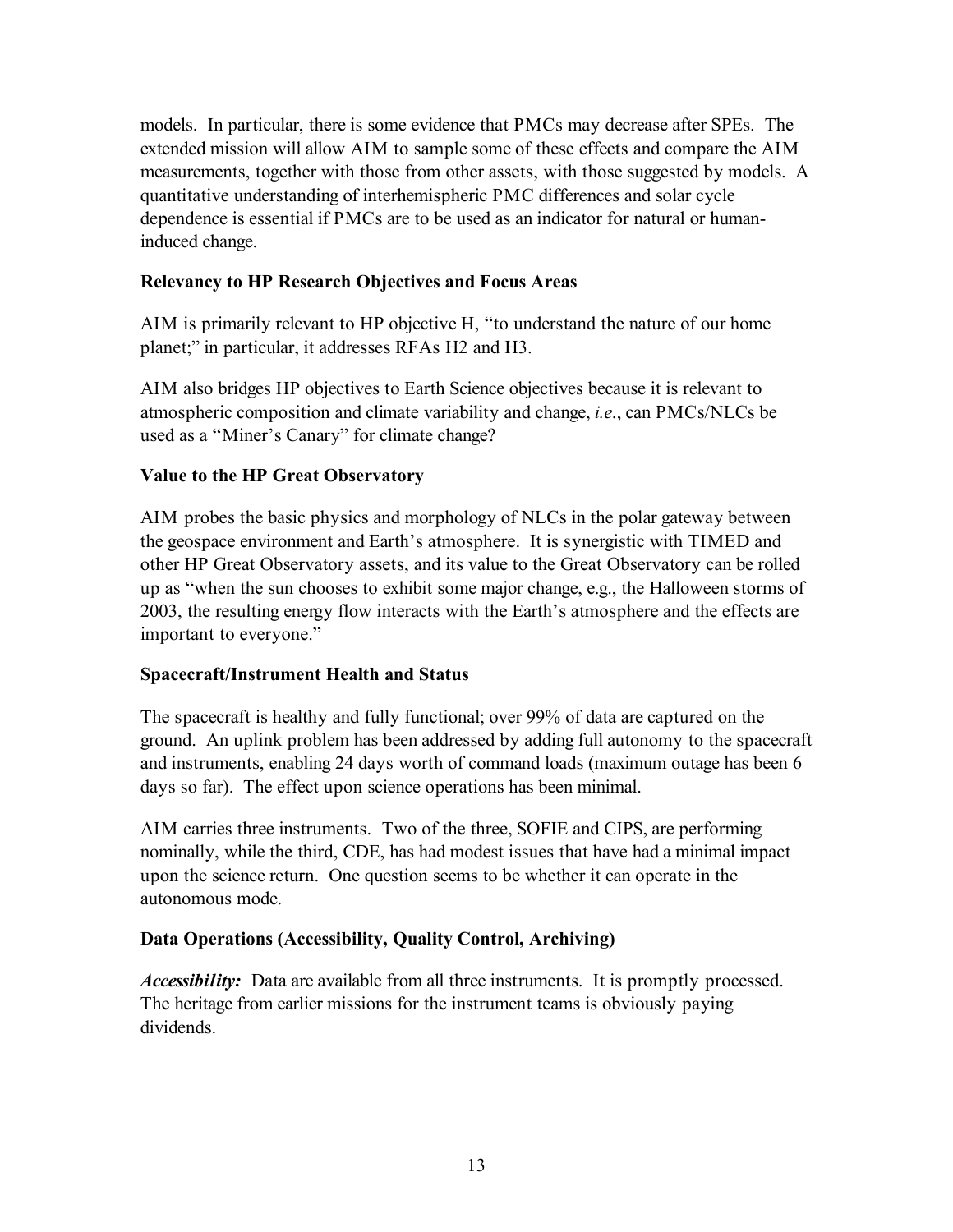*Uncertainties:* There are no SOFIE errors given (in v01.01 on the web page), and there are no obvious error tables for the different instruments. This is, however, not unusual considering the early stage of the AIM mission.

## **Minimum/Optimum Budget**

The proposed staff reductions assume that spacecraft operation is established and data processing algorithms are fully operational. Considering the solved problems with the spacecraft uplink, this may be a risk. Typically there is a need for algorithm improvements due to unexpected data flaws or degradation as the mission proceeds.

## **Proposal Weaknesses**

There are no real weaknesses in the proposal, although the new science of the proposed gravity waves study compared to the similar AIRS/AURA data was not made sufficiently clear.

## **Overall Assessment and Findings**

The Senior Review is reviewing the proposal for an extended AIM mission, although it is less than one year into its prime mission. The initial results are very exciting and have already yielded some seminal findings. The mission offers potential for major advances in our understanding of PMCs/NLCs. There is every likelihood that the extended mission will make a major contribution to solving the questions related to an improved understanding of these clouds. The Senior Review was satisfied that the AIM extended mission offers the potential for major advances in our understanding of solar cycle impact and other effects on PMCs. These clouds represent the interface between the atmosphere and space.

The Senior Review strongly endorses the continuation of the AIM mission into an extended phase as it addresses the "Miner's Canary" and global change, probably the most important question for humankind.

# **2.3 Cluster**

## **Science Strengths**

The Cluster team and collaborators have published over 700 papers and made groundbreaking contributions in a number of areas. Over the proposed extended mission, the four-spacecraft Cluster constellation will continue to operate in a configuration that will facilitate the study of micro- and meso-scale dynamics of critical magneospheric phenomena, including: the Earth's bow shock; the magnetopause and dayside reconnection; the dynamics of the tail current sheet; the auroral zone; and the plasmasphere and inner magnetosphere. To facilitate these multiscale studies, three of the spacecraft are separated by 10,000 km in a triangular configuration with the fourth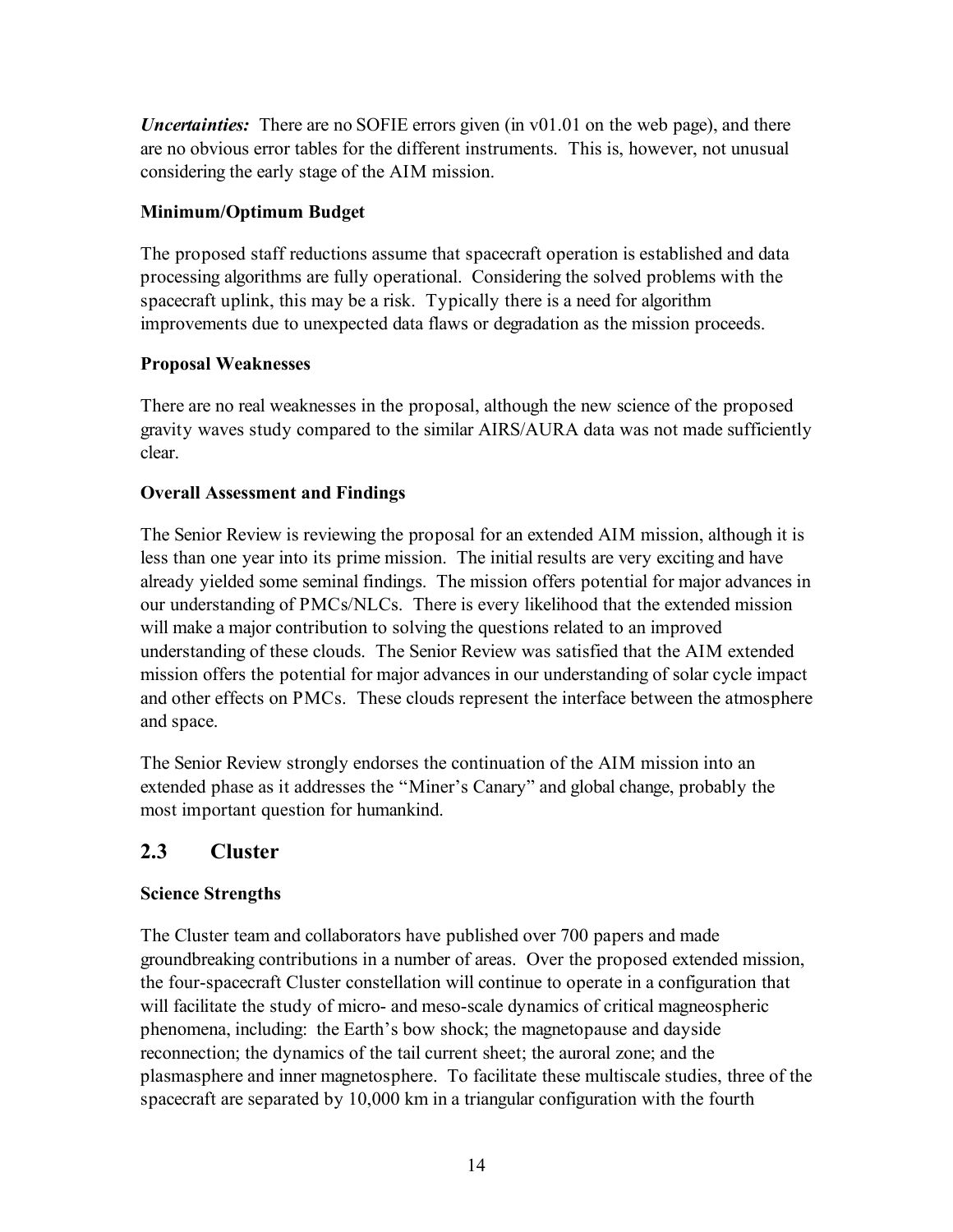spacecraft perpendicular to this plane with a variable spacing from 20 to 10,000 km. Spacecraft 3 is scheduled to be rotated by 45° to facilitate measurement of 3-D electric fields since at present all three spacecraft measure common 2-D spin-plane fields.

The mission will continue to explore the structure and dynamics of the bow shock and its role in producing energetic ions and electrons, a problem with fundamental scientific applications in space and astrophysics. The increased spacecraft separation of this extended mission will allow spacecraft to examine the macroscale structure of this shock, including the cross coupling of regions with quasi-parallel and quasi-perpendicular geometry and correlation lengths of large-scale structures. The dynamics and role of density holes and field-aligned beams on shock structure will be studied.

The magnetopause is a region of critical importance in understanding magnetic reconnection and the flow of plasma from the magnetosheath into the magnetosphere. In this region, a new Grad-Shafranov technique will be exploited to measure the development and structure of magnetic islands (FTEs), including the Hall fields, effective resistivity, and slow-mode shocks. The EDI instrument will be used to measure fine-scale Hall electric fields, although the ability of Cluster to measure non-gyrotropic electrons seems questionable. The role of magnetopause or magnetosheath reconnection in producing electron solitary waves (ESWs), a proposed dissipation mechanism for reconnection, will be explored. See below for further discussion of magnetopause reconnection measurements.

A new focus of the Cluster mission now will be the inner magnetosphere and plasmasphere, where a variety of waves are possible mechanisms for the acceleration, transport, and loss of energetic electrons during storms and substorms. This topic is of obvious importance for the science of space weather. For example, the stability and dynamics of whistler chorus and equatorial noise will be explored with multiple satellites to establish the spatial localization of source regions and dependence on geomagnetic activity.

The Cluster orbital parameters now will facilitate the exploration of the auroral zones in the range of 1–2 Earth radii. This is a critical region where magnetospheric currents flow into and out of the ionosphere, and parallel electric fields produce intense electron beams and associated turbulence. This is the first multi-spacecraft exploration of this region and complements the measurements of FAST at lower altitude. The structure of double layers and dispersive Alfven waves and associated distribution functions will be measured. Conjunctions once every twelve days with THEMIS will enable the study of the coupling of auroral processes with substorms.

The Cluster orbit in the magnetotail will evolve so that measurements can be taken from 7 to 19 Earth radii down the tail. This changing orbit will allow Cluster to explore the critical near-Earth region where it has been suggested that turbulence can cause a disruption of the cross-tail current sheet, initiating substorms. This information will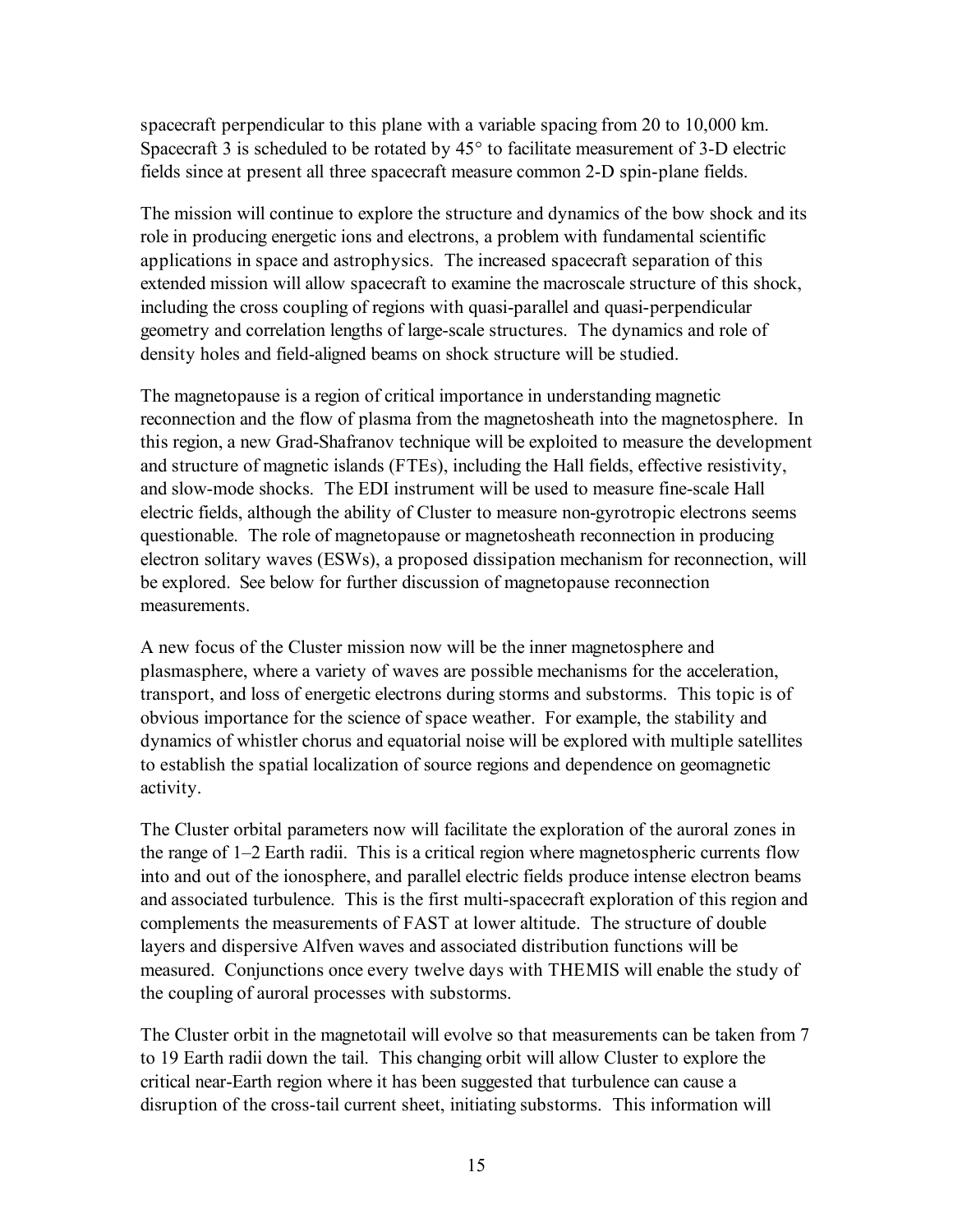facilitate the study of substorm onset as part of the THEMIS mission. In addition, ongoing studies of the properties of turbulence in the magnetotail and source regions of  $O<sup>+</sup>$  will be completed with new data closer to the Earth. Electron acceleration in magnetic islands, including the role of entrained Hall electric fields and the structure of slow shocks, which may also act as particle accelerators, also will be explored.

#### **Relevancy to HP Research Objectives and Focus Areas**

The Cluster mission will address many of the goals laid out in the Roadmap. These include the physics of reconnection, the structure of shocks and their role in the production of energetic particles, the initiation of substorms that play an important role in the injection of particles into the inner magnetosphere, and the physical mechanisms responsible for the abundant energetic electron population in the outer radiation belt.

## **Value to the HP Great Observatory**

Cluster will continue to play a key role in the exploration of magnetic reconnection and associated particle acceleration. Cluster, along with THEMIS and supported by FAST and Geotail, will provide critical information on the dynamics of substorms. Operating in concert with the fleet of Great Observatory spacecraft, including RHESSI, SOHO, STEREO and Hinode, as well as with in-situ measurements by the magnetospheric satellites in the GO, Cluster will fulfill a vital role in studies of the full cycle of space weather from the initiation of flares and CMEs to their impact on the geospace system, including space weather issues such as the radiation environment.

#### **Spacecraft/Instrument Health and Status**

Several of the instruments aboard the four Cluster satellites have had problems, and some instruments have failed. The multiple spacecraft, of course, provides redundancy in those cases where proper operation on all four spacecraft is not required for the science. The proposal is not clear on the science limitations imposed by these failures.

## **Data Operations (Accessibility, Quality Control, Archiving)**

The Cluster Active Archive (CAA) provides public access to carefully prepared and calibrated Cluster data with high resolution. By the end of 2008, the expectation is that the CAA will contain data through 2007. This major effort is being funded by ESA and their member states. The CAA is becoming an exceptional tool for the HP science community. The creation of the CAA reduces the pressure on the individual instrument teams in the area of broad data dissemination. Integration of data from the WBD investigation into the CAA is an issue because of the magnitude of the data collected.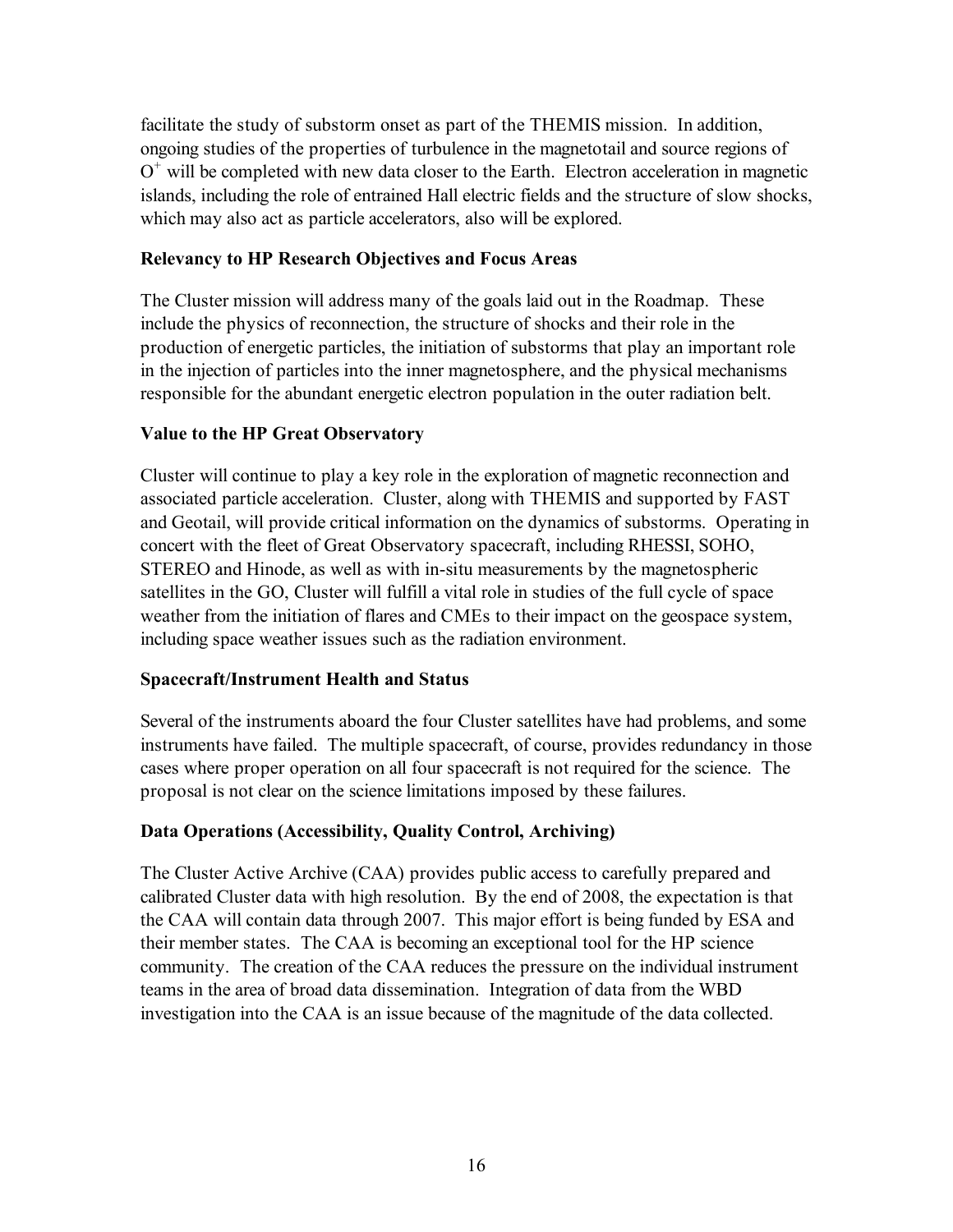#### **Proposal Weaknesses**

The proposal presented a long list of scientific studies that would be carried out over the next several years. Each of these topics is interesting. The proposal, however, seems less than the sum of its parts. The proposers were less than successful in defining a more limited number of compelling problems that could serve to define success for the extension of this mission. The Earth's bow shock is an important laboratory for the exploration of collisionless shock physics and associated particle acceleration, yet the proposed measurements of mesoscale correlation lengths do not seem likely to produce breakthroughs of a substantial nature.

The Cluster mission, with its four-spacecraft constellation, seems ideally suited for exploring the mesoscale structure of the reconnection dissipation region in preparation for and complimenting the goal of the MMS mission to explore electron-scale structure of the dissipation region. Cluster has already made substantial contributions in this area, producing the first estimates of the length of the electron diffusion region, yet no followup on this work is proposed. Proposed studies on reconnection that were discussed in the proposal were not always well conceived. A new technique for identifying the electron diffusion region was presented based on the structure of the Hall electric fields and electron temperature anisotropies calculated in symmetric, 2-D PIC simulations. The proposal to use these same signatures to explore magnetopause reconnection with no discussion of the strong asymmetries that are typically present at the magnetopause seems questionable.

A substantial section of the proposal was devoted to work related to the inner magnetosphere and plasmasphere, and electron acceleration in the outer radiation belts. However, the Cluster orbit, because of its high inclination, is much less desirable for studying electron acceleration in the radiation belts as the equatorial orbits of the THEMIS constellation, or those planned for RBSP. Furthermore, the particle instrumentation, RAPID and PEACE, for example, of course, were not designed for operation in the intense radiation-belt environment, and therefore have serious limitations for carrying out radiation belt science.

An extensive discussion of substorm onset in the proposal was presented (Sec. 2.5.4), *yet within this discussion,* there was no mention of cross comparisons with THEMIS, a surprising oversight given the substantial resources that THEMIS is expending on this topic.

The proposal states that *the costs of validating (Cluster) data have not decreased* (since launch) and requests an augmentation of \$1M/yr *solely to support … acquisition and validation tasks*. The panel did not understand why data validation costs do not decrease after almost a decade into the mission; instrument performance and idiosyncrasies should be well explored by now. In any event, the proposal does not provide an explanation or justification.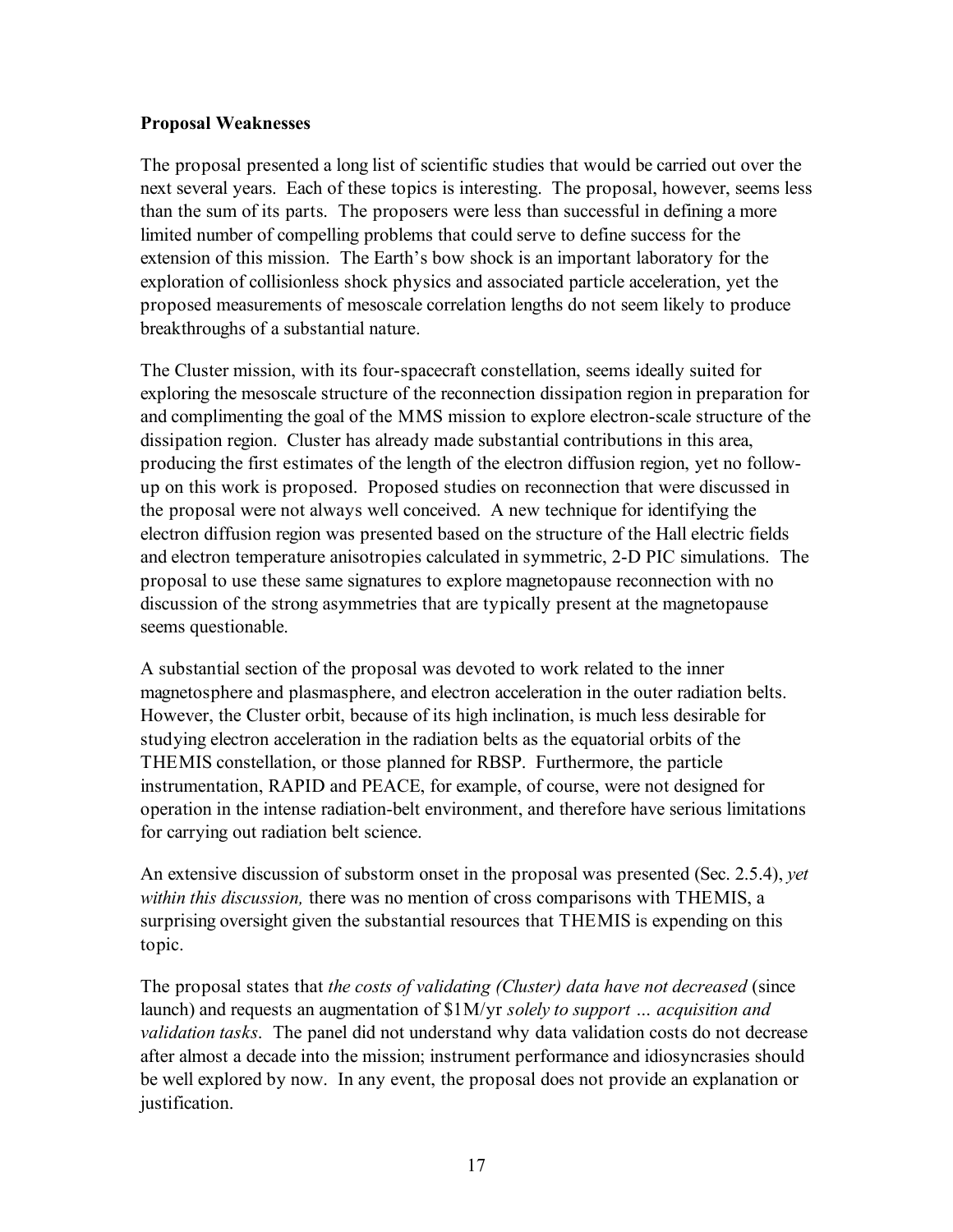#### **Overall Assessment and Findings**

Cluster is a four-satellite mission that is designed to explore the micro- and meso-scale dynamics of the Earth's magnetosphere and environs, including: the solar wind and entrained turbulence; the bow shock and its mesoscale structure; reconnection at the magnetopause and in the magnetotail; the plasma sheet, associated turbulence and its role in triggering substorms; the auroral zone particle acceleration and associated radiation and oxygen outflows; and the ring current. All of these topics are identified as critical in the Roadmap and whose exploration requires physics input from other missions as part of the Great Observatory. The Panel therefore endorses continued support for the mission.

Nevertheless, the proposal is not successful in defining a limited set of key scientific goals that can be used to define the success of the mission. To maximize the impact of this mission, however, the Panel feels that it is important that the mission leaders carefully craft a subset of critical problems and marshal resources appropriately to address these issues. In light of the upcoming MMS mission and the increasing magnetospheric activity associated with solar cycle 24, one of these focus areas should be reconnection. The spacing of the four spacecraft will enable Cluster to measure the mesoscale structure of reconnection at the magnetopause and in the magnetotail, complimenting MMS's focus on microscale processes. The inner magnetosphere topics might also constitute a focus area if it is carried out in conjunction with the proposed extension of the THEMIS mission. The inner THEMIS cluster is proposed to have an equatorial orbit that complements the more polar Cluster orbit.

If the WBD data cannot be seamlessly integrated into the CAA, there is a good possibility that these data will be little used, leading to questions concerning the utility of continuing WBD operations.

The proposed budget enhancement to fund a Cluster focused GI program has not been convincingly justified, and is therefore not supported by the Panel.

# **2.4 Fast Auroral SnapshoT Explorer (FAST)**

## **Science Strengths**

FAST was launched twelve years ago and was the second SMEX mission. FAST has been highly productive during its prime mission and subsequently. The FAST science team proposes to extend their mission to support the HP Great Observatory over the next few years. Although the electric fields investigation is no longer operational due to radiation damage effects, the rest of the experiments and support equipment is functioning well.

FAST, in its relatively low, high-inclination orbit, measures particles and fields near the foot of the magnetic field lines traversed by both the THEMIS and Cluster spacecraft that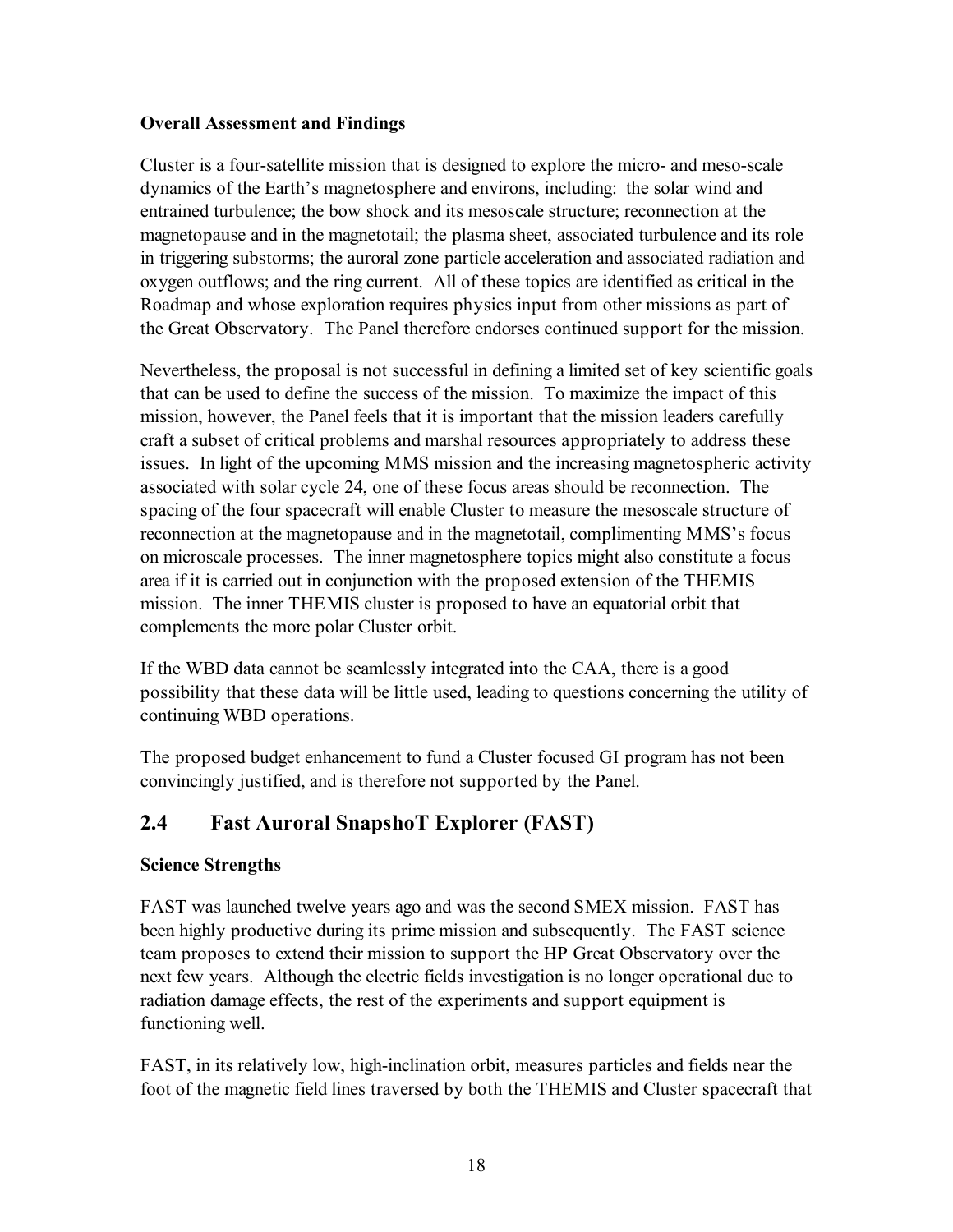are at much higher altitude, often near the equatorial plane. Thus, FAST is able to examine in detail the particles and fields near the loss cone. This simply cannot be done by the high-altitude satellites. Such data are and will be highly valuable in the interpretation of THEMIS and Cluster observations.

The low-altitude FAST orbit results in a short orbital period and thus provides a rapid revisit to all L values, giving a temporal resolution that is impossible with the THEMIS and Cluster spacecraft.

THEMIS has GBO (Ground Based Observatories) as a central part of the mission. However, the GBO only cover a modest fraction of the Earth, whereas FAST gives a global view, and at all times. FAST thus will provide vital additional data that will directly support the THEMIS space and ground observatories.

In addition, coincident observations between the GBO and FAST will be used to do auroral science even in the absence of simultaneous THEMIS observations. The THEMIS/GBO provide a serendipitous opportunity for FAST to continue auroral research without incurring additional costs for quality, ground-based facilities.

FAST scientists have recently reported the first direct observations of flare promptphase photoelectrons. Photoelectrons are very important for Earth's upper atmosphere, for the complicated thermospheric chemistry (and, for instance, the E-layer ionization), and because they heat the thermal electrons and the neutral gas. Photoelectrons are a good tracer for energy deposition during solar flares because they are very sensitive to the magnitude and wavelength of EUV. FAST photoelectron observations will be directly used to validate and improve EUV irradiances (SEE/TIMED or later SDO) that are parameterized for solar flares (i.e., in the FISM model).

The FAST team has been highly productive over the long life of FAST; there can be no doubt that they can carry out the proposed program. The fact that many of the FAST team are part of the THEMIS investigation ensures that effective collaboration can be, and, in fact, already has been achieved.

#### **Relevancy to HP Research Objectives and Focus Areas**

The FAST mission directly addresses three research focus areas: F2—understand the plasma processes that accelerate and transport particles; F3—understand the role of plasma and neutral interactions in nonlinear coupling of regions throughout the solar system; and H2—determine changes in the Earth's magnetosphere, ionosphere, and upper atmosphere to enable specification, prediction, and mitigation of their effects.

#### **Value to the HP Great Observatory**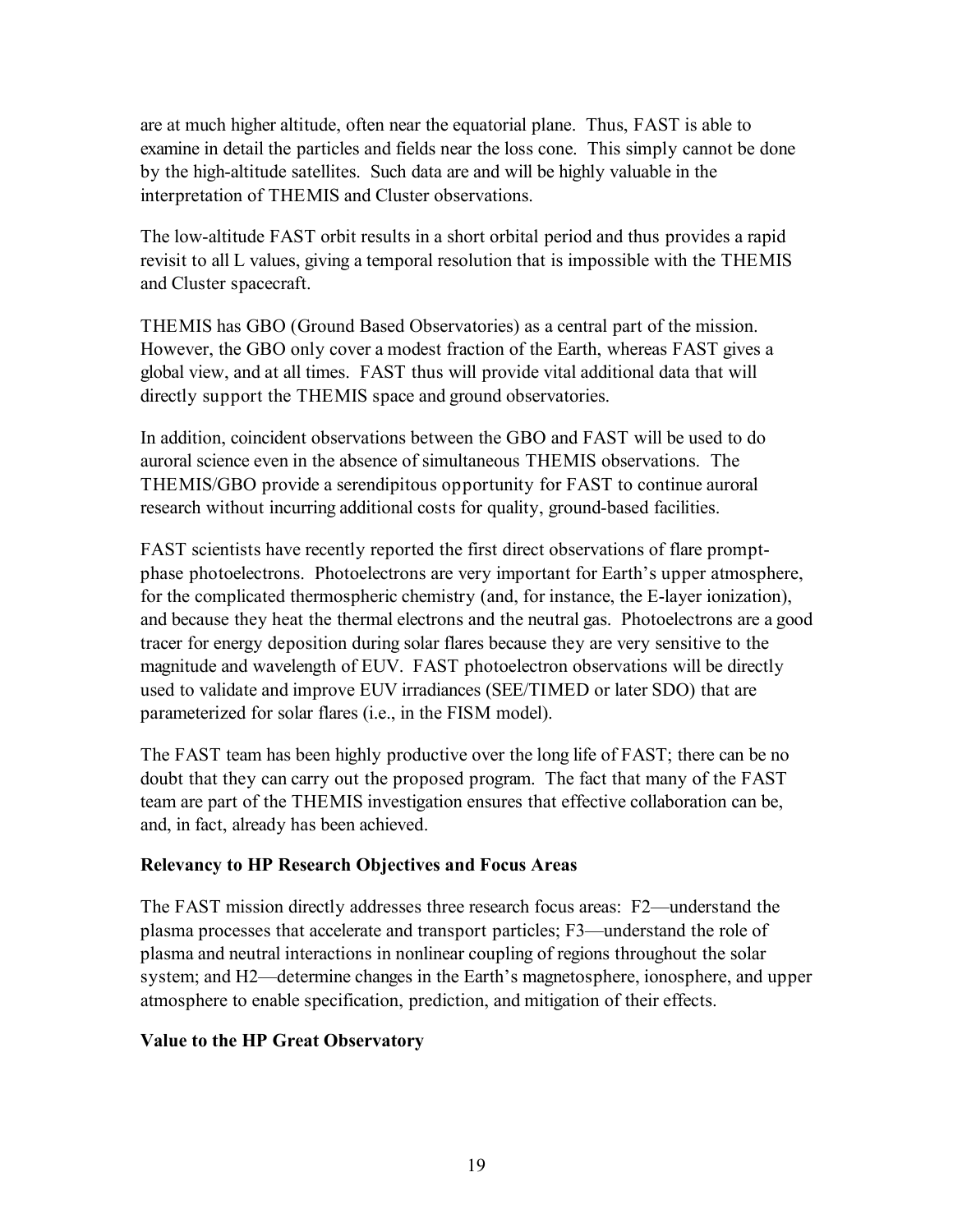FAST is the only operational or planned mission that can provide low-altitude particle and field measurements, near the atmospheric loss cone, on magnetic field lines connected to the THEMIS and Cluster spacecraft, and provide such data at a frequent cadence.

FAST will also provide measurements of photoelectrons resulting from solar flare EUV in support of the interpretation of TIMED and SDO EUV observations.

## **Spacecraft/Instrument Health and Status**

The spacecraft and most of the instrumentation continue nominal operation some twelve years after launch. The exception is the electric-field investigation that is no longer in operation due to radiation damage. The telemetry has been reconfigured to enhance high time resolution particle measurements.

## **Overall Assessment and Findings**

FAST provides high-quality particle and fields data from a magnetospheric vantage point not accessible to any other spacecraft in the HP Great Observatory fleet. In particular, FAST directly supports the THEMIS primary mission science by making important substorm-phenomena measurements that neither the THEMIS satellites nor the GBOs can make; therefore, the panel supports extension of the FAST mission.

## **2.5 Geotail**

## **Science Strengths**

Geotail is a low-cost mission that will provide a highly valuable contribution to the Heliophysics Great Observatory. The Geotail orbit is ideal for measuring the mid-tail dynamics, including the field and flow properties associated with near-Earth and distant reconnection. The 9x30 Re orbit also allows Geotail to spend a significant amount of time skimming the dayside magnetopause and measuring dayside reconnection, and skimming the dawn and dusk boundary layers that are key regions of magnetosheath plasma entry and energy coupling with the solar wind. In addition, when apogee is in the dayside regions, Geotail will spend 35% of its time in the solar wind, enabling the accurate measurement of the solar wind conditions that are driving the magnetosphere.

The most significant contribution from Geotail will be through its complementary measurements to those of THEMIS and ARTEMIS. When the prime mission of THEMIS ends, Geotail will be the only satellite measuring the dawn-dusk mid-tail plasma sheet. These measurements will be valuable in assessing the location of reconnection, both down the tail and across the tail, that will establish the larger scale context of the energy-transfer processes that THEMIS will be measuring with a finer-scale satellite configuration nearer the Earth.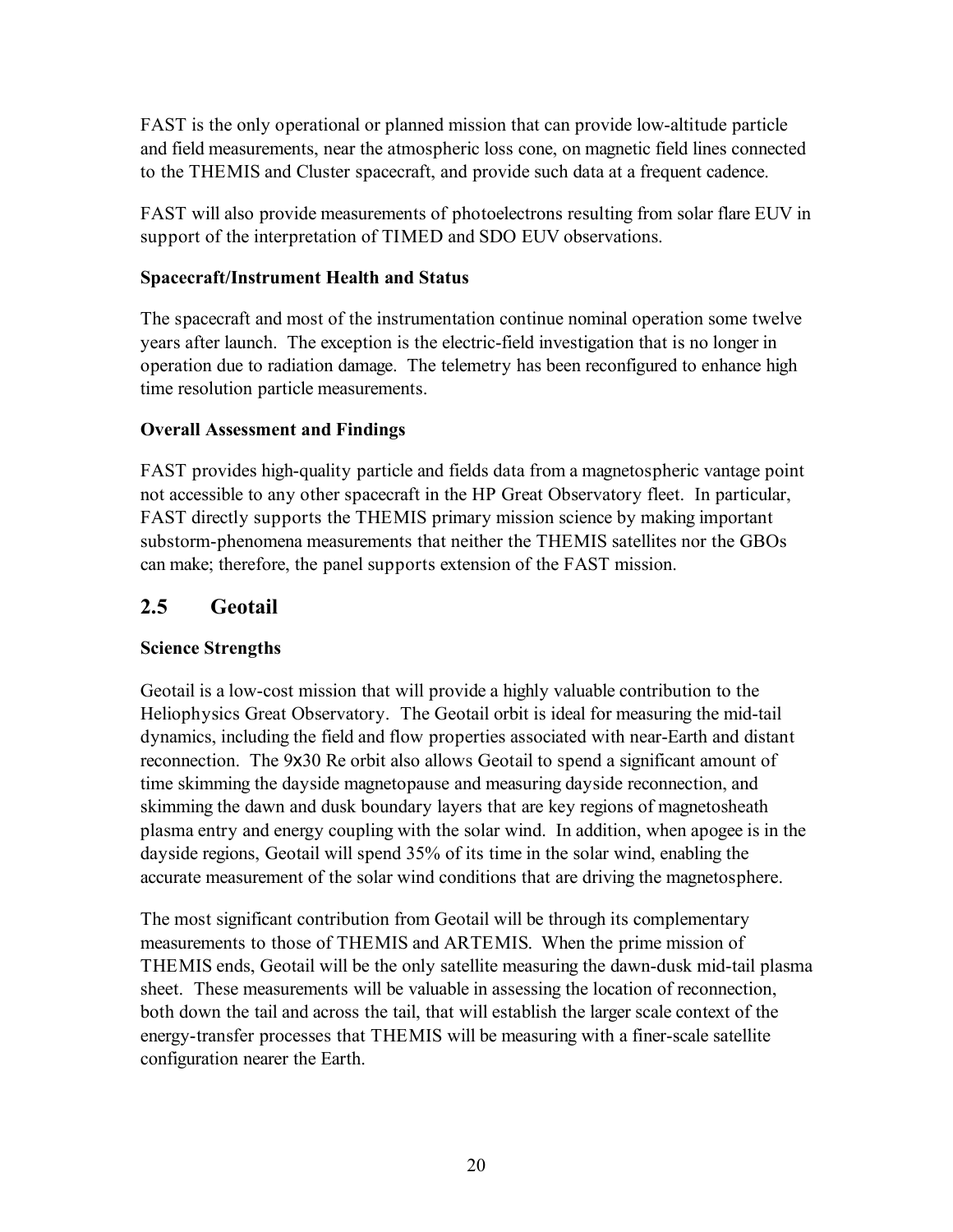Geotail and ARTEMIS will be valuable for assessing the relationship between near-Earth and distant reconnection, determining the temporal relationship between reconnection occurring in these two regions as well as the cross-tail extent. During conjunctions along the tail flanks, the coordinated Geotail and ARTEMIS measurements will provide valuable constraints on the down-tail extent and effectiveness of plasma entry into the magnetosphere through processes such as Kelvin-Helmholtz waves and high-latitude, northward-IMF reconnection. The role of deep-tail reconnection in capturing the flank plasma is an important outstanding question that these coordinated observations will help to resolve.

## **Relevancy to HP Research Objectives and Focus Areas**

The Geotail mission supports the understanding of fundamental processes of the space environment (Open the Frontier to Space Environment Prediction). Geotail provides accurate measurements of the near-Earth solar wind conditions, a key factor in space weather. These data contain information on solar-wind shocks that can abruptly change the Earth's radiation environment.

## **Value to the HP Great Observatory**

Multipoint observations are crucial in the quest to understand and predict the geospace environment. Geotail is well positioned to support the THEMIS prime mission and Cluster science. And in the THEMIS extended mission time period, Geotail will be the only Great Observatory asset in the mid-tail because three THEMIS probes will have apogees of only 12 Re, and the two other THEMIS probes will become ARTEMIS in lunar orbit. Geotail also has instrumentation not on board THEMIS

#### **Spacecraft/Instrument Health and Status**

The spacecraft performance remains nominal after 15 years of operation. All residual hydrazine was dumped in order to alleviate any risk of freezing during eclipses. There is no reason to believe that the spacecraft cannot operate for many more years. All instruments, with the exception of the high-energy particle instrument, continue to provide excellent data.

## **Data Operations (Accessibility, Quality Control, Archiving)**

Geotail data are readily available via CDAWeb, the Japanese DARTS, and US Web sites. The Japanese have developed a Conjunction Event Finder providing ready access to Geotail and other, related data.

#### **Proposal Weaknesses**

The Geotail proposal contains no significant weaknesses.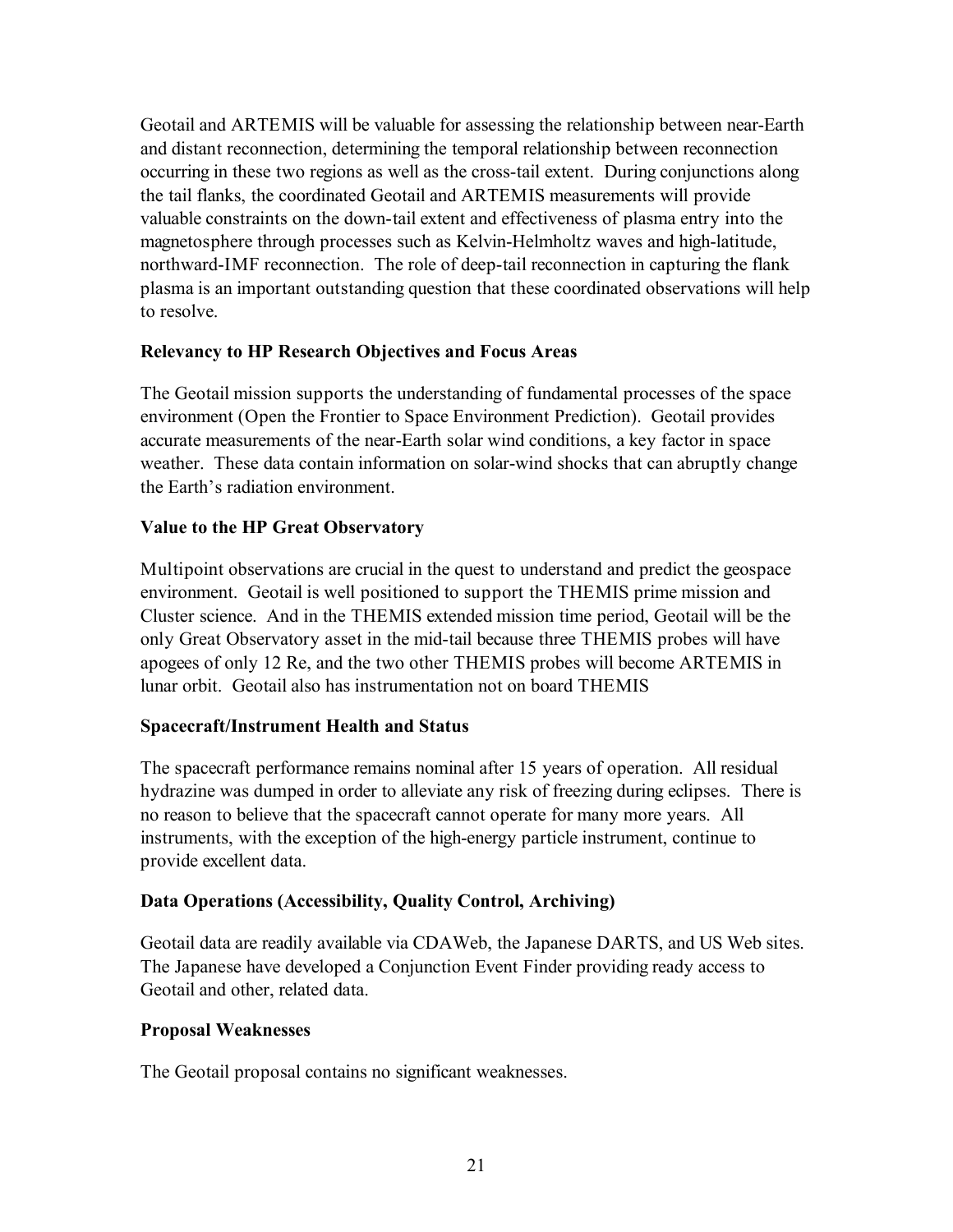#### **Overall Assessment and Findings**

The panel finds that the Geotail mission is still providing excellent science. The Geotail orbit is ideal for measuring magnetotail dynamics, dayside magnetic reconnection, magnetopause boundary layers, and the entry of solar wind plasma in the magnetosphere. Geotail will also make accurate measurement of the solar wind conditions that are driving the magnetosphere during part of its orbit. Because of its orbit and instrumentation, Geotail can provide invaluable correlative information to the THEMIS-Low, ARTEMIS, and Cluster mission science. Geotail makes a highly valuable contribution to the Heliophysics Great Observatory. The panel strongly supports the proposed Geotail extended mission.

## **2.6 The Reuven Ramaty High-Energy Solar Spectroscopic Imager (RHESSI)**

## **Science Strengths**

RHESSI addresses the primary focus areas of the Heliophysics Program, namely understanding magnetic reconnection and its role in the processes that accelerate and transport particles though the solar atmosphere and into interplanetary space. RHESSI makes unique measurements of the magnetic-field reconnection events that explosively release the energy that powers solar flares and CMEs. It does this by directly observing and imaging the hard X-rays from the reconnection region produced by bremsstrahlung from the electron population released in the event using energy-sensitive detectors that assign both an energy and a spatial location to each detected photon. Spatial localization of the events allows the reconnection event to be related to the structure and evolution of the magnetic field structure.

Interpretation of the electron energy spectrum derived from the hard X-ray emission provides insight into the physics of the reconnection process, while the spatial/temporal variation of the emission suggests how the flow of energy from the reconnection site evolves.

Among RHESSI's accomplishments are:

- Identification of the two sources of the hard X-rays: bremsstrahlung and albedo.
- Demonstration that neither the thick nor thin target model of energy deposition accurately describes the observations that suggest the possibility of continuous acceleration during the energy release process.
- HXR emission observed along the entire length of the flare ribbons rather than simply at the footpoints, suggesting that the energy release is occurring above the arcade. This is possibly a universal phenomenon that is prevented from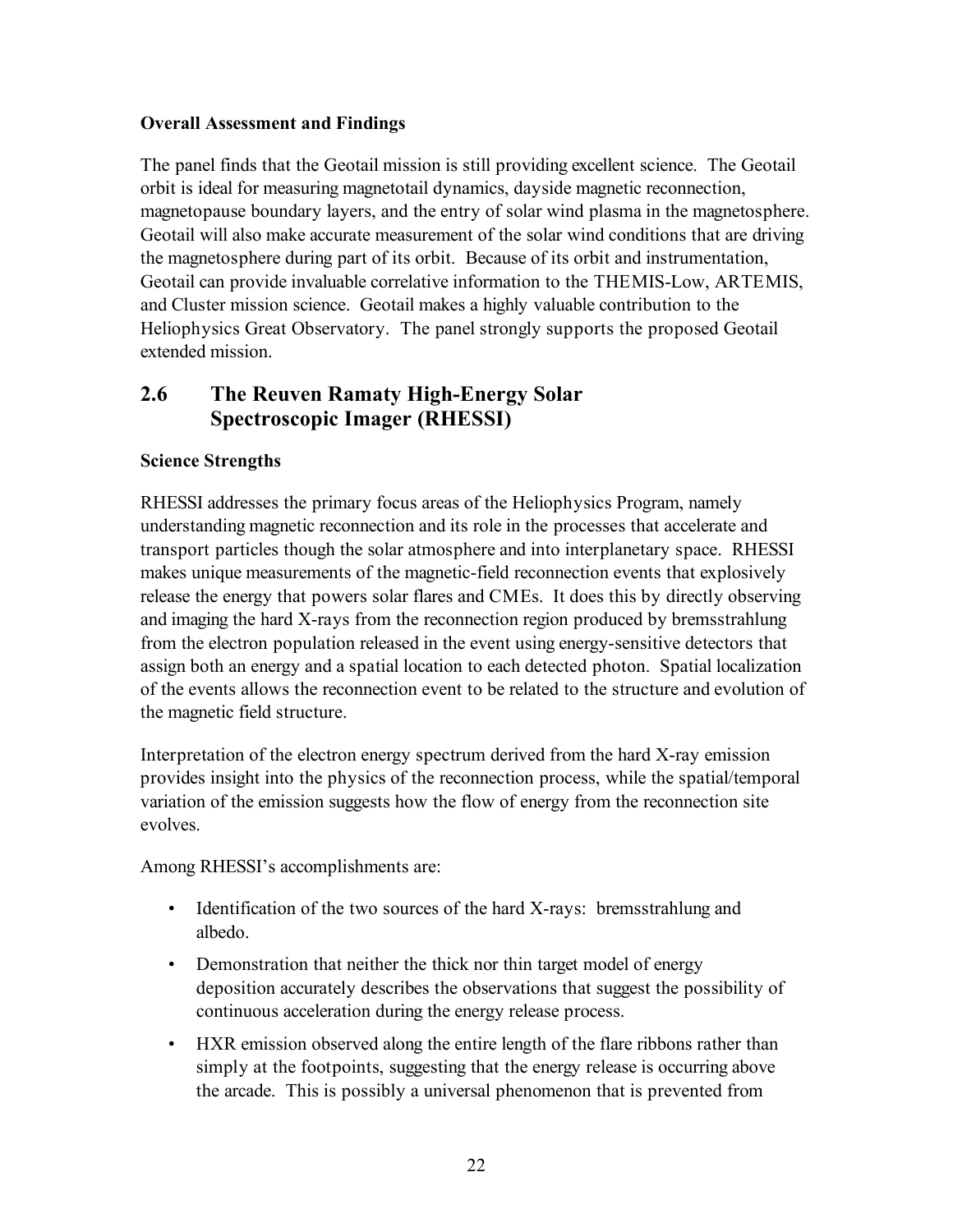observation through the limited dynamic range of the observing technique.

- The high percentage of the total flare energy observed in keV electrons strongly suggests that electron acceleration and the energy release process are closely related rather than being accelerated in the associated shock front. Simulations of magnetic reconnection suggest that magnetic islands are formed and are rapidly compressed. As this happens, the electrons contained within the islands undergo Fermi acceleration.
- Flares observed at the limb show two different behaviors, namely the hard Xrays are co-spatial with the thermal emission or they lie above it. Comparison of future events of this type with STEREO imagery will provide the magnetic context that may differentiate between the two types of event.
- HXR emission from rising flux tubes (loops) suggests that the energetic electrons contained within the magnetic loop structure are being advected upward.
- Gamma-ray emission suggests that ions are accelerated in the flare process and not by CME shocks.
- The observations indicted that almost all the flare energy is released as energetic electrons or ions.

For the next phase of the solar cycle during the proposed extended mission, the rise to maximum, RHESSI has been joined by two new missions that will add new dimensions to the analysis of the RHESSI data. Hinode will add coronal context; vector magnetic field measurements; and density, temperature, and velocity diagnostics of the pre- and postreconnection flare plasma. Together these measurements will enhance our understanding of the specific conditions that are a prerequisite for reconnection to occur in the solar atmosphere with a goal of establishing a set of necessary and sufficient parameters for reconnection and the associated particle acceleration.

RHESSI has also observed flares that originate behind the limb. These observations provide a method for observing weaker emissions from higher in the solar atmosphere that can be masked by the stronger emissions from the flare foot points. The results show that the non-thermal radiation is not always co-spatial with the thermal radiation but can appear higher in the atmosphere. Because the flare originates behind the limb, the relationship to the underlying conditions, the magnetic structure, is unknown. Observations from STEREO will solve this problem and lead to insight into why a separation between the thermal and non-thermal emission occurs in some but not all limb flares.

#### **Relevancy to HP Research Objectives and Focus Areas**

Understanding the origin, causes, and effects of explosive events on all spatial and energy scales in the Sun's lower atmosphere is a (the most) critical element of HP research. The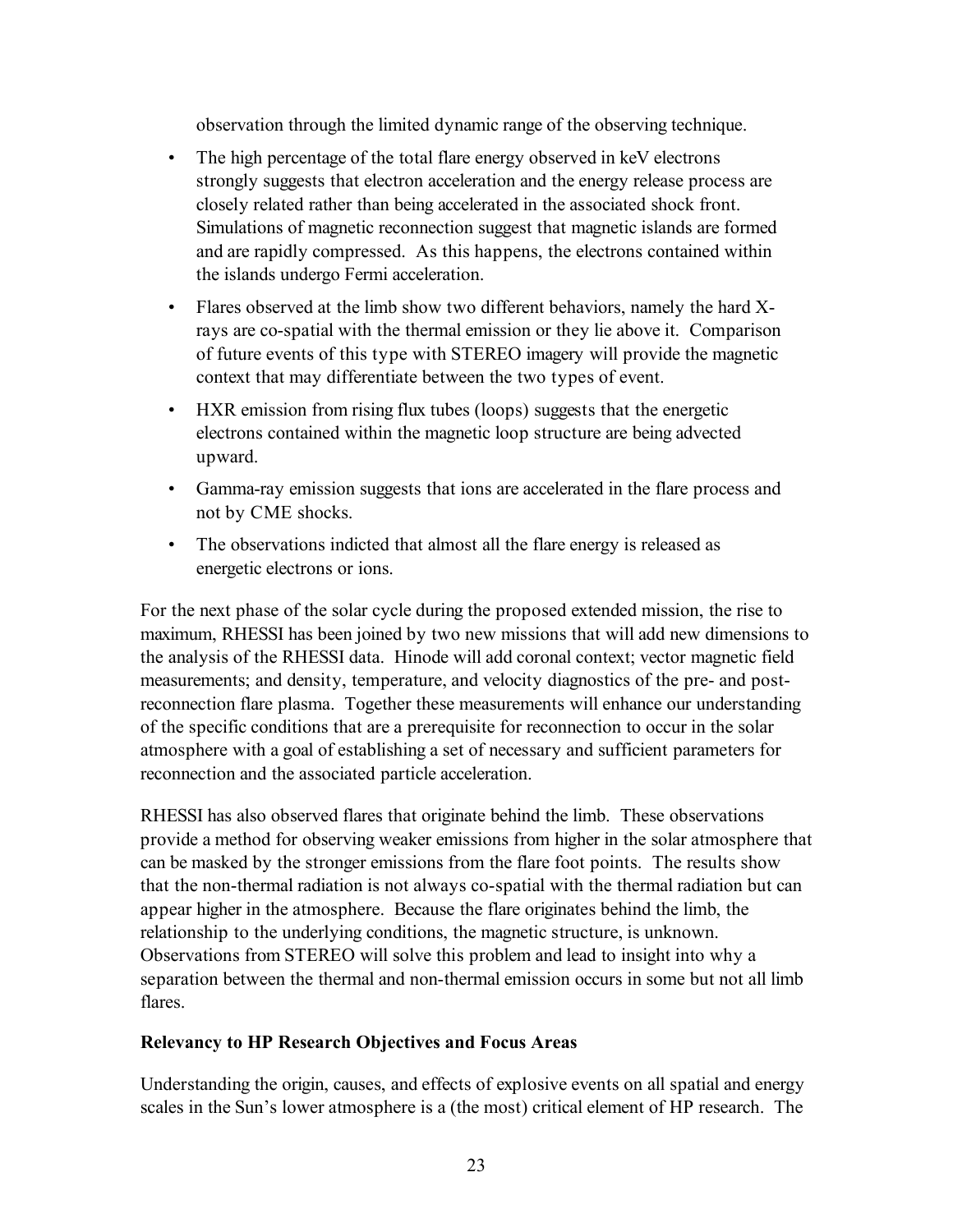CMEs that are a consequence of this explosive release of energy give rise to major disturbances across interplanetary space, and are frequently accompanied by solar energetic particle events. By relating the point of energy release to the vector magnetic field determined from other space-based observations, e.g., Hinode, remains the best hope for developing predictive methods for CME.

Although not directly related to the HP research objectives, collaborations with the GLAST observatory may prove to be productive for observing the highest energy emissions.

## **Value to the HP Great Observatory**

RHESSI is the only operational or planned mission that can provide "spectral" images of the initial stages of energy release in flares. The observations identify the location of the energy release. Subsequent comparison with vector magnetic field measurements from Hinode and SDO and 3-D modeling may lead to a predictive capability.

#### **Spacecraft/Instrument Health and Status**

Following annealing, the effective area of all but one detector returned to near their original values. The cryo-cooler suffered some degradation after the annealing process that has required an increase in the input power, but it is still able to maintain the detectors in the operating range.

#### **Data operations (Accessibility, Quality Control, Archiving)**

The data are difficult for non-experts to use. The team has addressed this problem by developing a technique (visibilities) that converts the count data into electron data that can then be inputted directly into the reconstruction algorithms. The Senior Review Panel approves the team's efforts to educate other scientists in the data analysis techniques appropriate for RHESSI through workshops, and encourages the team to continue these efforts.

#### **Proposal Weaknesses**

Although not really a proposal weakness, the panel notes that recent gamma-ray spectroscopy studies have been compromised by issues with the rear detector response, and encourages the RHESSI instrument team to resolve this problem as soon as possible.

#### **Overall Assessment and Findings**

RHESSI remains an extremely valuable mission that has been extremely productive in terms of both publications and fundamental breakthrough science. RHESSI's extended phase will occur during the rising phase of the solar cycle when the Sun's global magnetic field is changing that may affect the processes that lead to flare production.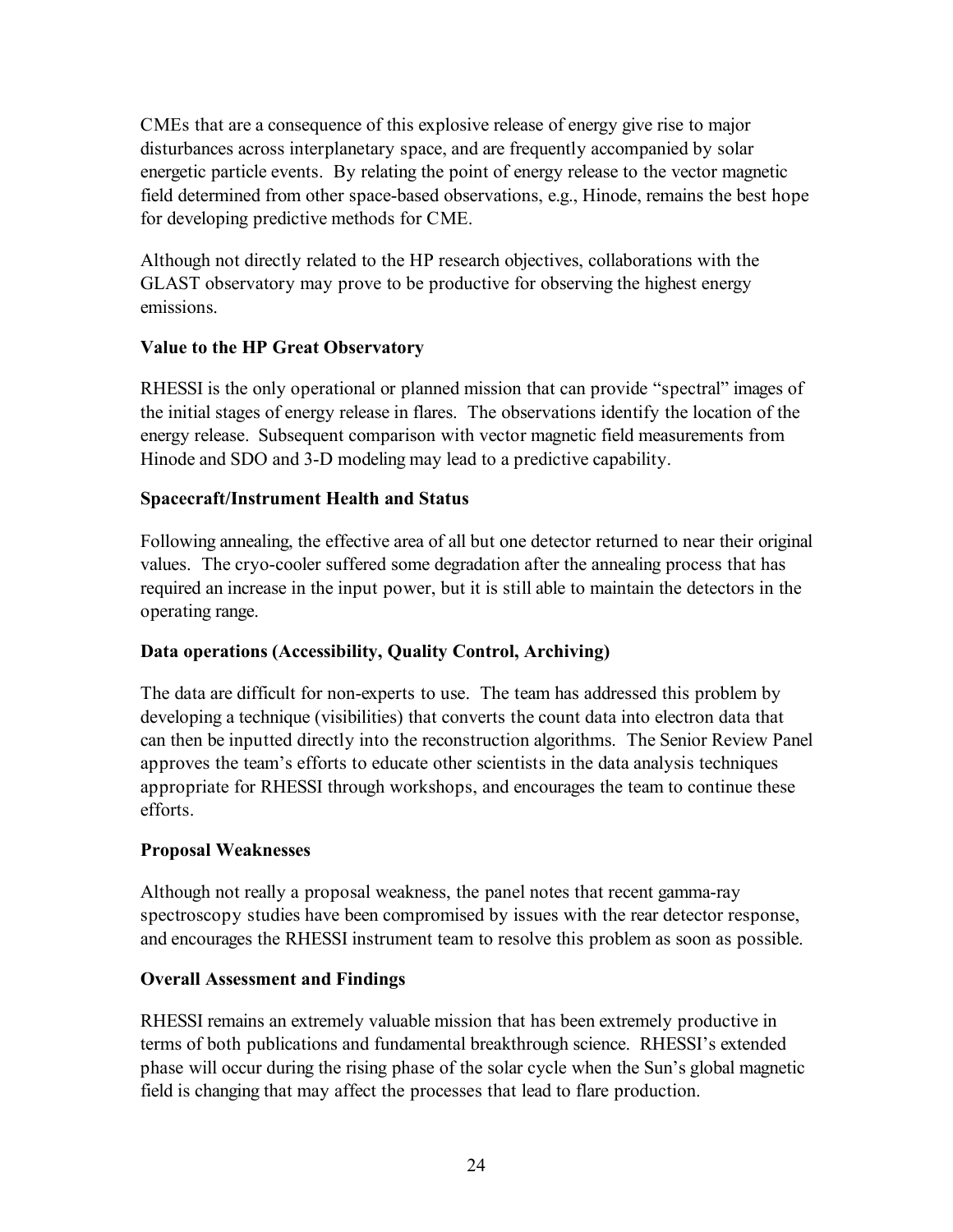Complementary measurements by the Hinode and STEREO missions will provide context observations, vector magnet fields, and detailed plasma diagnostics that were not available during the prime mission. Knowledge of the context in which solar flares are observed by RHESSI will allow the development of a comprehensive description of the reconnection process in the solar atmosphere that will help resolve, revise, and differentiate between the competing theories for energetic particle production and acceleration. The Senior Review complements the RHESSI team on their past achievements and looks forward to the exciting results that they expect from the extended mission.

The RHESSI Team is requesting a GI Program beyond their present proposal "to stimulate . . . understanding of high energy solar events." The "accessibility" of the data to the scientific community remains a concern of this panel. The panel finds that the practice of holding RHESSI workshops in conjunction with scientific conferences is a most useful method for educating users who then can compete successfully in the general GI solicitations.

Costs for an extended mission are modest.

# **2.7 Solar and Heliospheric Observatory (SOHO)**

## **Science Strengths**

SOHO has been a mainstay of Heliophysics research for the last decade. Its broad observational coverage and easy access to the data has made collaboration between the instrument teams and with the rest of the community the gold standard for such efforts. SOHO's observations have led to numerous discoveries that have advanced many areas of Heliospheric physics, including helioseismology, meridional flow, and waves and flows in the Sun's atmosphere. SOHO is credited in over 3,000-refereed publications to date (over 600 since the last Senior Review) and tens of graduate dissertations per year. SOHO has been the major source of knowledge of the origin and propagation of CMEs.

The LASCO coronagraph on board SOHO is both irreplaceable (in the short term) and crucial to the Heliophysics Great Observatory. Visible (white-light) and polarization brightness images of the corona were called out as high priority needs for the follow-on mission, the Solar Dynamics Observatory, but descoped from that mission during development.

The SOHO baseline proposal is to extend the life of the spacecraft to provide critical Earth-Sun line visible light images of the solar corona. The baseline requested mission does not, itself, include any science—it is merely to maintain, collect, and archive data to enable science that is funded via other sources. In addition, several autonomous, European-operated instruments would continue collecting synoptic data at no cost to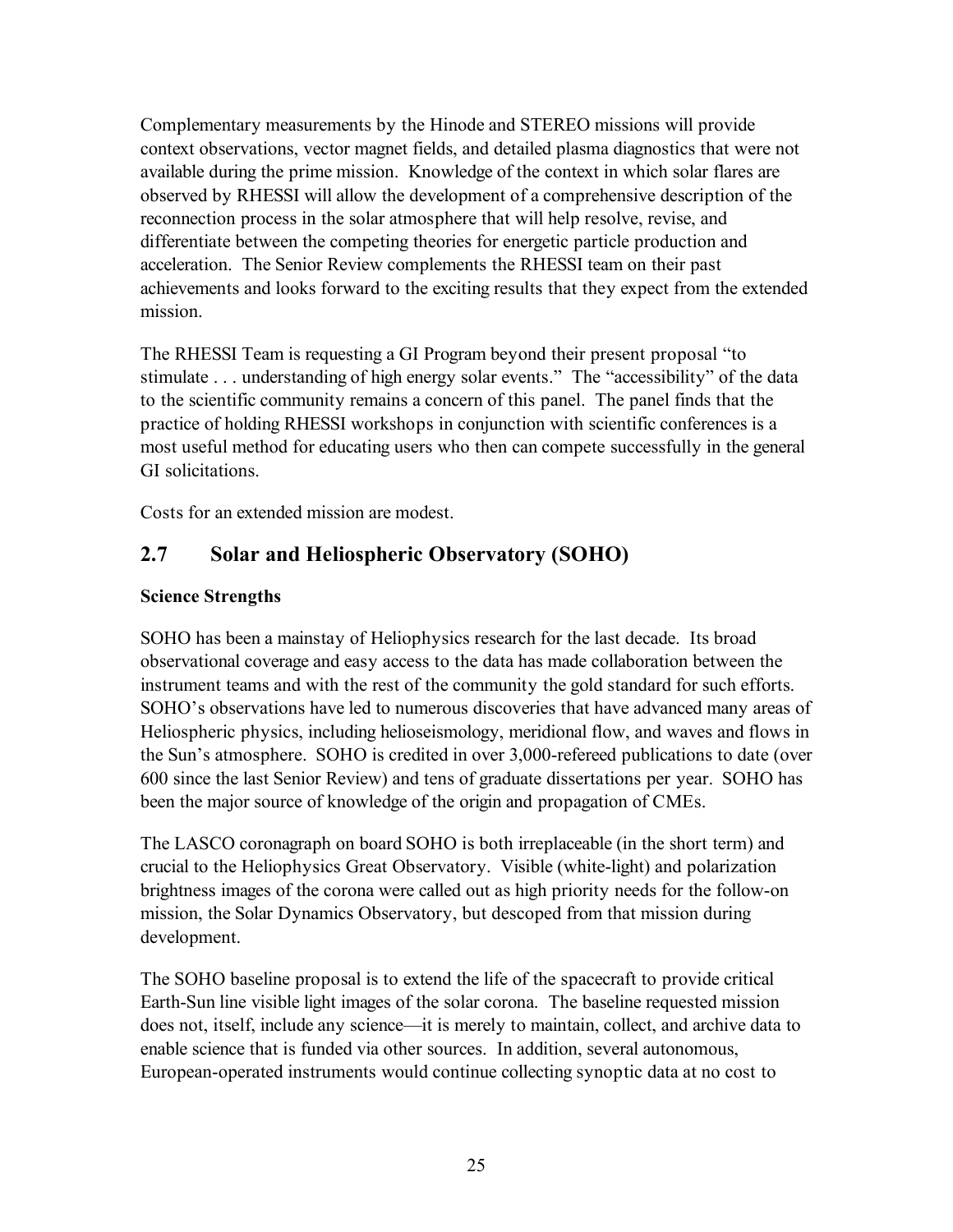NASA. The optimal funding request includes a modest augmentation for a single targeted campaign to study origins of solar energetic particles.

CELIAS is a solar wind monitor with capability to separate isotopes and energies of minor ions in the solar wind. The SOHO baseline request includes approximately \$400k/year funding to maintain and operate the CELIAS instrument (According to the team's answers in the question period of their presentation, this is primarily for the SEM EUV irradiance monitor; but SEM is mentioned only in passing in the written proposal, and not at all in the prepared presentation).

EIT is a full-disk EUV imager that pioneered full-disk monitoring of the solar corona in the EUV. The SOHO baseline request includes a period of intercalibration between EIT and SDO/AIA, and then ongoing occasional synoptic image sets from EIT. Ongoing occasional synoptic image sets were mentioned, but not justified, in the SOHO proposal.

LASCO is a visible light coronagraph that images the solar corona at altitudes between 2 Rs and 30 Rs. It is capable of producing coronal images in polarized and in unpolarized visible light. The LASCO synoptic dataset has yielded most of the current understanding of CME acceleration and ICME origin, and is an irreplaceable part of the Heliophysics Great Observatory.

UVCS is the only operating coronagraphic spectrograph. A recent breakthrough provides a strong indication that UVCS is capable of detecting the difference between thermal and slightly perturbed line profiles that are quite possibly a key signature of the seed populations of solar energetic particles. Using these signatures, it may be possible to distinguish between the different models of SEP acceleration. However, confirmation of this process requires collecting further synoptic observations with UVCS in a new operating mode, at least through the rise phase of the next solar cycle (2009–12). The optimal funding profile request includes approximately \$400k/year to operate UVCS through 2012.

#### **Relevance to HP Research Objectives**

LASCO is the only space-based coronagraph located close to the Earth-Sun line. It is a crucial piece of the HP Great Observatory, both for its ability to observe Earth-bound CMEs as "halos" and for providing a second or third view to the STEREO heliospheric imagers in heliocentric orbits. Earth-Sun line coronagraph data are important to at least RFAs F1, F3, H1, H3, and J1 from the 2005 Roadmap.

The science contemplated for UVCS—probing broad spectral profiles in coronal features for signs of suprathermal ions that may serve as SEP seed populations—is directly relevant to the goals laid out in the Roadmap since it may lead directly to an understanding of SEP formation and therefore to an improved ability to forecast SEPs. In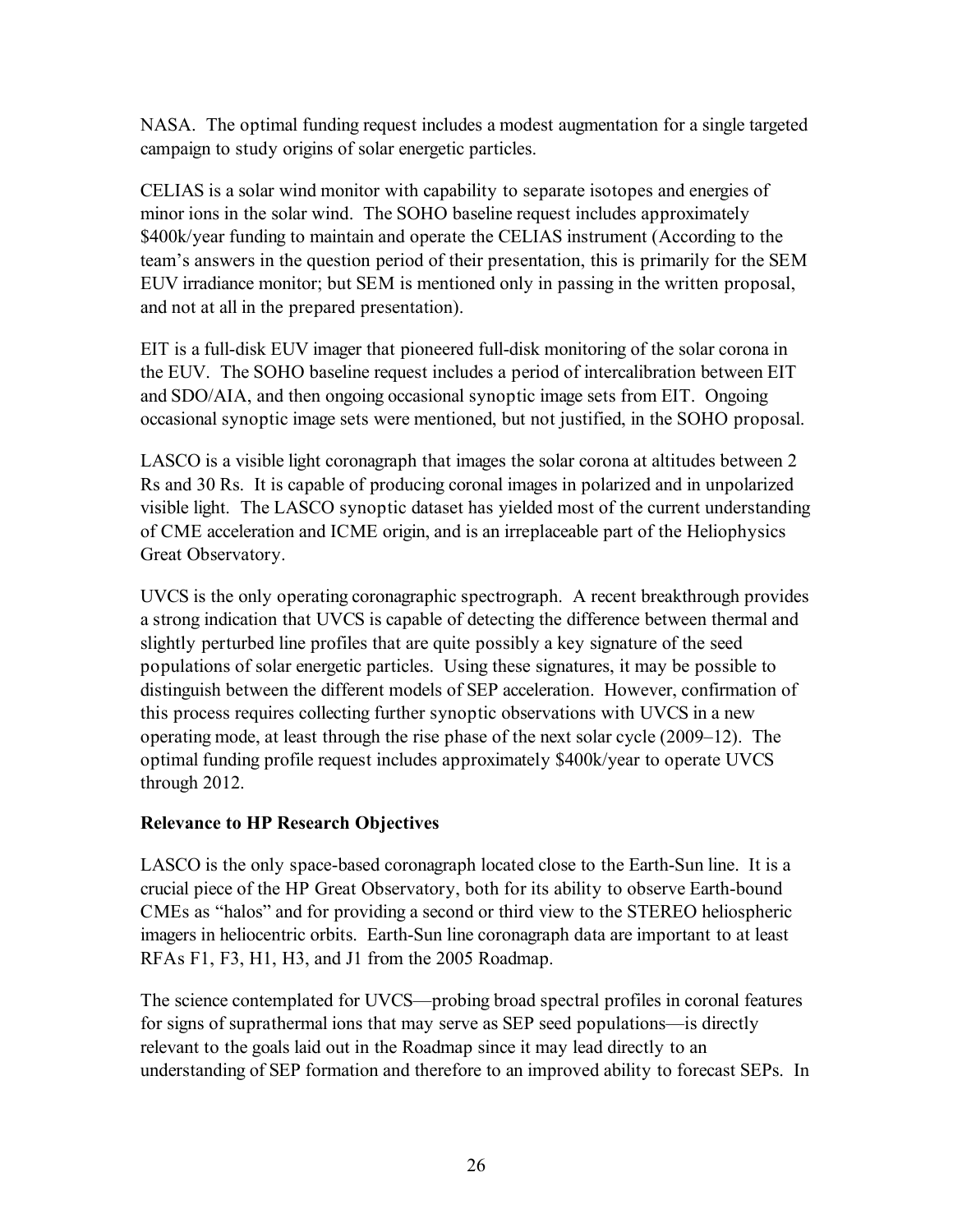particular, understanding SEP precursors and seed populations would be a breakthrough advance for RFAs F2 and J2 in the 2005 Roadmap.

## **Spacecraft/Instrument Health and Status**

Many of the instruments are showing their age; however, they are still able to provide excellent data. There are known issues with the SOHO high-gain antenna and gyro systems, but these issues have been worked around and do not affect the revised mission plans reviewed by the Senior Review. Fuel and power reserves are sufficient for over 30 years of reduced-mission operation.

## **Data Operations (Accessibility, Quality Control, Archiving)**

The SOHO data system is exemplary. Data are processed into well-documented forms and made available to everyone via the SOHO archive. Most imaging data, including LASCO images, are distributed in uncalibrated form only ("Level 0"), along with software (written in IDL) to calibrate the data. LASCO images are also processed into backgroundsubtracted quick-look movies. The calibration process is well understood. UVCS data are made available in uncalibrated form, together with the IDL software needed to calibrate them. SOHO data are indexed both via mission-specific search tools and via the Virtual Solar Observatory.

Historically, UVCS data have been considered difficult to retrieve and interpret, and this view was reinforced by the presentation to the Senior Review panel. Particularly, as the mission winds down and instrument-specific expertise is lost to other projects, the SR panel finds that the UVCS team needs to take active steps to broaden the investigator base among interested outside parties. Complete documentation of the analysis process for a specific set of spectral questions, including a full description of all steps taken to reduce the raw data and arrive at the final published plots, would be helpful to this goal.

#### **Proposal Weaknesses**

SOHO is intended to be operated in a large observatory mode, and hence has a high fixed cost of operation. Retiring most of the SOHO instruments thus greatly increases the cost per unit data from the remaining instruments. Nevertheless, Sun-Earth line coronagraph data are of particularly high value, and maintaining SOHO is, in the short term, the most cost-effective way to continue collecting them.

Continued funding of CELIAS was not well defended. The main use of CELIAS' requested funding—maintaining the SEM module of the instrument—was not mentioned in the proposal nor in the prepared presentation. The CELIAS science effort of \$400k/yr in the baseline request is approximately equal to the well-defended UVCS science effort for the augmented proposal, but there was no clear and compelling justification given for the use of those funds.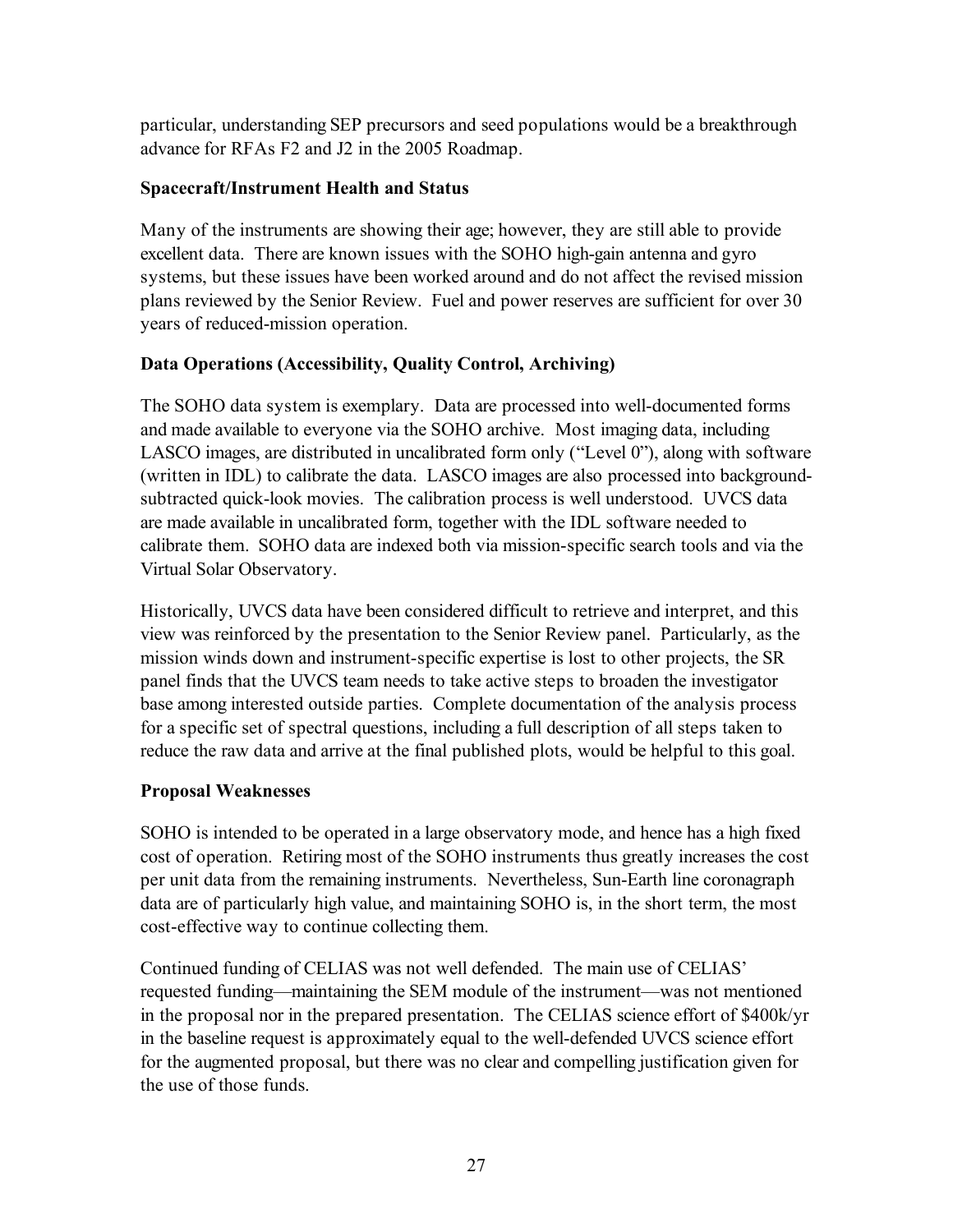#### **Overall Assessment and Findings**

Continued limited operation of SOHO is critical to the ongoing effort to understand the solar influence on the heliosphere and geospace because SOHO's coronagraph (LASCO) both remedies the lack of a Sun-Earth-aligned coronagraph on the SDO mission and is irreplaceable in the near term. Continuing SOHO operations to collect, disseminate, and archive data from LASCO is therefore essential.

Recently identified science would be enabled by targeted UVCS operations and would lead to a compelling scientific return. These operations would be at a minimal incremental cost to NASA given continued operation of SOHO. Operating UVCS through the next solar maximum will yield otherwise unobtainable first exploration of suprathermal seed populations in the solar corona that give rise to SEP events. The panel finds that the U.S. portion of the CELIAS program should be terminated and EIT operations should be terminated after intercalibration with SDO/AIA. The relevant funds should be used instead to address the proposed UVCS science, within the baseline proposal budget.

# **2.8 Solar TErrestrial RElations Observatory (STEREO)**

## **Science Strengths**

The STEREO twin spacecraft are providing new perspectives of the Sun and heliosphere from orbits that carry the spacecraft in opposite directions from the Sun-Earth line at a separation rate (relative to Earth) of  $\sim$ 23<sup>o</sup> per year. STEREO is well on its way to meeting its four primary scientific goals. Significant results include 3-D reconstructions of coronal loops, polar jets, and erupting twisted filaments, as well as the identification of an extremely long reconnection X-line in the solar wind. These findings have important implications for determining coronal magnetic topologies, vertical density scale heights, absolute flow speeds, and reconnection at the Sun and in the heliosphere. STEREO has helped determine the steadiness of heliospheric structures and provided observations of ions streaming off Earth's bow shock over very large distances (up to 3800  $R_E$ ).

STEREO observations have also produced unexpected science results, such as observations of magnetic reconnection between comet ion tails and ICME magnetic fields, the discovery of obliquely propagating whistler-mode waves in the radiation belt, measurements of stellar variability, and studies of interplanetary dust distributions.

A further surprise was the ability of the SECCHI instrument to remotely image the propagation of co-rotating interaction regions. This capability bodes well for the prime mission objective of STEREO to take advantage of large angle separation between the two spacecraft and Wind, ACE, and SOHO to map CME propagation from the sun to the Earth as solar cycle 24 develops. Given the importance of ICMEs as sources of solar energetic particles, scientific discovery in this area is expected to be a highlight of the mission. The increasing separation of these spacecraft combined with Wind and ACE is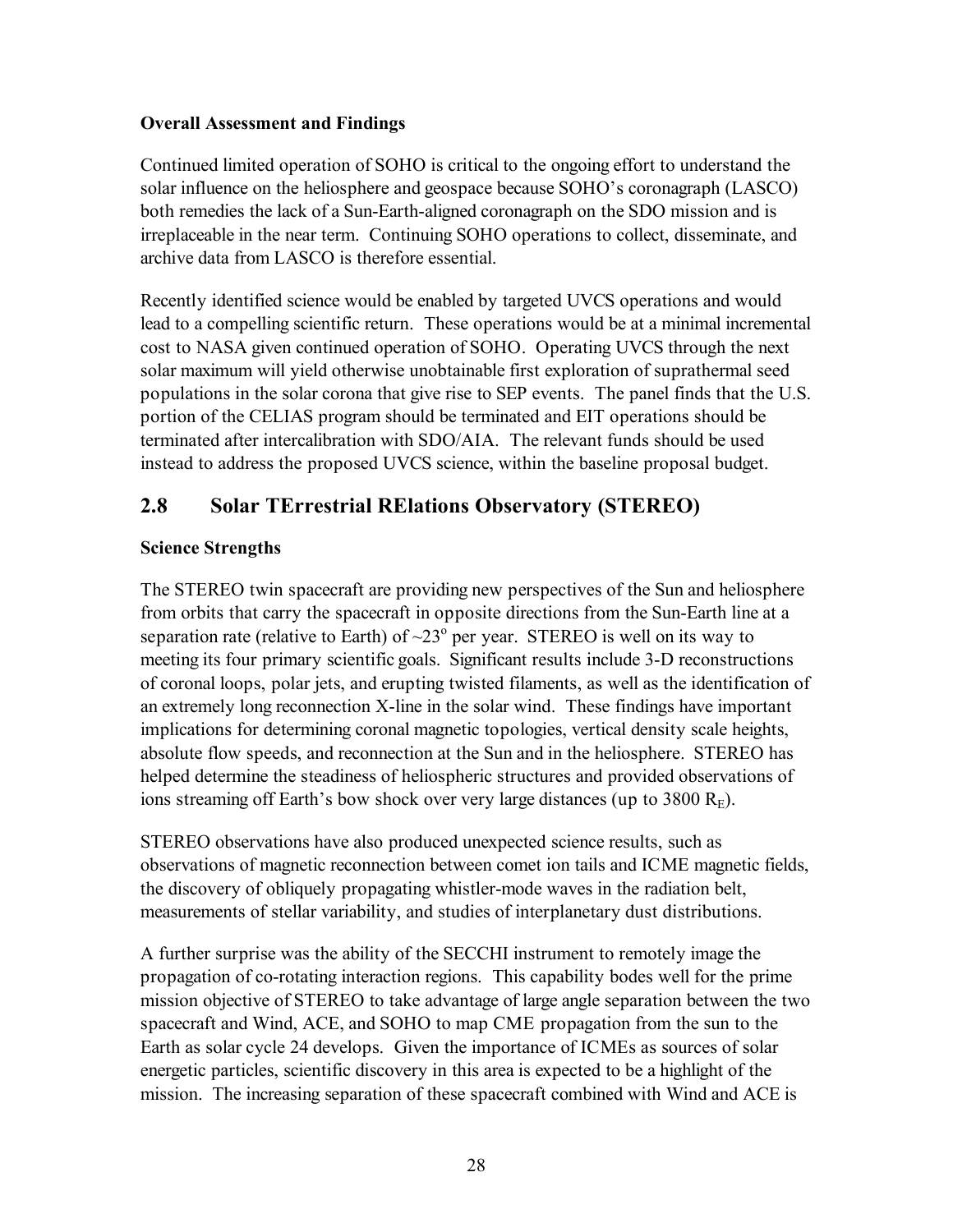also central to helping pin down the spatial extent of magnetic reconnection in the solar wind, a result that will have broad scientific impact in the heliosphere and beyond.

#### **Relevance to HP Roadmap**

The overlap of the STEREO science program with the Roadmap has been well documented in the Scientific Objectives section of the proposal. Briefly, the separation of the STEREO spacecraft from other spacecraft in the HPGO will facilitate critical multipoint observations of the structure and propagation of CMEs and ICMEs, which is critical for developing models for energetic particle production and assessing space weather hazards. Such multipoint observations are also key for understanding the spatial development of reconnection, a priority of the Roadmap. The spacecraft locations relative to other HPGO spacecraft and the potential for unusual aspects of impending solar cycle 24 make the strong case for potentially large scientific return from both the primary and the extended mission.

## **Value to HP Great Observatory**

STEREO is an essential component of the HPGO. The unique orbits are providing new and unprecedented views of the Sun and heliosphere. By 2011, STEREO A  $\&$  B spacecraft will be 180° apart and will be able to view the entire solar disk for the first time, providing unparalleled, continuous observations of the evolution of solar structures as well as a global view of the structure of the heliosphere, including CIRs and ICMEs during the rise of solar activity. STEREO observations have enhanced the scientific return of observations from other spacecraft in the HPGO, including SOHO, Hinode, RHESSI, TRACE, ACE, WIND, and Geotail. STEREO observations will be needed by Messenger to provide contextual information about the presence of flaring or ICME activity that may impact the environment of Mercury. STEREO science will both enhance and be profited by upcoming missions such as SDO and IBEX.

## **Spacecraft/Instrument Status**

All STEREO spacecraft systems are healthy. There was a failure of the X-axis inertial measurement unit of the Ahead spacecraft in late spring of 2007. The backup unit is running flawlessly, and the system is operational. In the event that the backup unit fails, the spacecraft attitude can be maintained using the SECCHI guide telescope. The spacecraft thrusters have fuel for more than 100 years. Only two instrument problems have occurred, and neither are serious: (1) Effective loss of the STE-U resulted in a decreased sensitivity to electrons in the few keV range; however, the gap is partially filled by backscattering and some overlap with SWEA. (2) There is interference in the S/WAVES instrument on the Behind spacecraft associated with the IMPACT boom. This limits S/WAVES's ability to do 3-antenna direction finding below 100 kHz on all but the strongest events. STEREO utilizes the WIND/WAVES direction finding to help fill the missing capability. The SECCHI instrument suite is fully operational and providing a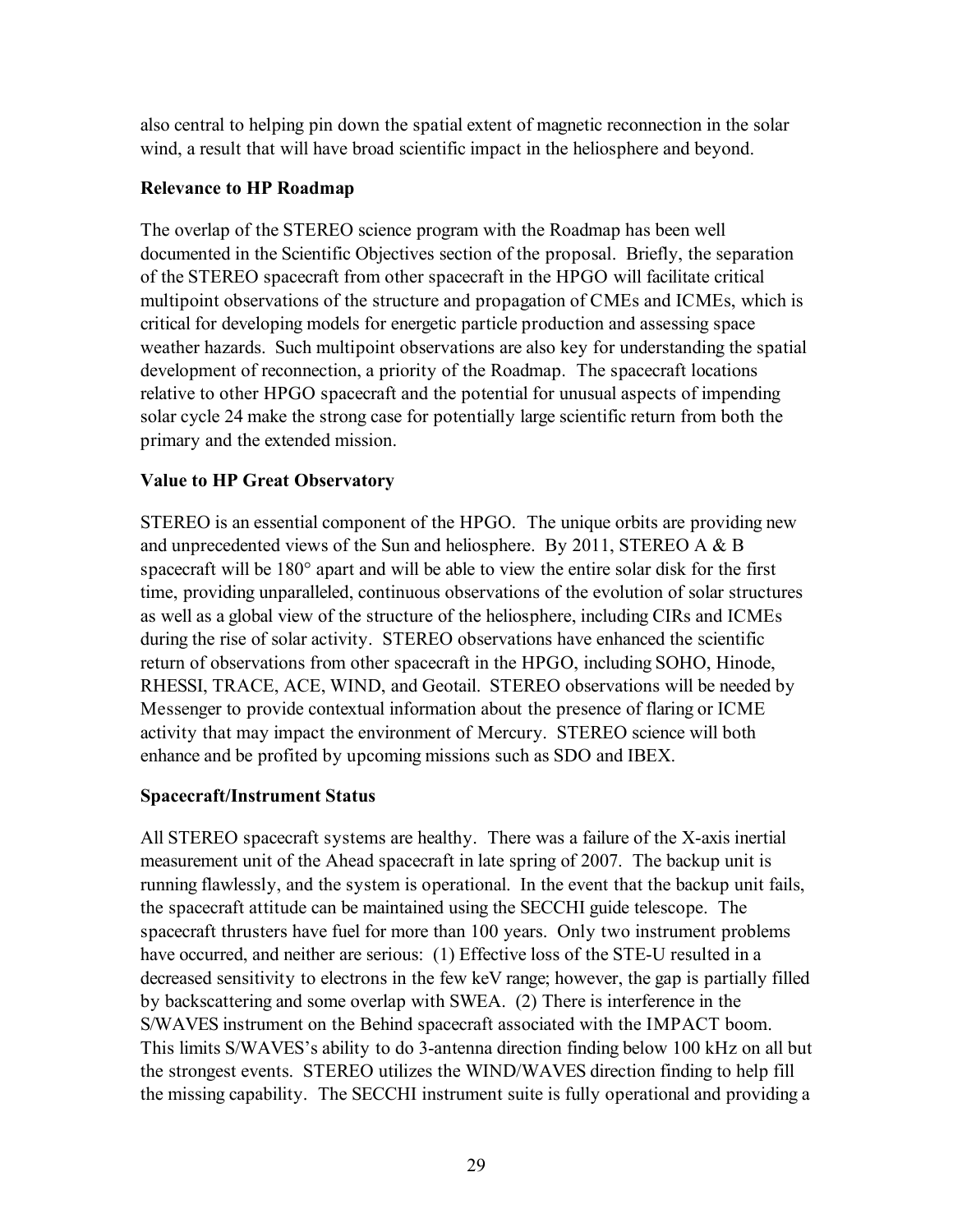wide variety of exceptional observations. With the exception of part of the STE-U suprathermal electron instrument, all of the in-situ particle instruments on STEREO appear to be working well and are returning excellent data. The very large SEP events of December 2006 fortuitously provided an opportunity to cross-calibrate the STEREO particle instruments with each other and with ACE and Wind while all the spacecraft were still near the Sun-Earth line. Since then there have been no other gradual SEP events. However, CIR events have provided additional opportunities to compare particle measurements and are yielding interesting new insights in themselves. The most important comparative particle measurements still lie in the future when the rate of events will rise.

## **Data Operations**

STEREO data are being used in many science investigations, with over 70 publications appearing in just the first year of the mission. All STEREO science data, as well as a number of data tools, are accessible via the Internet through the STEREO Science Center (SSC) archive and PI sites. Over 11 terabytes of data have been served in 2007. However, the Level 2 data are not yet fully available. Work remains to fully implement this section of the archive. Fortunately, there appears to be funds in the FY08/09 budget to address this deficiency. An augmentation is requested for FY10 through FY12 to provide more than "bare-bones data handling." It is stated that otherwise "no new data products could be developed." The development of new data products continues to occur even in the case of other very old missions, often without specific support or within limited budgets. STEREO will eventually have to make the same transition.

#### **Proposal Weaknesses**

Downlinks drop with STEREO distance to DSN, resulting in telemetry dropping by 60% in August 2009 and down to 20% of current rate by October 2010. The team notes that a change in cadence and/or data compression algorithms will be required, but no specifics are provided. An assurance is given that this will "in no way" limit STEREO mission primary science goals. It would be more reassuring if a basic plan had been provided by the team to support this claim.

#### **Overall Assessment and Findings**

In spite of the absence of substantial solar activity prior to the start of solar cycle 24, STEREO has produced a wealth of interesting results, including the 3-D structure of magnetic loops and polar jets, the propagation of co-rotating interaction regions, and the spatial development of magnetic reconnection. As with other well-designed missions, the STEREO team has quickly taken advantage of unexpected events, such as the observations of the disconnection of comet tails. The exploration of the structure and propagations of CMEs and ICMEs and associated energetic particle production is central to HP research objectives and focus areas and to NASA's strategic objectives. The first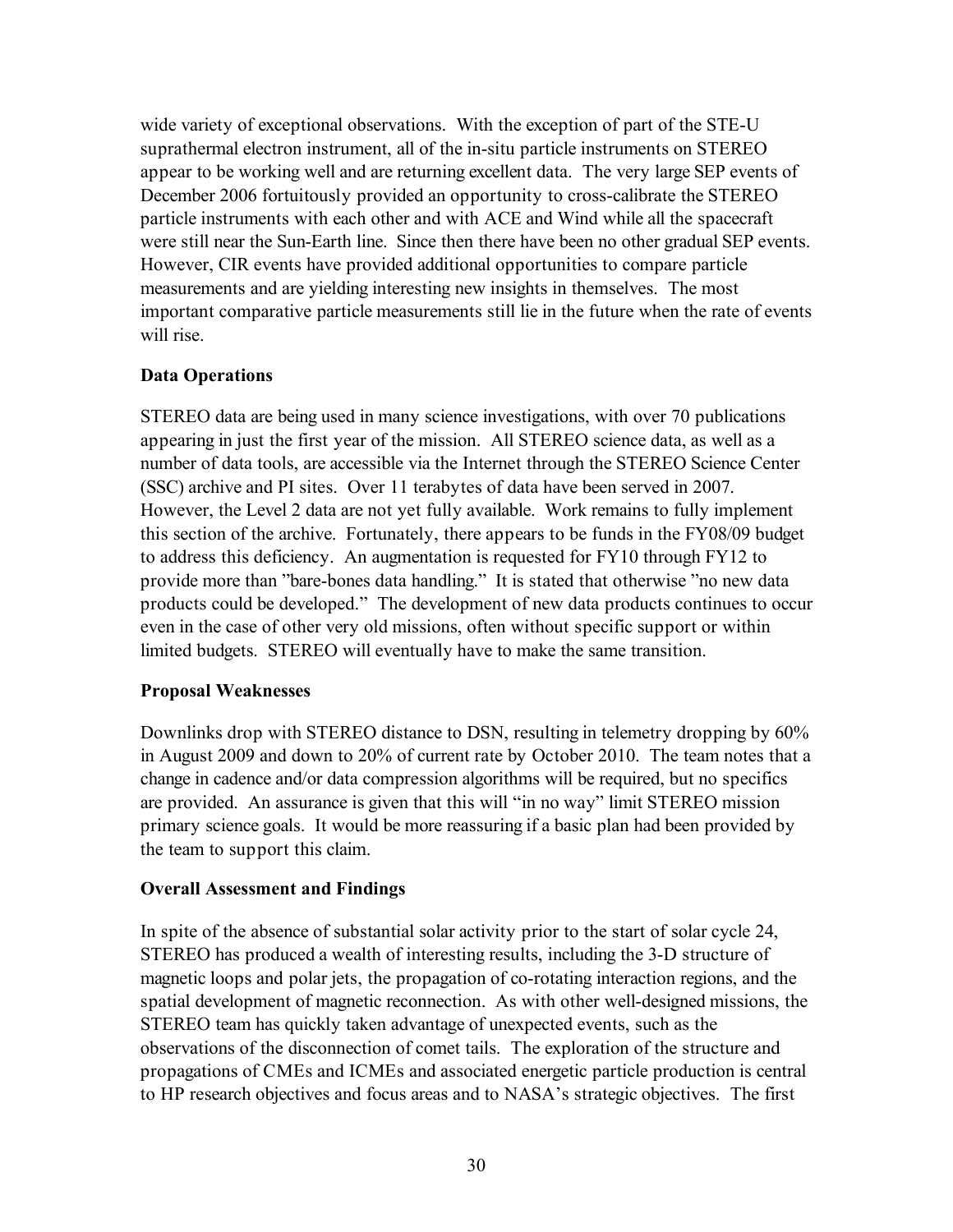year has produced many exciting new insights as well as unexpected discoveries of interest to the broader astrophysical community. During the extended phase of the mission, STEREO will be in a position to provide continuous observations of the full solar disk coinciding with the expected rise to solar maximum activity that will lead to a greater understanding of the eruption and evolution of magnetic flux, primarily in the form of active regions, into the solar atmosphere. STEREO observations are critically important for determining the three-dimensional structure of the solar atmosphere and heliosphere as they evolve in response to the newly emerging flux from solar cycle 24. Understanding this response lies at the very core of the Living With a Star, and HPGO Programs. The number of CME and SEP events is expected to rise dramatically during the extended mission, providing STEREO with numerous opportunities for discovery. During this phase, the STEREO coronagraphs will be ideally situated for imaging Earthdirected CMEs, providing more accurate observations for space weather forecasts. STEREO, ACE, and Wind combined will provide unprecedented measurements on the large-scale longitudinal structure of SEP intensity, spectra, and composition. These measurements are expected to have a major impact on long-standing questions about SEP acceleration and transport, and to lead to major improvements in our ability to model these important space-radiation hazards.

The spacecraft and instrument health status is, with few exceptions, nominal, and is expected to continue for many years. Data operations are adequate and will be much improved with the availability of Level 2 data, which will become fully accessible at the end of 2008.

The large spatial separation of the STEREO spacecraft will not be repeated for many years and, with other HPGO spacecraft, provides key information on the 3-D structure of the corona and solar wind. Current budget reductions in FY10 through FY12 would negatively impact science productivity at a time of high interest in STEREO data that coincides with the rise to maximum solar activity in cycle 24. However, funding for modeling efforts could be carried out under the Guest Investigator, Theory and R&A programs.

# **2.9 Time History of Events and Macroscale Interactions During Substorms (THEMIS)**

The THEMIS extended mission proposal consists of a bifurcation of the original mission into two parts called THEMIS-Low, using the current inner three satellites, and ARTEMIS, which will use the two outer satellites in lunar orbit.

## **Science Strengths: THEMIS-Low**

The orbits of the three lower-altitude THEMIS probes will be configured to address scientific issues requiring smaller probe separations than available in the baseline mission, and separations both within and perpendicular to the equatorial plane. The apogees are to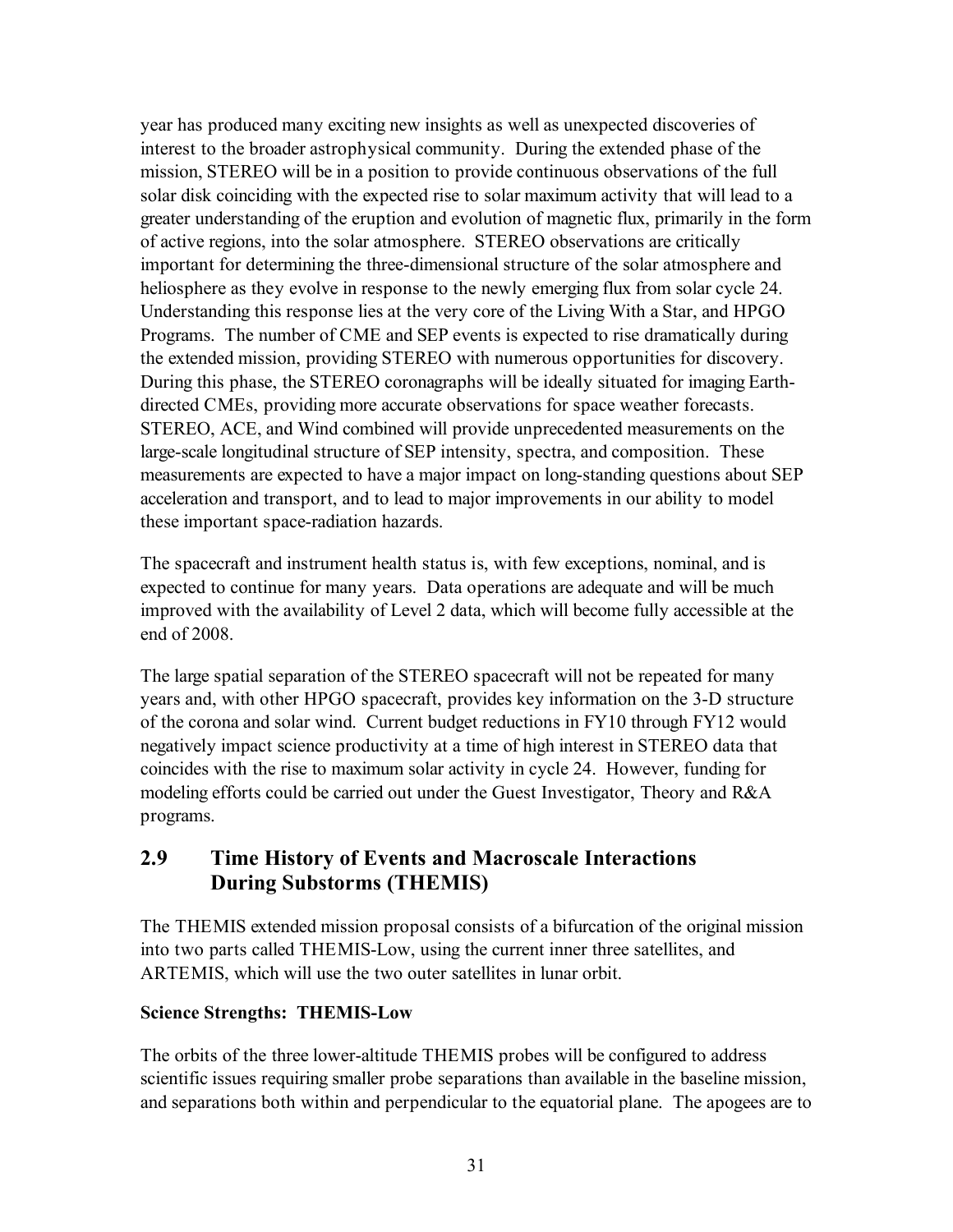be ~12 Re, allowing the detailed investigation of the near-Earth plasma sheet and the dayside equatorial magnetopause as well as the radiation belts. With this new orbit configuration, THEMIS-Low will be able to answer important questions regarding magnetotail dynamics; dayside reconnection; and radiation belt acceleration, transport, and loss as the THEMIS-Low orbits precess around the Earth.

In the magnetotail, the smaller probe separations will be used to investigate the stability and dynamics of the near-Earth current sheet, particularly as it thins in association with storms and substorms. These measurements, together with numerical simulations and complementary measurements from other satellites and ground-based instruments, will give important new knowledge of the physical processes at the core of energy storage and release in space plasma. Specific areas of investigation include current carrier evolution, current diversion and filamentation, growth of tail instabilities, and the role of turbulence in the dissipation of fast earthward plasma sheet flows.

In the inner magnetosphere, the string-of-pearls configuration of the probes will give the particle and field measurements needed to determine the role of waves in storm-time electron acceleration and loss, and the role of large electric fields in the ring current, subauroral polarization drifts, and plasmaspheric evolution. The results of these studies will form an important foundation upon which the upcoming RBSP mission will build.

At the dayside equatorial magnetopause, the three-probe configuration will measure the structure of magnetic reconnection, including the asymmetric inflow regions (magnetosheath and magnetosphere) and the outflow region (separated in the Z direction).

#### **Science Strengths: ARTEMIS**

The ARTEMIS mission involves moving the two higher THEMIS probes into lunar orbits where they will become the ARTEMIS pair. At this location, roughly 60 Re from Earth, ARTEMIS will study the distant magnetotail, shock acceleration upstream from the magnetosphere, and the kinetic properties of the lunar wake. In the magnetosphere, ARTEMIS will be situated to determine the cross-tail extent of magnetotail reconnection. Together with Cluster, Geotail, and THEMIS-Low, ARTEMIS will determine the evolution of reconnection jets and plasmoids from near Earth to the distant magnetotail. ARTEMIS will also investigate the drivers and effects of turbulence in the magnetotail, and determine the role of turbulence in controlling the diffusion of plasma across the magnetopause, particularly under northward IMF conditions when the closed magnetospheric boundary may retreat inside the lunar orbit.

In the solar wind, ARTEMIS will measure the spatial properties of the bow shock and interplanetary shocks as well as the e-folding distance of the accelerated particles. This will yield constraints on particle acceleration models and improve our understanding of diffusive acceleration in foreshocks. Together with Wind, Geotail, and Cluster,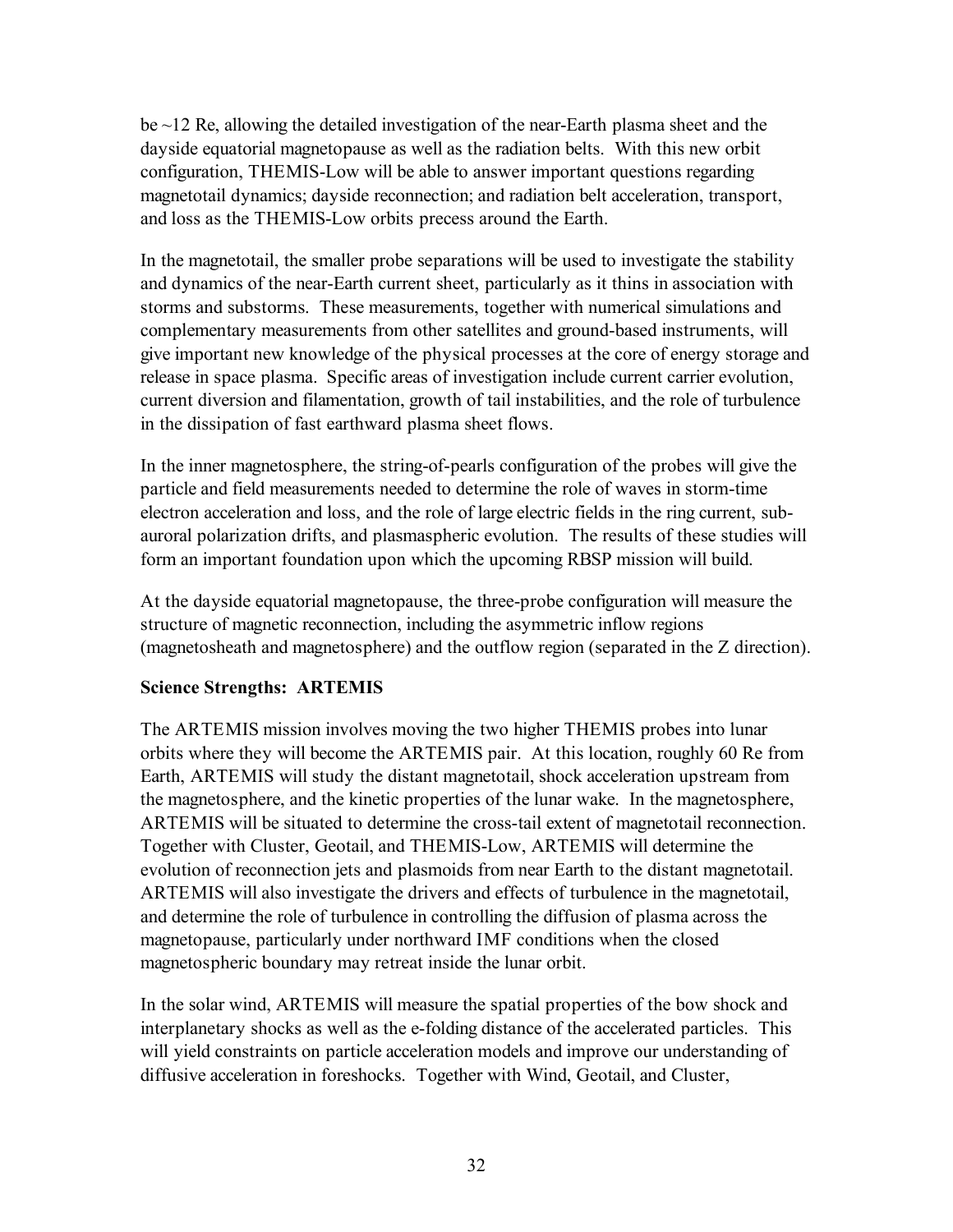ARTEMIS will improve our understanding of the small- and large-scale properties of low-shear reconnection in the solar wind.

In the lunar wake, ARTEMIS will determine the three-dimensional structure of the wake, identify the plasma acceleration processes in and around the wake, and study these processes under a variety of solar wind and magnetospheric conditions.

## **Science Strengths: Overall**

The extended mission satellite configurations of THEMIS-Low and ARTEMIS will yield important science discoveries on the key processes at the core of solar wind– magnetosphere–ionosphere coupling, and they will contribute strongly to the HP Great Observatory. The importance of THEMIS-Low and ARTEMIS is particularly high as we approach solar maximum, and the strength and frequency of geoeffective solar activities increase.

In the new inner magnetosphere orbits, three of the THEMIS probes will give radially and vertically separated measurements in the near-Earth current sheet, at the dayside magnetopause, and through the ring current and radiation belt regions. These satellites will determine the mechanisms for the dissipation of fast earthward flows associated with storms and substorms in the inner magnetosphere and ionosphere, the thickness and dynamics of the near-Earth current sheet, the physics of asymmetric reconnection and particle acceleration at the dayside magnetosphere, and the role of waves and large electric fields in the inner magnetosphere.

ARTEMIS, the two-satellite mission in lunar orbit, will give multipoint measurements in the magnetotail, in the solar wind, and in the lunar wake. In the magnetotail, these measurements will provide new information on the azimuthal extent of magnetic reconnection, the plasma flows and particle acceleration associated with tail reconnection, the structure of plasmoids, and the temporal relationship between the reconnection in the deep tail and near-earth storm and substorm dynamics. In the solar wind, the 1–20 Re spacing of the probes will enable the determination of the structure of low-shear reconnection and of particle acceleration at shocks. The ARTEMIS measurements in the solar wind will be an excellent complement to those of STEREO, WIND, and ACE. Within the lunar wake, the two ARTEMIS probes will enable new studies of the kinetic processes responsible for particle acceleration and the formation and filling of the wake; however, the panel found these studies less compelling than the other proposed ARTEMIS investigations.

## **Relevancy to HP Research Objectives and Focus Areas**

The THEMIS extended mission will address several aspects of HP research objectives, including such central issues as the physics of reconnection, particle acceleration process, the manner in which solar activity affects the Earth, and several space weather issues.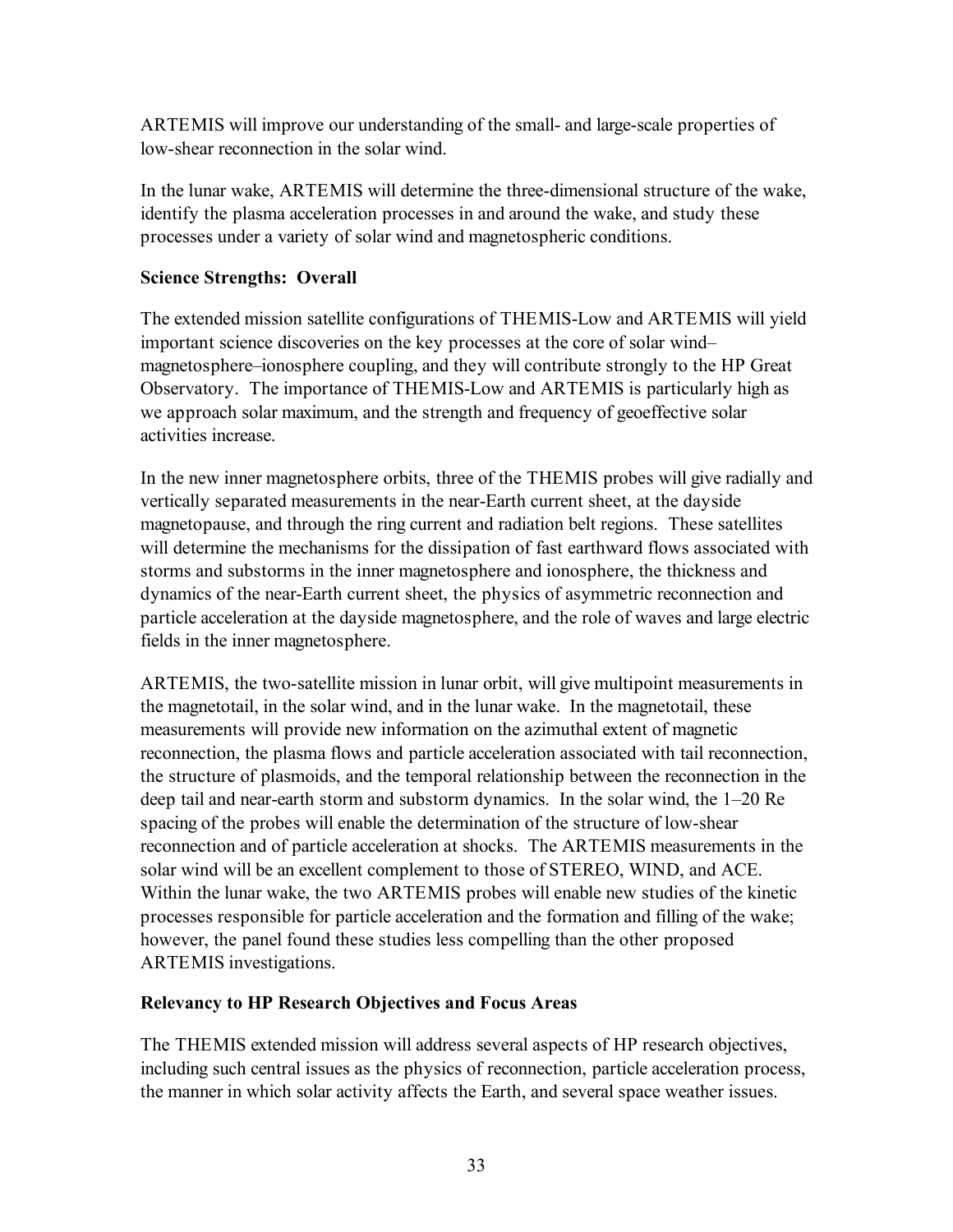## **Value to the HP Great Observatory**

Both parts of the proposed extended THEMIS mission, THEMIS-Low and ARTEMIS, would be exceptionally valuable elements of the HP Great Observatory. ARTEMIS will provide important multi-point observations in the outer magnetotail and in the solar wind, while the THEMIS extended mission will determine the related physical processes occurring at the key locations (dayside magnetopause and near-Earth plasma sheet) where the energy transfer that drives the coupled solar wind-magnetosphere-ionosphere system is occurring.

#### **Spacecraft/Instrument Health and Status**

The five THEMIS probes and their instruments have operated nominally since launch. The THEMIS ground systems have performed well also.

## **Data Operations (Accessibility, Quality Control, Archiving)**

The THEMIS team has also done a superb job of making the data available to the international scientific community, and has held public workshops to ensure that interested scientists have access to the necessary software to utilize the data.

#### **Overall Assessment and Findings**

The THEMIS prime mission has proven to be highly successful, cost effective, and a vital element of the HP Great Observatory. With its strategically placed five-satellite constellation and its effective collaborations with other satellites and with an extensive array of ground-based instruments, THEMIS is providing answers to key, outstanding questions on how energy is released during geomagnetic storms and substorms.

Overall, the panel finds that the proposed THEMIS extended mission, consisting of THEMIS-Low and ARTEMIS, is highly compelling, both for their individual scientific goals and what will undoubtedly be their excellent contributions to the HP Great Observatory.

## **2.10 Thermosphere Ionosphere Mesosphere Energetics and Dynamics (TIMED)**

#### **Science Strengths**

TIMED explores the ionosphere-thermosphere-mesosphere (ITM) region that links the Sun, heliosphere, and magnetosphere with Earth's environment. TIMED measurements during the descending phase of solar cycle 23 showed that the response of the ITM system on time scales ranging from minutes to decades is not simply the linear superposition of the effects of individual drivers (solar, magnetic, tropospheric weather, human-induced) but a result of complex, nonlinear interactions and preconditioning. The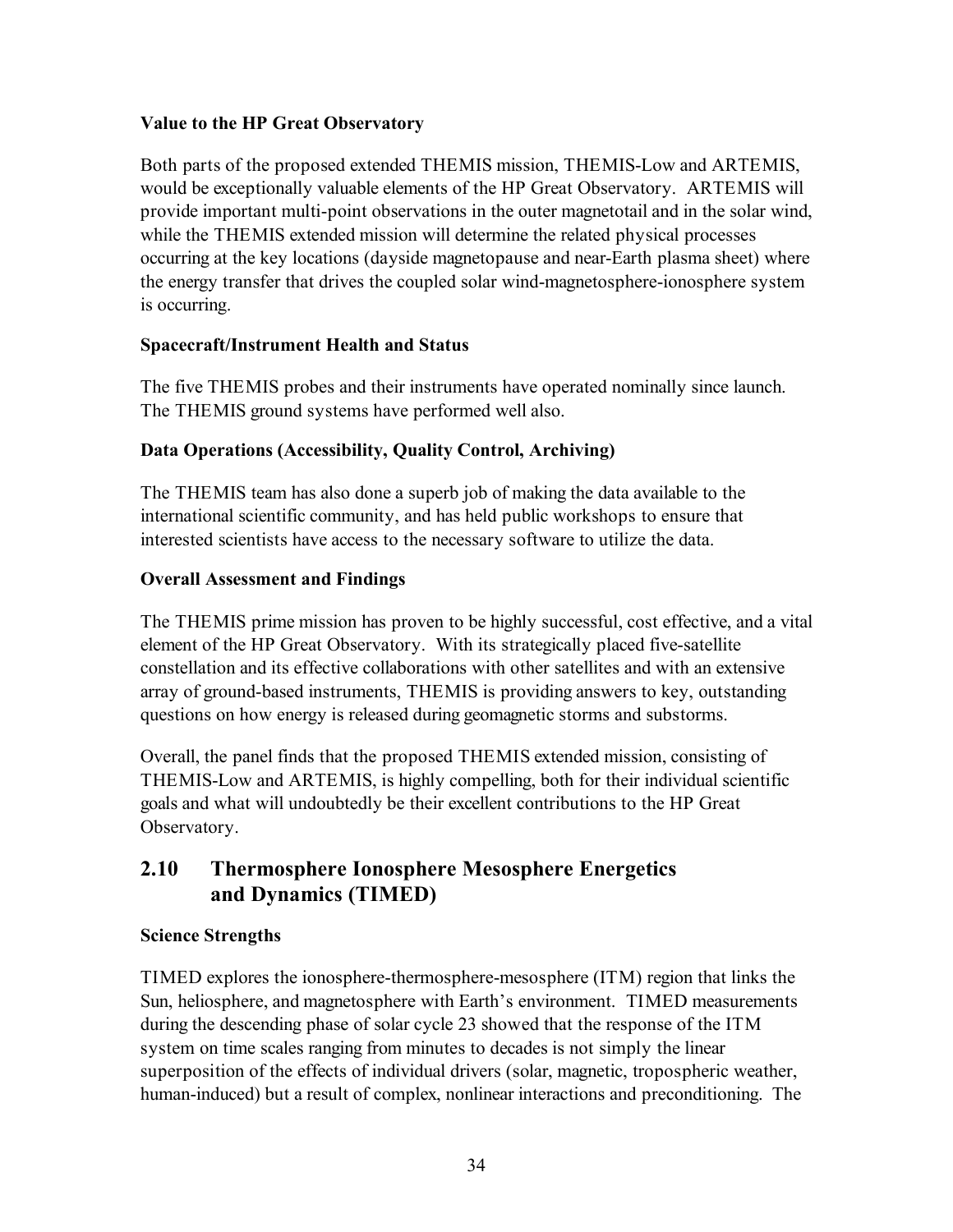3D data from TIMED allowed, for the first time, the cause-and-effect chain that governs the ITM response to external system drivers during different solar activity levels to be followed, and the determination of the basic roles of dynamics, radiative forcing, and chemistry.

The groundbreaking TIMED observations during the past six years raised many new science questions that are fundamental to understanding the nonlinear interaction of the various ITM drivers. Therefore, two new objectives are identified for the extended mission. They are to understand and characterize: (1) the solar-cycle-induced variability of the ITM region, and (2) the human-induced variability and change of the ITM region.

A long-baseline, uniform dataset covering a full solar cycle is essential to achieve these compelling science goals, particularly to separate and identify effects from the solar cycle, secular trends, and other natural and anthropogenic influences that remain a key question in atmospheric physics. Quantitative measures of the complex interactions between radiatively important species (NO, CO<sub>2</sub>, O, H<sub>2</sub>O, O<sub>3</sub>, OH), dynamics (wave activity, turbopause behavior, QBO, ENSO), and energetics (solar irradiance, airglow) are crucial for this purpose. SABER data processing is maturing and can now provide reliable temperatures and  $O$  and  $CO<sub>2</sub>$  densities that are a key requirement for the extended mission objectives. The TIDI wind data have proven to be extremely valuable in the study of the dynamical wave coupling of the lower atmosphere with equatorial electrodynamics and thermospheric composition. These studies will increase in importance during the extended mission because the longer dataset will provide an unprecedented opportunity to separate solar cycle effects from QBO (Quasi-Biennial Oscillation) and ENSO (El Nino/Southern Oscillation) driven effects.

There has been no strong ENSO event since the TIMED launch. ENSO-related variability in the troposphere and stratosphere, however, is expected to have a dramatic impact on the ITM because it changes the heat balance and wave activity of the entire atmosphere. There is a good chance to observe a strong ENSO event within the extended mission because it occurs every few years.

The magnetic activity in the rising phase of the solar cycle is generally more infrequent and isolated than in the descending phase. TIMED observations in the rising phase therefore provide a special opportunity to study an ITM driven more strongly by solar irradiance changes. This will allow for a more robust separation of the different drivers, and is very important to test next-generation first principle and predictive models. If an observed temperature change is a strictly solar effect, then the ITM should be warming in the next few years; and if it is a strictly terrestrial effect, then the ITM should be cooling. The TIMED observations are capable of distinguishing between these two cases.

TIMED observations are also an important baseline for studies of the polar ITM that is particularly responsive to global change. Significant linkages and synergies with the AIM mission have been identified. The combination of the forthcoming SDO/EVE data with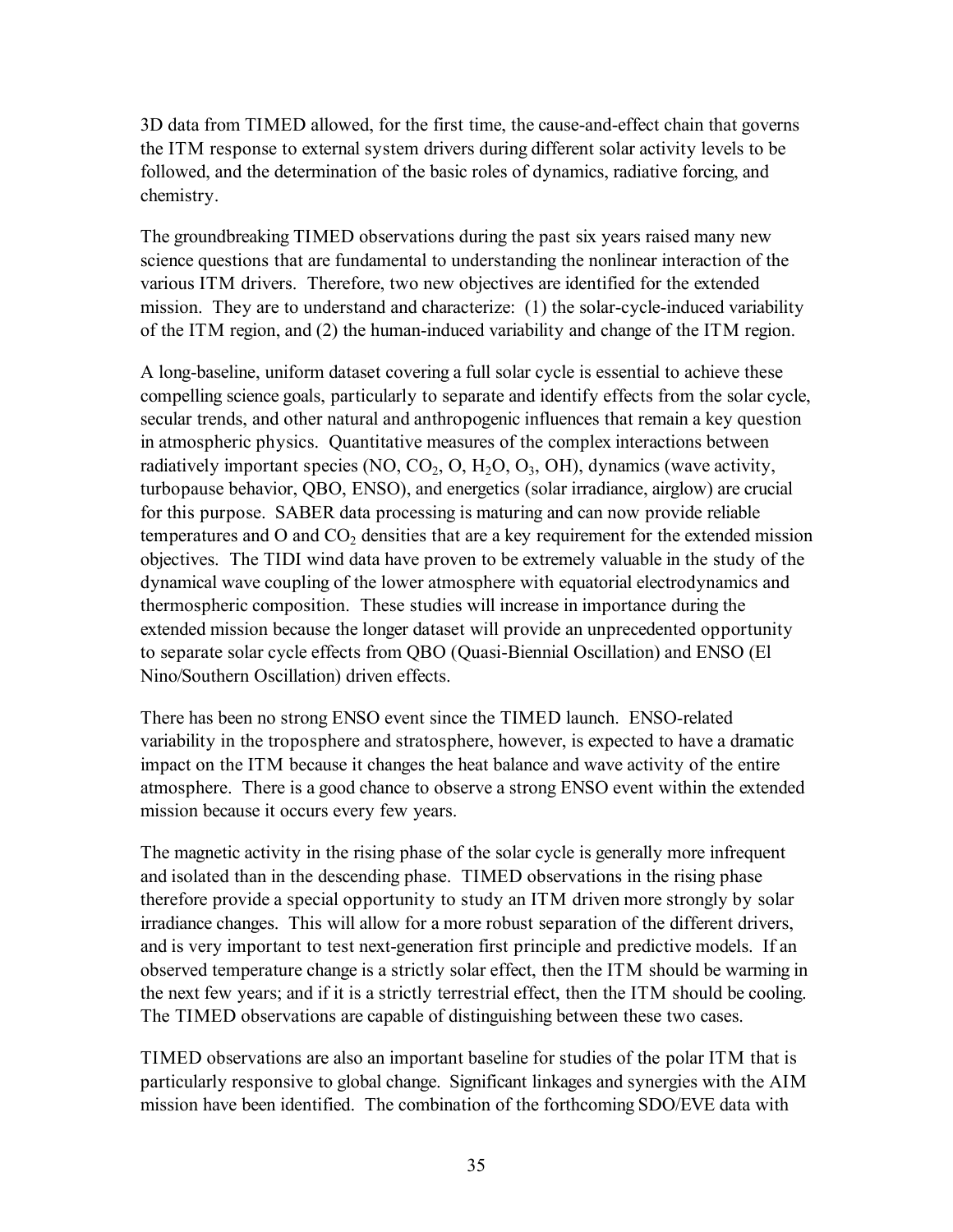SEE will allow study of the ITM solar forcing at an unprecedented time resolution. Together with TIMED observations of changes in magnetic energy inputs and thermospheric composition (i.e., nitric oxide abundance in the GUVI spectrographic mode), this will provide a new view of the processes by which energy is converted and processed in Earth's upper atmosphere. The UV spectral measurements made by the TIMED/SEE instrument are complementary to the measurements that will be made by the EVE instrument on SDO. The SEE observations cover a wider spectral range, albeit with less spectral resolution, and are considered to be useful but not essential for EVE.

Relevancy to the HP Research Objectives and Focus Areas

The TIMED mission contributes to all three broad Roadmap objectives. It has a vital role in "understand the nature of our home in space" because it is the only mission that provides a comprehensive view of the ionospheric and atmospheric changes and physics identified in this objective. The specific TIMED science goals are particularly relevant for RFAs H2.1-H2.3, H3.1-H3.3, and H4.1-H4.3.

Similarities of Earth's atmosphere with that of Mars make TIMED also relevant for "safeguard the journey of exploration" (particularly RFAs J4.2-J4.4) because there are no missions at Mars that can study its atmospheric dynamics, chemistry, and thermal balance in a comparable way. Mars' atmosphere, for instance, is highly influenced by  $CO<sub>2</sub>$  non-LTE effects in a way similar to the Earth's upper atmosphere. TIMED's longterm solar irradiance observations and solar cycle studies contribute to RFAs J1.1 and J2.2.

TIMED also makes important contributions to "open the frontier to space environment prediction" because it is the only mission that examines, in detail, the plasma/neutral interaction in a planetary atmosphere (RFA F2.4) and the resulting atmospheric response (RFAs F3.1, F3.2), ionosphere/thermosphere interactions (F3.3), and their role in the terrestrial dynamo (F4.4).

#### **Value to the HP Great Observatory**

TIMED is the terrestrial anchor of the HP Great Observatory. The mission ties the phenomena observed by the solar and magnetospheric components of the Great Observatory to the impacts on Earth, and links solar-driven processes in the lower atmosphere to geospace.

TIMED complements measurements made by other Great Observatory missions. One example is the combination of TIMED and AIM, the latter mission studying PMC physics and their potential use as a global change indicator. Other examples include the combination of TIMED with SDO data to study the solar forcing of the ITM, and with FAST to study ionosphere-magnetosphere coupling. The TIMED mission also bridges the gap between the HP Great Observatory and NASA's Earth Science missions.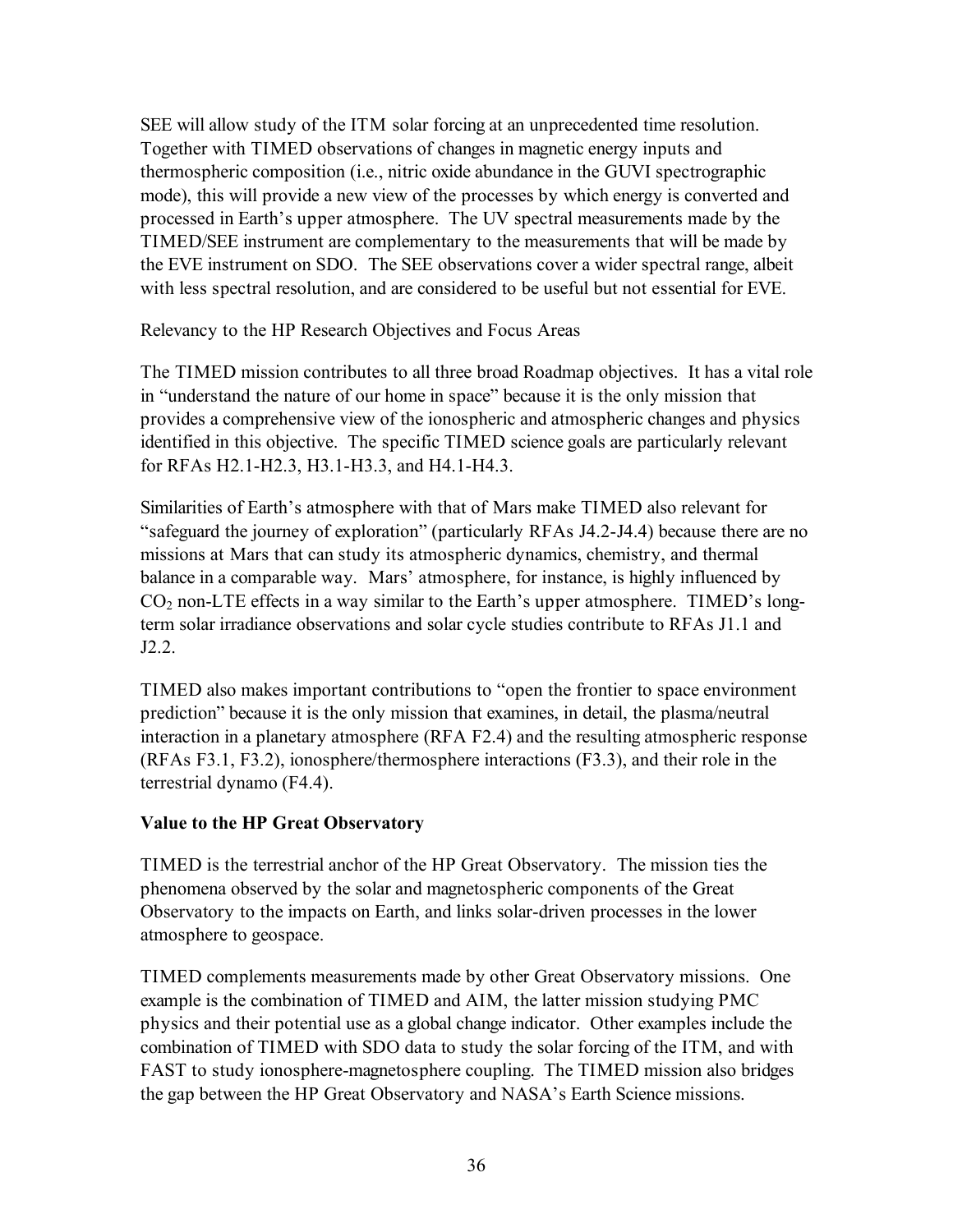#### **Spacecraft/Instrument Health and Status**

The Guidance and Control subsystem suffered a reaction wheel failure in early 2007. The spacecraft is now under three-wheel control, and uses its two star cameras for pointing. As a backup for another reaction wheel failure, a two-wheel scheme has been developed, tested, and uploaded.

Two instruments, SABER and SEE, continue to perform in a nominal fashion. A third instrument, TIDI, has suffered from ice on the optics and a light leak since the beginning of the mission. TIDI can be expected to perform during an extended mission much as it has in the past.

The fourth instrument, GUVI, suffered a serious failure on 7 December 2007 when the scan mirror ceased moving. Statistical comparisons with DMSP data indicate that GUVI now views parallel to the satellite ground-track with an offset of 300 km. Because of this failure, GUVI is now operated in a spectrographic mode that uses telemetry bandwidth previously dedicated to cross-track imaging to download the full FUV airglow spectrum instead of the five colors previously used.

As a result of this failure, GUVI lost cross-track scanning as well its profiling and limb imaging capabilities. Thus, GUVI is restricted to making the important  $O/N<sub>2</sub>$  ratio and EUV/FUV energy flux measurements only along the offset ground track. However, the spectrographic mode will provide new and scientifically valuable measurements, including NO column density, and enhanced time and spatial along-track resolution.

## **Data Operations**

The data are readily available and described on the mission and instrument web pages. GUVI, SABER, and SEE cover quality and validation issues well. All instruments report on precision and accuracy in the literature. GUVI, SEE, and TIDI provide uncertainties in the data files. This information is missing in the SABER files.

The TIDI vector winds on the instrument web page are flagged to not use them due to "serious issues." This warning has been in place for several months although this problem is said to have been solved. The panel finds this situation a concern.

#### **Proposal Weaknesses**

The proposal did not explain in sufficient detail the scientific impact of the loss of GUVI's scanning capability. The fact that the spectroscopic mode was not used in the past suggests that the impact might be substantial.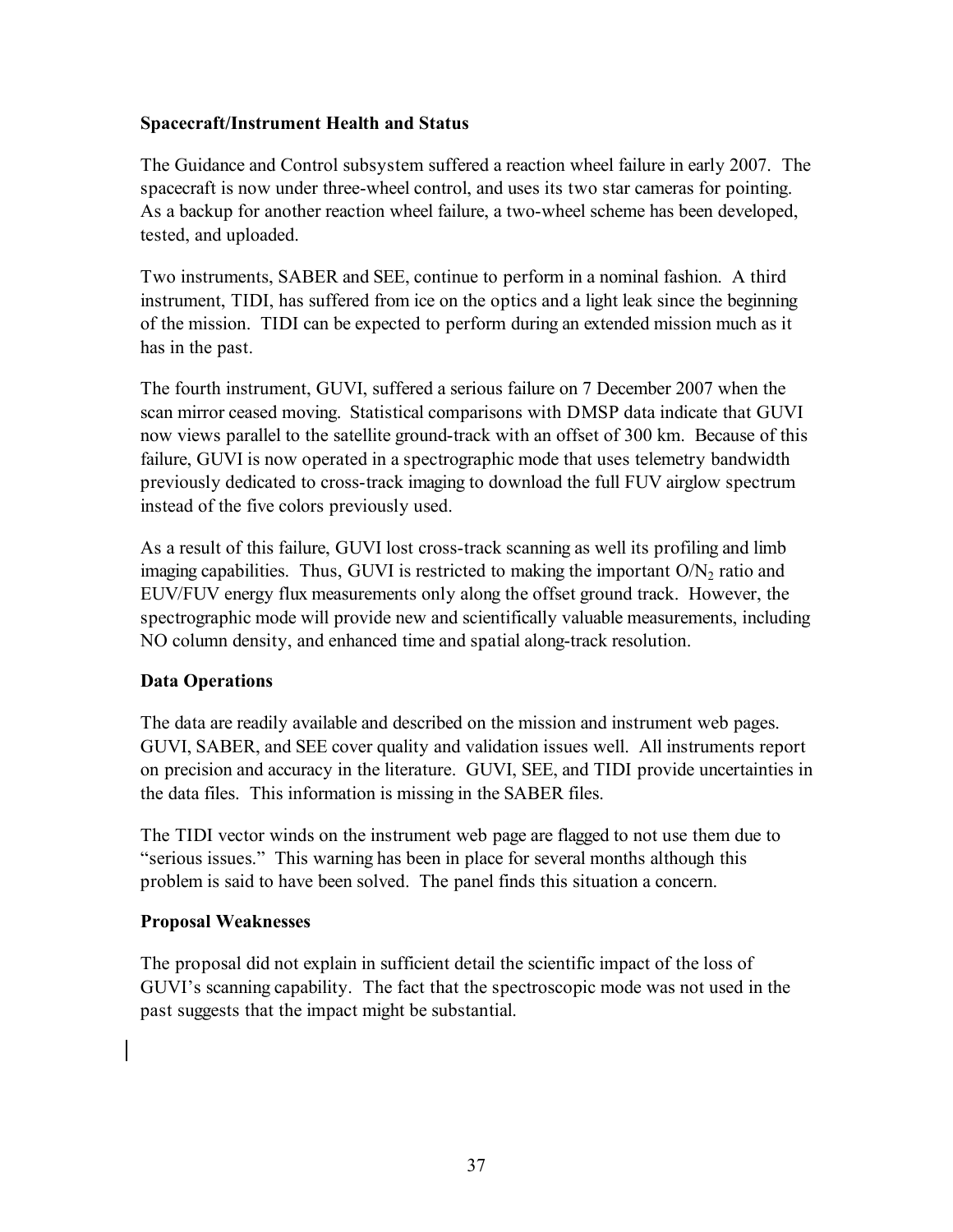#### **Overall Assessment and Findings**

The panel strongly supports the continuation of the TIMED mission. TIMED provides crucial observations of the energy input into and out of the ITM system. This region is at the interface where solar and magnetospheric energy is first deposited into Earth's environment and where these drivers from above compete and interact with radiative forcing and dynamical influences from below. TIMED is the terrestrial anchor of the HP Great Observatory and ties the phenomena observed by the solar and magnetospheric components of the Great Observatory to their impacts on Earth.

The panel finds that an extension of the TIMED mission will significantly further the understanding of the relative effects of the solar cycle, lower atmospheric variability, and human-induced changes upon the ITM region. Significant parts of these effects and their interactions are neither known nor understood and are crucial for testing the next generation of first principle and predictive models for the magnetosphere-ionosphere system, and for the neutral atmosphere including climate modeling.

The TIMED extended-mission proposal suggests that TIMED/SEE might be turned off as a cost saving measure some time after SDO/EVE data are available. Before this action is taken, the panel feels that an independent comparison of the two datasets should be made to ensure that no critical information will be lost.

# **2.11 Voyager Interstellar Mission (VIM)**

## **Science Strengths**

Both the Voyager 1 and 2 spacecraft now have crossed the heliospheric termination shock, providing measurements of a region that is unlike any found elsewhere in the heliosphere. The VIM continues to be a remarkable mission of discovery, yielding results that are both unexpected and sometimes confirming of theoretical expectations. The VIM is unique in that there is no possibility in the foreseeable future to have corresponding insitu measurements of the outermost region of our heliosphere and the boundaries between the solar wind and the local interstellar medium. The science return, although based on aging instrumentation that was not optimized for far outer heliospheric observations, is absolutely extraordinary, and will essentially guide much of our thinking about the global heliosphere (and how other cool G-class type stars interact with their interstellar environment), its structure, and its basic physics.

The mission has a 30-year history of top quality work and discovery science. The proposal lays out the obvious tried and tested science plan/path for the team to continue their mission. The next six years will focus on the science of the inner heliosheath, but there are likely to be several "discovery" results, such as the possibility for observing the 'magnetic wall' and approaching the heliopause. Major mysteries remain unresolved, such as the source of, and acceleration mechanism for the anomalous cosmic rays. Given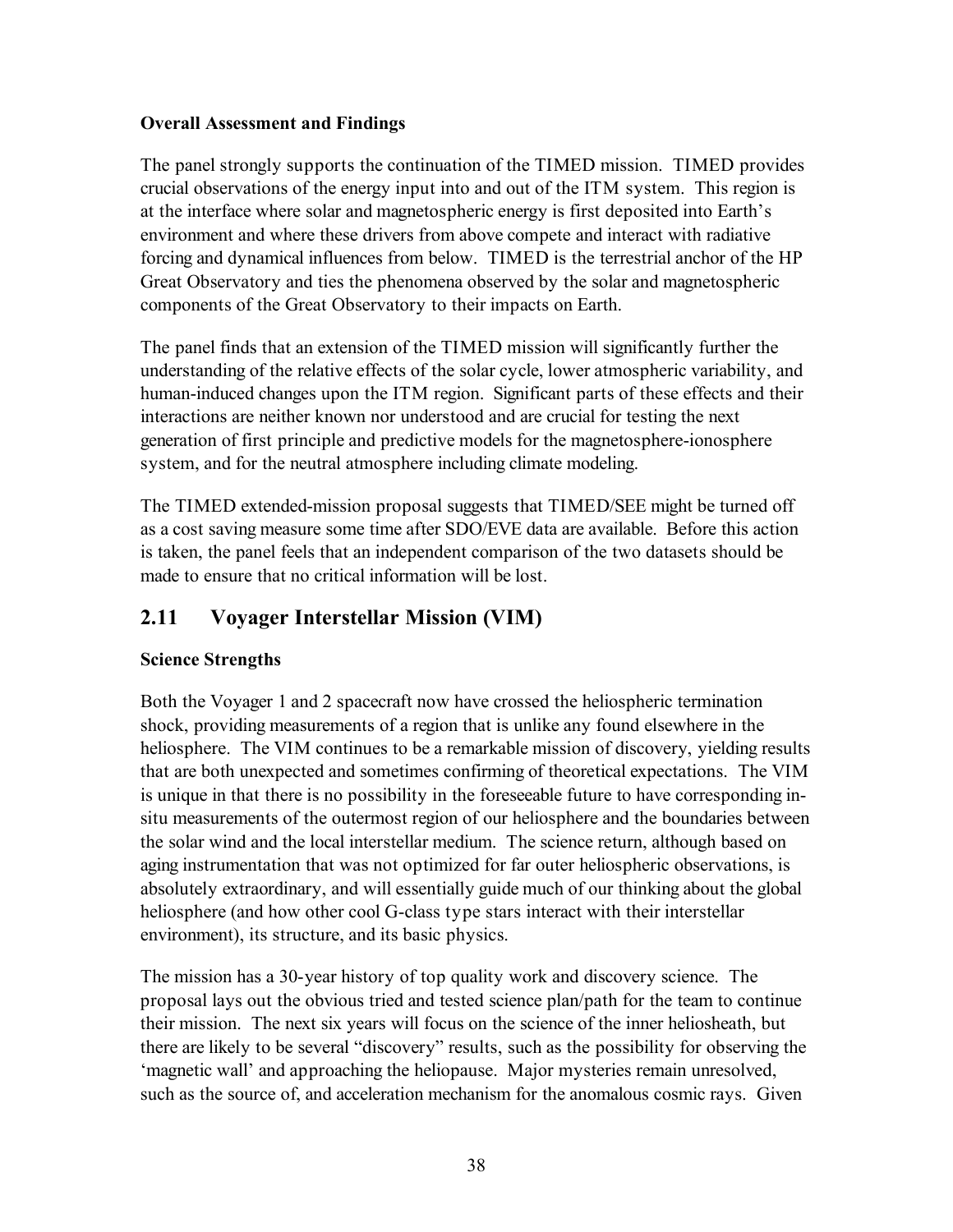the time, the VIM should unravel these mysteries. The character of turbulence in the heliosheath appears to be quite different from that of the supersonic solar wind, and besides being intrinsically interesting, is important to cosmic ray modulation (and perhaps ACR energization). The behavior of major solar wind structures downstream of the heliospheric termination shock (current sheet, sector structure, transmitted shocks, etc.) will be examined by the VIM. Disentangling the influence of the local interstellar medium will be a key element of the extended VIM. Finally, the VIM will measure the response of the heliosheath to solar cycle variations.

#### **Relevancy to HP Research Objectives and Focus Areas**

The VIM will provide in situ background and support for the upcoming IBEX mission. IBEX will measure energetic neutral atoms (ENAs) at 1 AU, many of which will be created in the inner heliosheath. Voyager 2 will measure thermal particle distributions, and Voyagers 1 and 2 will measure energetic particles in the inner heliosheath, both of which will be key to deconvolving IBEX data. Almost accidentally, STEREO made some very interesting ENA measurements, and the Voyager 2 plasma distributions and Voyager 1 and 2 energetic particle measurements have already been invoked to try to understand these observations.

#### **Value to the HP Great Observatory**

Both in terms of science and in being part of the Great Observatory, the VIM is irreplaceable. Unlike other missions, for which it is conceivable (even if unlikely in many cases) that they could be replaced in one form or another, the VIM, and its ability to make in-situ observations of completely unexplored regions, cannot be replaced within a 20–30 year timescale. IBEX will make quite different measurements of the heliospheric boundary region from those that the VIM makes, but VIM will provide valuable observations for deconvolving the IBEX spectra, especially because IBEX integrates over a line-of-sight that can reflect both temporal and spatial effects, and its spatial resolution does not match the small-scale structure that is observed by the VIM. The VIM is extremely relevant to the first of the Heliophysics Research Objectives, Open the Frontier to Space Environment Predictions, since they are the only spacecraft exploring in situ beyond the planets to the interstellar medium. In terms of the specific research focus areas, the VIM addresses directly "plasma processes that accelerate and transport energetic particles," revealing rather surprising results about the acceleration of anomalous cosmic rays, for example, and addressing the modulation boundaries of galactic cosmic rays. This science, which has a history longer than the space age, can be addressed only by the VIM until another mission is launched towards the LISM region.

#### **Spacecraft/Instrument Health and Status**

The longevity of the instruments has proven to be excellent, and the instrument operations/health is well understood since the mission has been so long lived. The plasma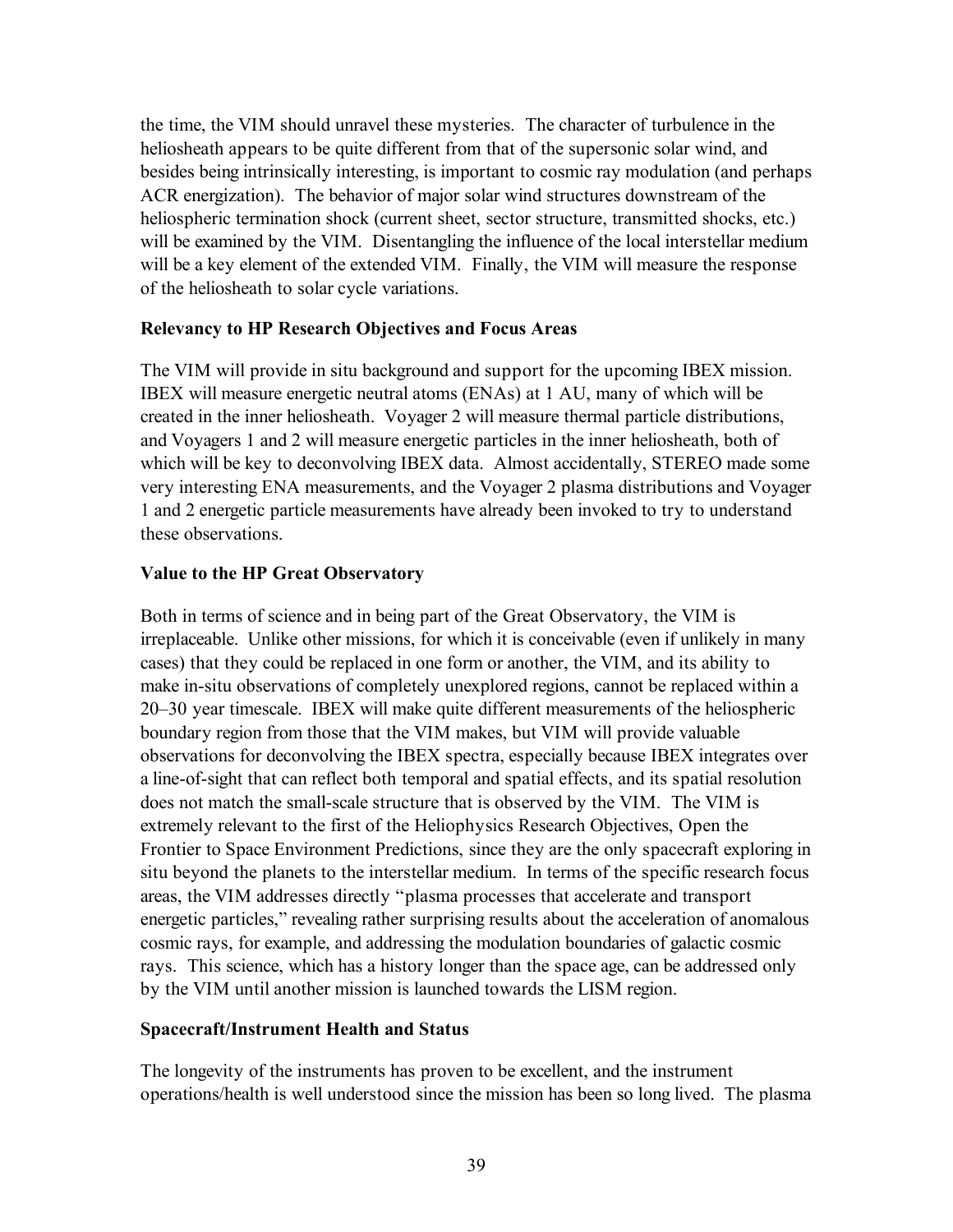instrument does not work on V1, and the magnetometer on V2 has had a problem, which makes data analysis arduous. Nonetheless, the instrumentation and spacecraft performance is sufficient to continue meeting the VIM science goals.

## **Data Operations (Accessibility, Quality Control, Archiving)**

With the exception of the magnetometer data, broad accessibility and usability of the VIM data is sufficient, and potential users can readily download the data from the appropriate websites.

As recognized in the proposal itself, there is a need to improve the "quality and timeliness of Voyager MAG data sent to the Voyager Investigators, other scientists, and the NSSDC." The panel was somewhat disturbed by the description provided for the method of reducing the V2 MAG data and the absence of automation. It was also noted that the 48-s data have not been readily available since 1989. Historically, it has been hard to get magnetometer data and reduce it because the S/N is rather low. However, the question of how the magnetometer data access has been improved since the last senior review was not answered to the satisfaction of the panel.

The panel was told that spacecraft problems in 2006 damaged the V2 magnetometer, creating calibration difficulties. The MAG team had to hire a PhD-level programmer fulltime to collect zero-point tables. The MAG data can be corrected for the damage, but this has to be done by eye since no automation routines were developed for the task. Since the by-hand accumulation of the zero table is for every 48 seconds of data, this is extremely labor intensive, laborious, and subject to systematic biases. (Voyager 1 does not have this problem.) The guideline budget does not allow funding of the programmer beyond 2010, so it is unclear how the processing of V2 MAG data will continue thereafter. Currently, as a result of the V2 crossing of the termination shock, processing of Voyager 1 MGA data is behind by about a year. The panel expressed concerns about the magnetometer correction method—algorithm vs. person—and when pressed, the Voyager team indicated that there might be a possibility of introducing some automation routines that had been developed before. It's not clear why this has not been implemented given the potential cost savings and the possibility for better accuracy and perhaps less bias than a person-based reduction method. Finally, the panel is concerned that no plans exist to make the 48-s data available at this time.

#### **Proposal Weaknesses**

There are no scientific weaknesses in this proposal.

As discussed above, there is a weakness in the MAG operations—in the accessibility of the data, the usability of the data, and the method for reducing the V2 data.

## **Overall Assessment and Findings**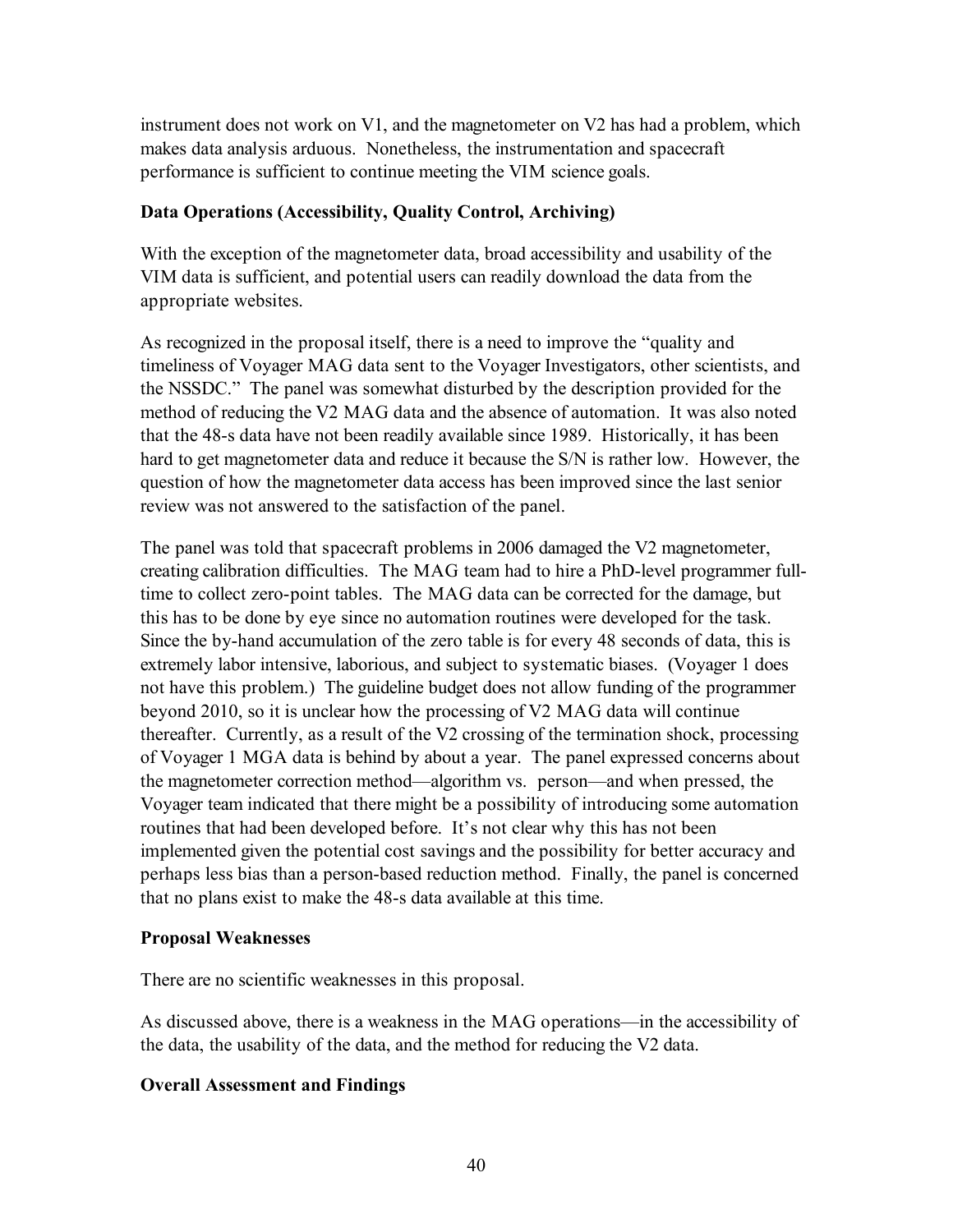The panel finds that the VIM proposal offers superb science, tremendous discovery opportunities, and the undisputed fact that nothing like the VIM can be repeated in any form for the next 30+ years; this a mission that is absolutely imperative to continue. The VIM observations will define and guide our understanding of the interaction of the Sun with the interstellar medium for decades. The VIM results will determine global heliospheric science for the next 15 years or more, and will complement and provide a baseline for the upcoming IBEX mission by providing, in part, the data that will be needed to deconvolve the ENA atom observations at 1 AU, adding considerable value to both missions.

An issue is the relatively low priority given to the VIM by the DSN, which led to a data gap during the first crossing of the termination shock by V1. (Current tracking support levels were sufficient to capture three of the five shock crossings that V2 experienced.) Because the VIM is a real-time data acquisition mission, the science return is significantly degraded by reductions in DSN tracking support. The Panel believes that it is imperative that DSN support not be further reduced, and further that a strong case can be made for increased DSN support.

The VIM has the potential and perhaps even is expected to continue its mission of discovery to and beyond 2020. The seniority of the CRS and MAG teams suggests that there is a danger of losing critical capabilities before the mission concludes in data processing and analysis, instrument performance and characteristics, etc., especially because Voyager is an older 1970's spacecraft with dated technologies. The panel believes that it is essential for these VIM instrument teams to be supported sufficiently that they can impart this knowledge base to new team scientists before it is lost.

The Panel finds the case for continuation of the Voyager Interstellar Mission truly compelling.

## **2.12 Wind**

## **Science Strengths**

Wind spacecraft is positioned at L1 and therefore, along with ACE, will continue to serve as a solar wind monitor for studies of transient disturbances of the solar wind and the flow of mass and energy into the Earth's magnetosphere. Wind in the extended mission, along with ACE, the two STEREO spacecraft, and MESSENGER, will provide necessary links in the chain of observations needed to define the large-scale structure of global interplanetary disturbances in the inner heliosphere. Differences in location and instrumentation among these spacecraft give each a critical role in advancing the science.

The Wind spacecraft will keep on playing a central role in the study of solar-wind reconnection events because of its unsurpassed, comprehensive, and high-cadence measurements of the plasma distribution functions and the magnetic field. These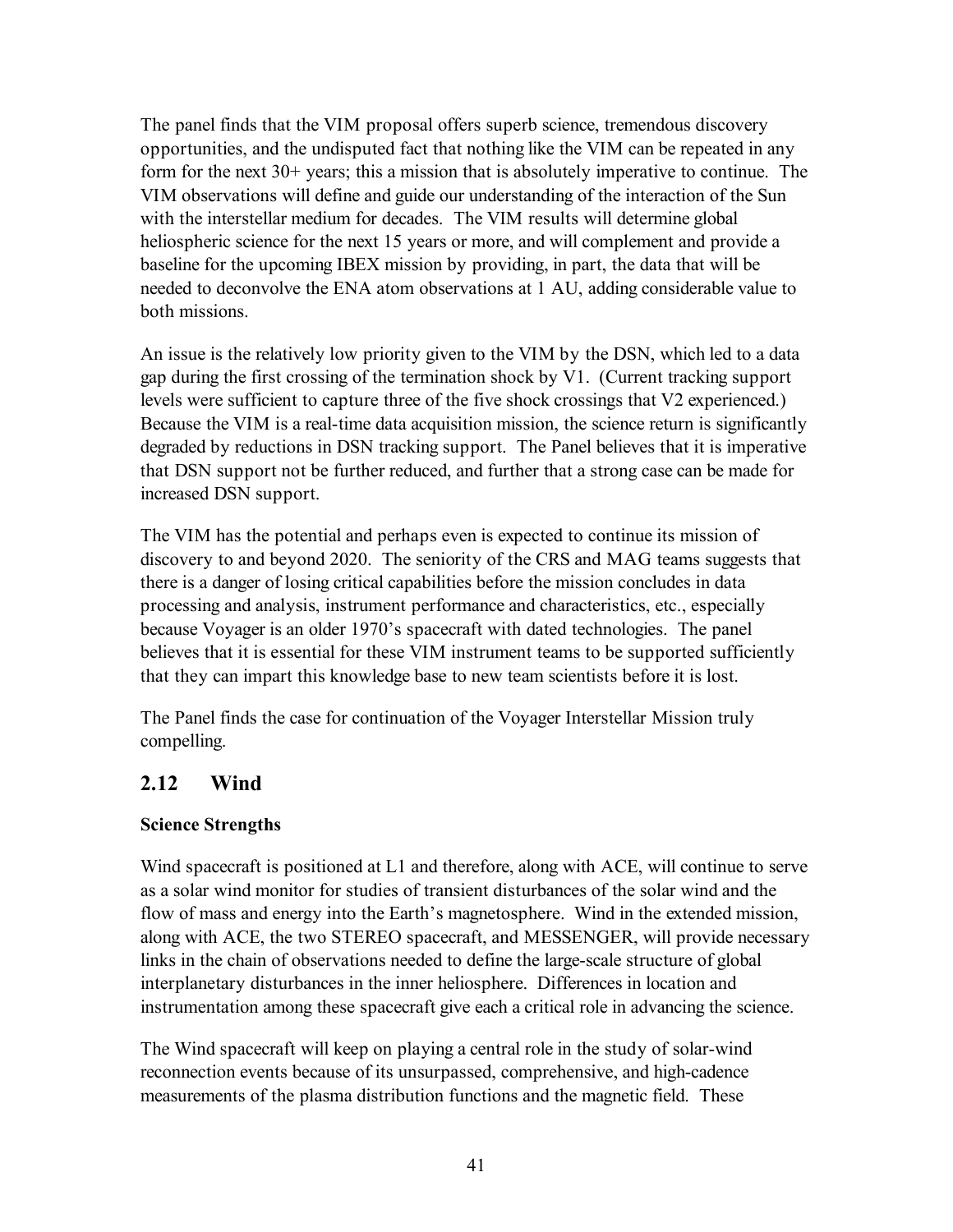measurements are essential for identifying the many small to modest size events and especially those associated with weak shear.

Data from Wind will continue to be used to study the mechanisms for the production of energetic particles both locally in interplanetary shocks and in regions remote from the spacecraft. In the range of  $\sim$ 1–10 MeV/nucleon, Wind provides the most sensitive measurements available for solar heavy ions, including angular distributions that are not available from any other spacecraft. These observations are particular important for studies of solar energetic particle transport.

Wind, along with STEREO and ACE, will continue to explore the structure and evolution of interplanetary shocks, coronal mass ejections, and magnetic clouds. The Wind/Waves instrument in combination with similar capabilities on STEREO will enable accurate tracking of interplanetary shocks—the slowing of the propagation with radial distance from the sun has already been documented. High-cadence magnetic field and ion measurements will facilitate the exploration of solar wind turbulence. Critical issues include particle acceleration in interplanetary space and the source of the  $v<sup>-5</sup>$  energetic ion distributions, the role of intermittency, and the coherence and dissipation scales.

## **Relevancy to the HP Roadmap**

The Wind extended mission will continue to address many of the goals laid out in the Roadmap. These include the physics of reconnection and the structure of shocks, and their propagation, dynamics, and role in accelerating energetic particles. In conjunction with RHESSI and STEREO, Wind and ACE can address the transport of energetic particles from the Sun to the Earth and beyond.

## **Value to the Heliophysics Great Observatory**

Wind, along with ACE, will act as a solar wind monitor for magnetospheric satellites. Wind will additionally act as a backup as well as augmentation for ACE and STEREO in providing crucial data for the exploration of the physics of reconnection and general interplanetary disturbances. These studies will be extended to the magnetosphere using observations by Cluster, THEMIS, and Geotail. Combined with RHESSI, ACE, MESSENGER and STEREO, Wind will enable the study of impulsive events on the sun, their propagation through the heliosphere to the Earth, and with Cluster, THEMIS, and Geotail, the resultant impact on the Geospace environment.

#### **Spacecraft/Instrument Health and Status**

Most of the instruments on Wind continue to function normally. The gamma-ray instrument, TGRS, is turned off, and the high-energy particle and composition instrument, EPACT, has suffered some failures.